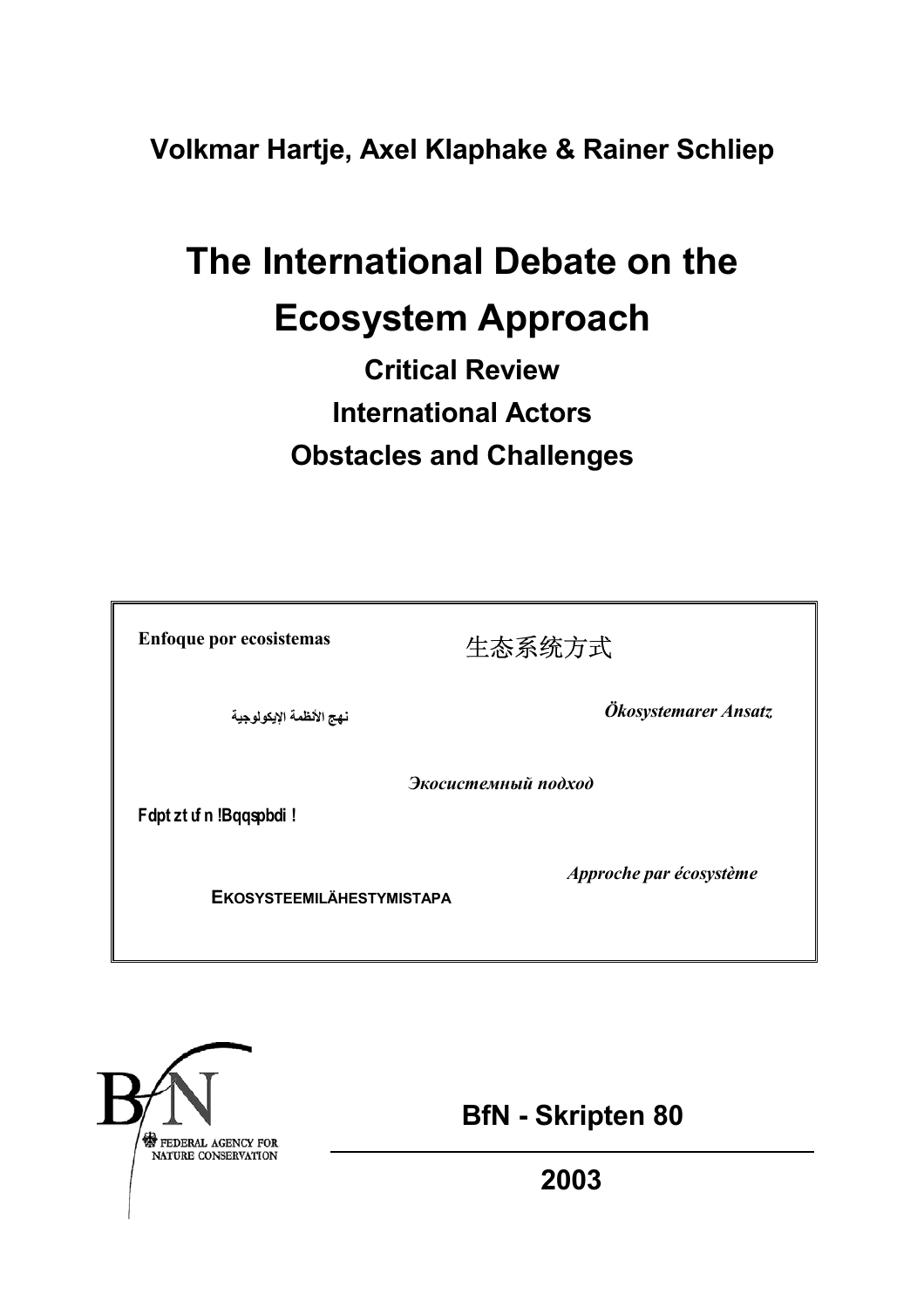# **The International Debate on the Ecosystem Approach**

**Critical Review International Actors Obstacles and Challenges** 

> **Volkmar Hartje Axel Klaphake Rainer Schliep**

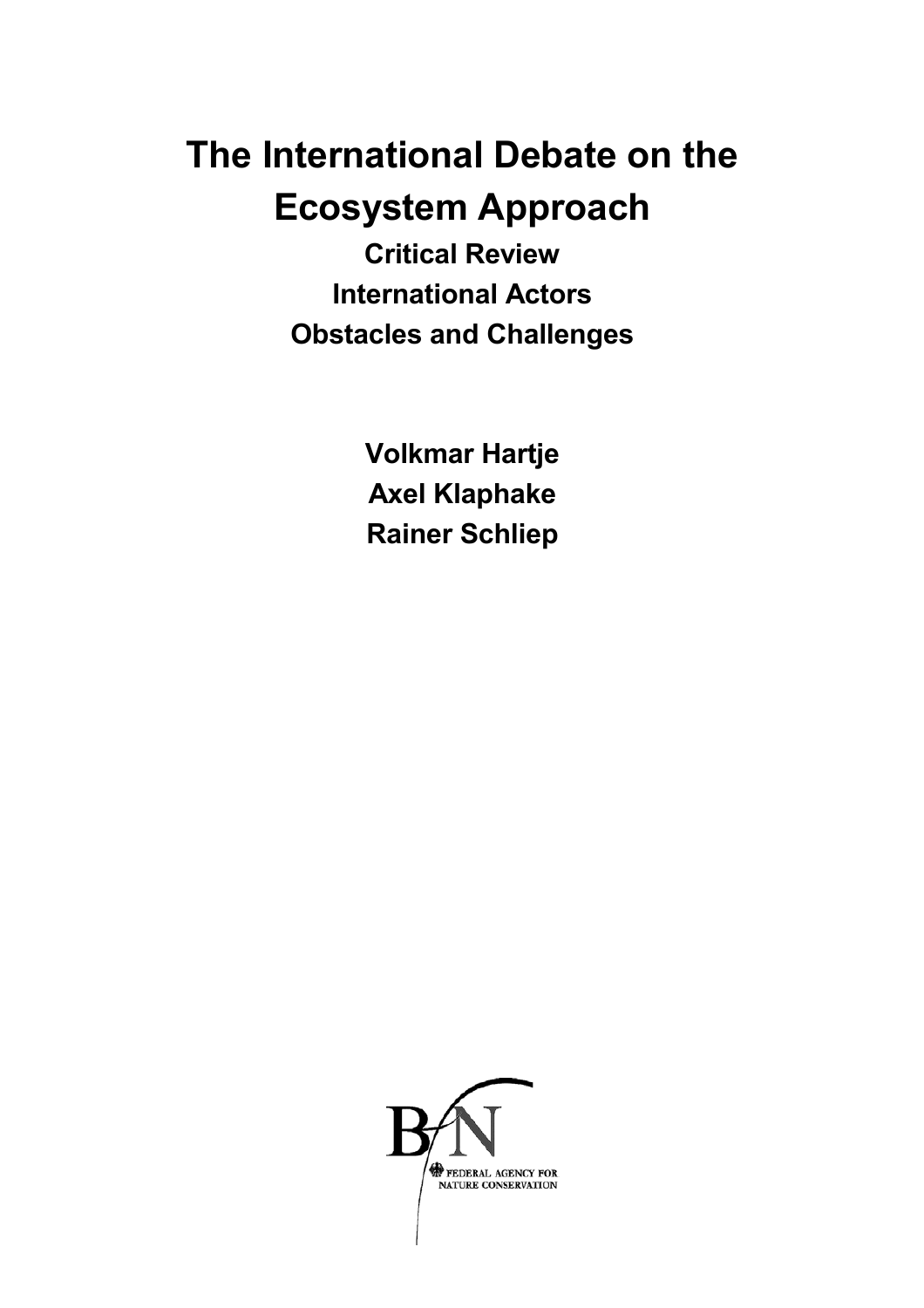Authors' addresses:

| Volkmar Hartje<br>Axel Klaphake<br><b>Rainer Schliep</b> | <b>Technical University Berlin</b><br>Institute for Management in Environmental Planning<br>Franklinstr. 28/29<br>10587 Berlin, Germany<br>E-mail: hartje@imup.tu-berlin.de<br>klaphake@imup.tu-berlin.de<br>schliep@imup.tu-berlin.de |
|----------------------------------------------------------|----------------------------------------------------------------------------------------------------------------------------------------------------------------------------------------------------------------------------------------|
| Scientific Supervisors:                                  | Dr. Horst Korn, Jutta Stadler<br>Federal Agency for Nature Conservation<br>Biodiversity Unit, Isle of Vilm                                                                                                                             |
|                                                          | 18581 Lauterbach/Rügen, Germany<br>E-Mail: horst.korn@bfn-vilm.de<br>jutta.stadler@bfn-vilm.de                                                                                                                                         |

#### BfN-Skripten are not available in book trade

An electronic version of this volume is available on the internet at www.bfn.de

Publisher: Bundesamt für Naturschutz (BfN) Federal Agency for Nature Conservation Konstantinstrasse 110 53179 Bonn, Germany Tel.: +49 228/ 8491-0 Fax: +49 228/ 8491-200 URL: http://www.bfn.de

All rights reserved by BfN

The publisher takes no guarantee for correctness, details and completeness of statements and views in this report as well as no guarantee for respecting private rights of third parties. Views expressed in the papers published in this issue of BfN-Skripten are those of the authors and do not necessarily represent those of the publisher.

No part of the material protected by this copyright notice may be reproduced or utilized in any form or by any means, electronic or mechanical, including photocopying, recording or by any information storage and retrieval system without written permission from the copyright owner.

Printed by the printing office of the Federal Ministry of Environment, Nature Conservation and Nuclear Safety.

Printed on 100% recycled paper.

Bonn, Germany 2003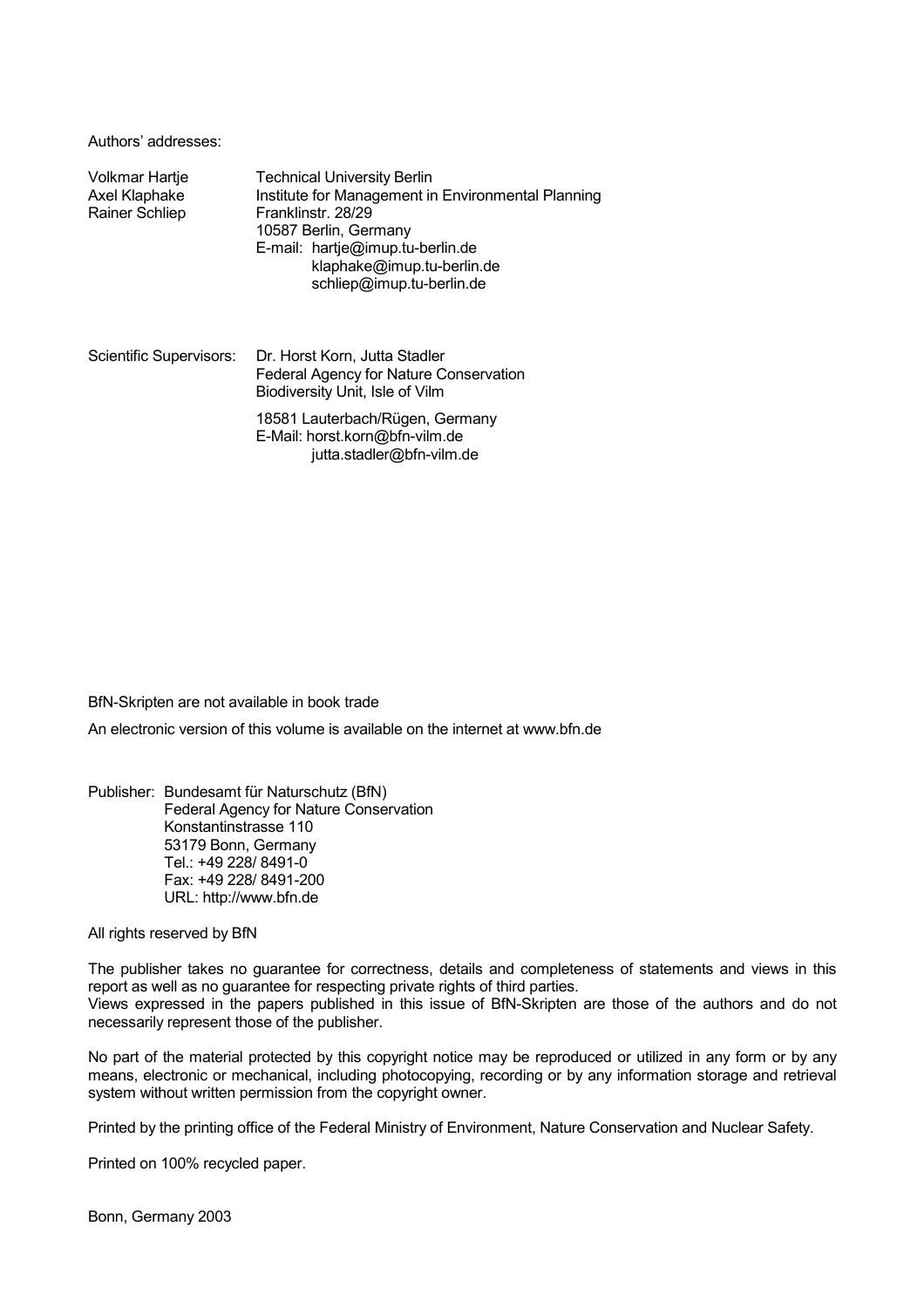# **Contents**

| $\overline{2}$ |  |
|----------------|--|
| 3 <sup>1</sup> |  |
| 4              |  |
|                |  |
|                |  |
|                |  |
| 5 <sup>5</sup> |  |
| 6              |  |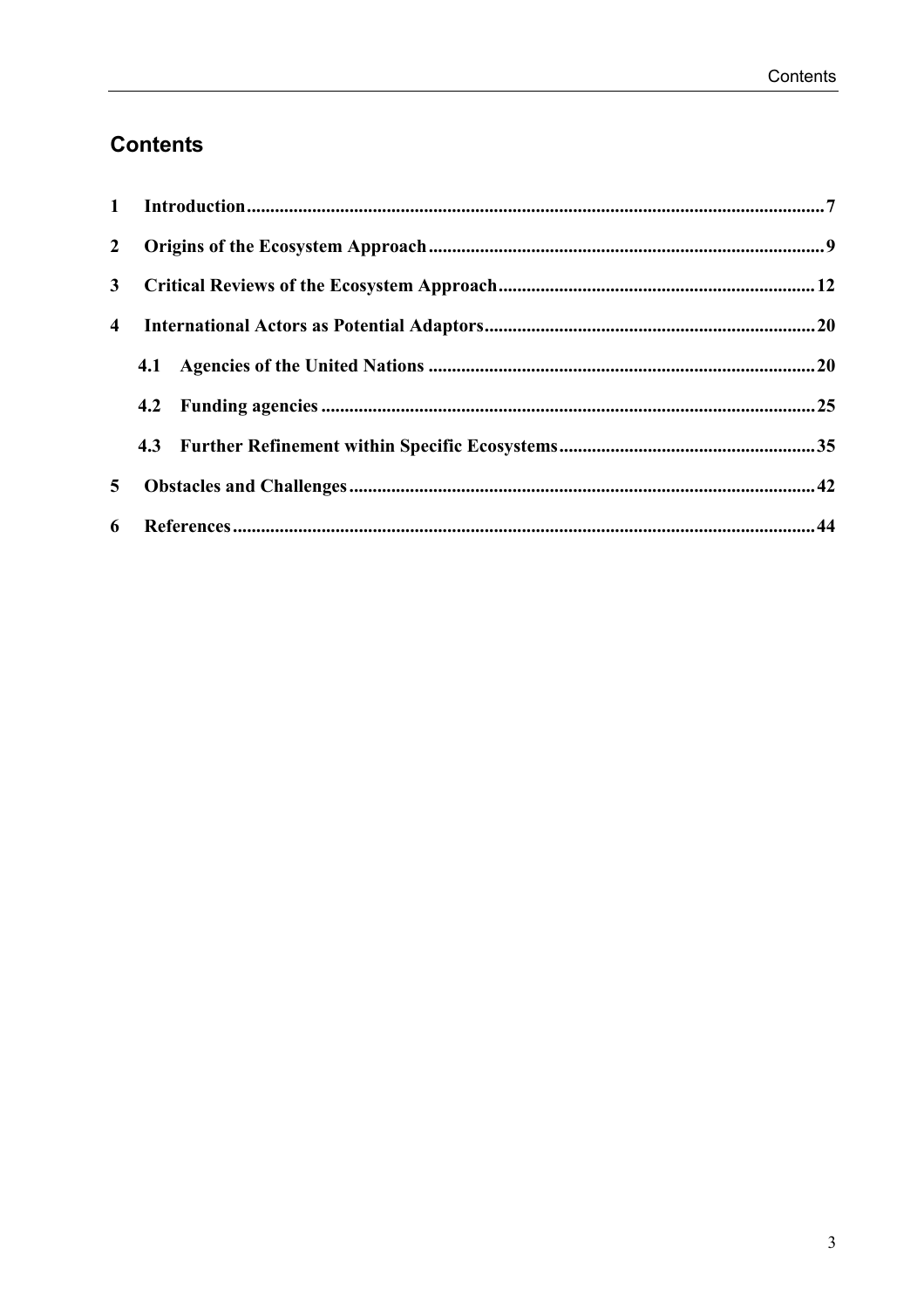# **List of Abbreviations**

| ADB               | Asian Development Bank                                            |
|-------------------|-------------------------------------------------------------------|
| <b>CBD</b>        | Convention on Biological Diversity                                |
| <b>CCD</b>        | United Nations' Convention to Combat Desertification              |
| <b>CEM</b>        | Commission on Ecosystem Management                                |
| <b>CGRFA</b>      | Commission on Genetic Resources for Food and Agriculture          |
| <b>CITES</b>      | Convention on the International Trade with Endangered Species     |
| <b>COP</b>        | Conference of Parties                                             |
| <b>CSD</b>        | Commission on Sustainable Development of the United Nations       |
| <b>DFID</b>       | Department for International Development (UK)                     |
| <b>DIVERSITAS</b> | <b>International Program of Biodiversity Science</b>              |
| EC                | <b>European Community</b>                                         |
| <b>ECOSOC</b>     | Economic and Social Council of the United Nations                 |
| EsA               | Ecosystem Approach                                                |
| <b>ESM</b>        | Ecosystem Management Approach                                     |
| EU                | European Union                                                    |
| <b>FAO</b>        | Food and Agriculture Organization of the United Nations           |
| <b>GEF</b>        | Global Environmental Facility                                     |
| <b>GTZ</b>        | Deutsche Gesellschaft fuer Technische Zusammenarbeit              |
| <b>IADB</b>       | <b>Inter-American Development Bank</b>                            |
| <b>ICAM</b>       | <b>Integrated Coastal Area Management</b>                         |
| <b>ICZM</b>       | <b>Integrated Coastal Zone Management</b>                         |
| <b>IBRD</b>       | International Bank for Reconstruction and Development             |
| <b>IDS</b>        | Institute for Development Studies (UK)                            |
| IFF               | Intergovernmental Forum on Forests                                |
| <b>IGBP</b>       | International Geosphere-Biosphere Program                         |
| <b>IHDP</b>       | International Human Dimensions Program on Global Change           |
| <b>IHP</b>        | International Hydrological Program                                |
| <b>IIED</b>       | International Institute for Environment and Development (UK)      |
| <b>IMCAM</b>      | Integrated Marine and Coastal Area Management                     |
| <b>IPF</b>        | Intergovernmental Panel on Forests                                |
| <b>IUCN</b>       | <b>World Conservation Union</b>                                   |
| <b>IWRM</b>       | <b>Integrated Water Resources Management</b>                      |
| <b>MA</b>         | Millennium Ecosystem Assessment                                   |
| <b>MAB</b>        | Man and the Biosphere Program                                     |
| <b>MEA</b>        | Multi-lateral Environmental Agreement                             |
| NGO               | Non-governmental organization                                     |
| ODI               | Overseas Development Institute (UK)                               |
| <b>OP</b>         | <b>Operational Program</b>                                        |
| PAGE              | Pilot Analysis of Global Ecosystems                               |
| <b>SBSTTA</b>     | Subsidiary Body on Scientific, Technical and Technological Advice |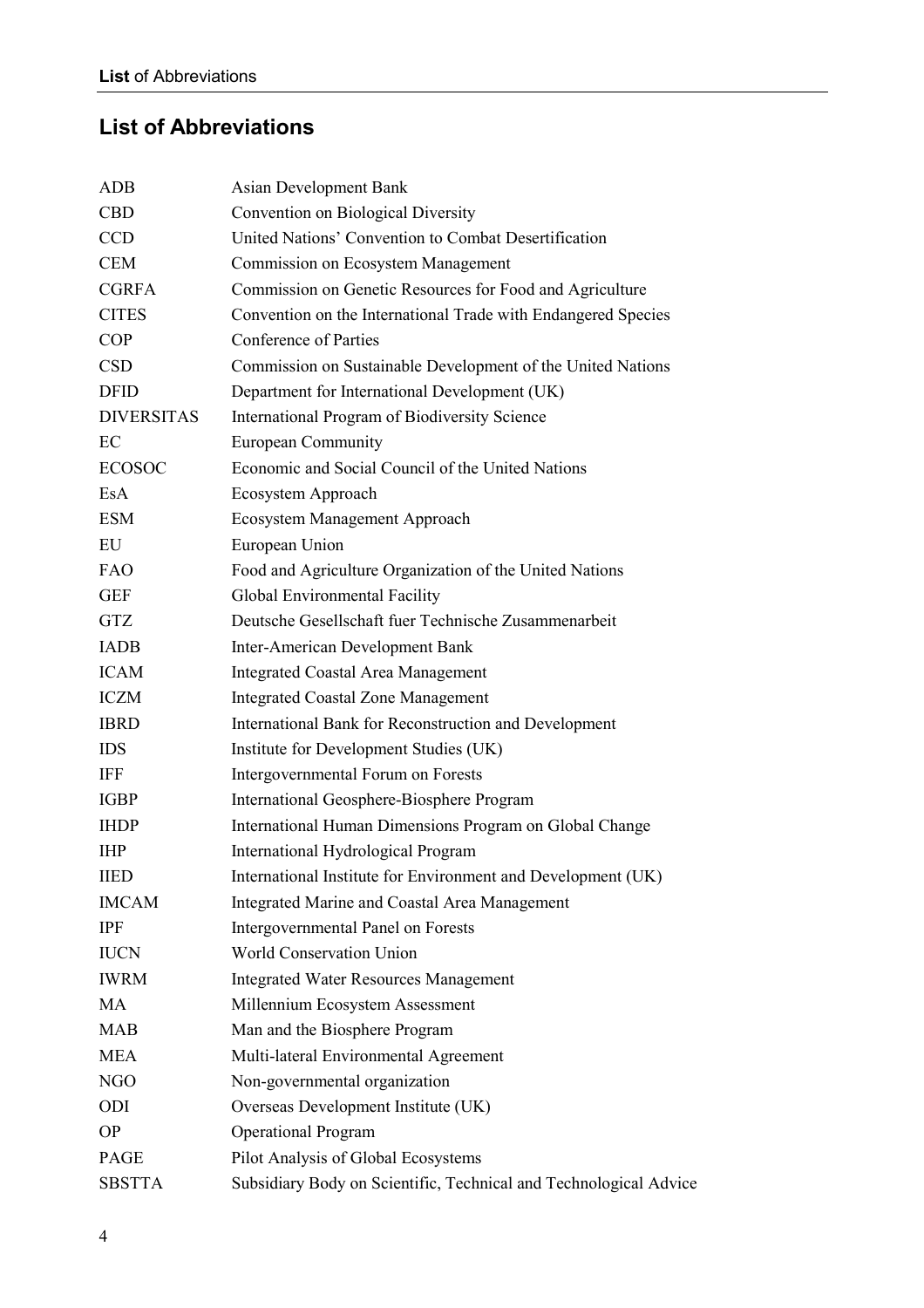| <b>TNC</b>    | The Nature Conservancy                                           |
|---------------|------------------------------------------------------------------|
| <b>UNDP</b>   | <b>United Nations Development Program</b>                        |
| <b>UNEP</b>   | United Nations Environmental Program                             |
| <b>UNESCO</b> | United Nations Educational, Scientific and Cultural Organization |
| <b>UNFCCC</b> | United Nations Convention to Combat Climate Change               |
| <b>UNFF</b>   | United Nations Forum on Forests                                  |
| <b>UNGASS</b> | United Nations General Assembly Special Session                  |
| <b>WCRP</b>   | World Climate Research Program                                   |
| WRI           | World Resources Institute                                        |
| <b>WSSD</b>   | World Summit on Sustainable Development                          |
| <b>WWAP</b>   | World Water Assessment Program                                   |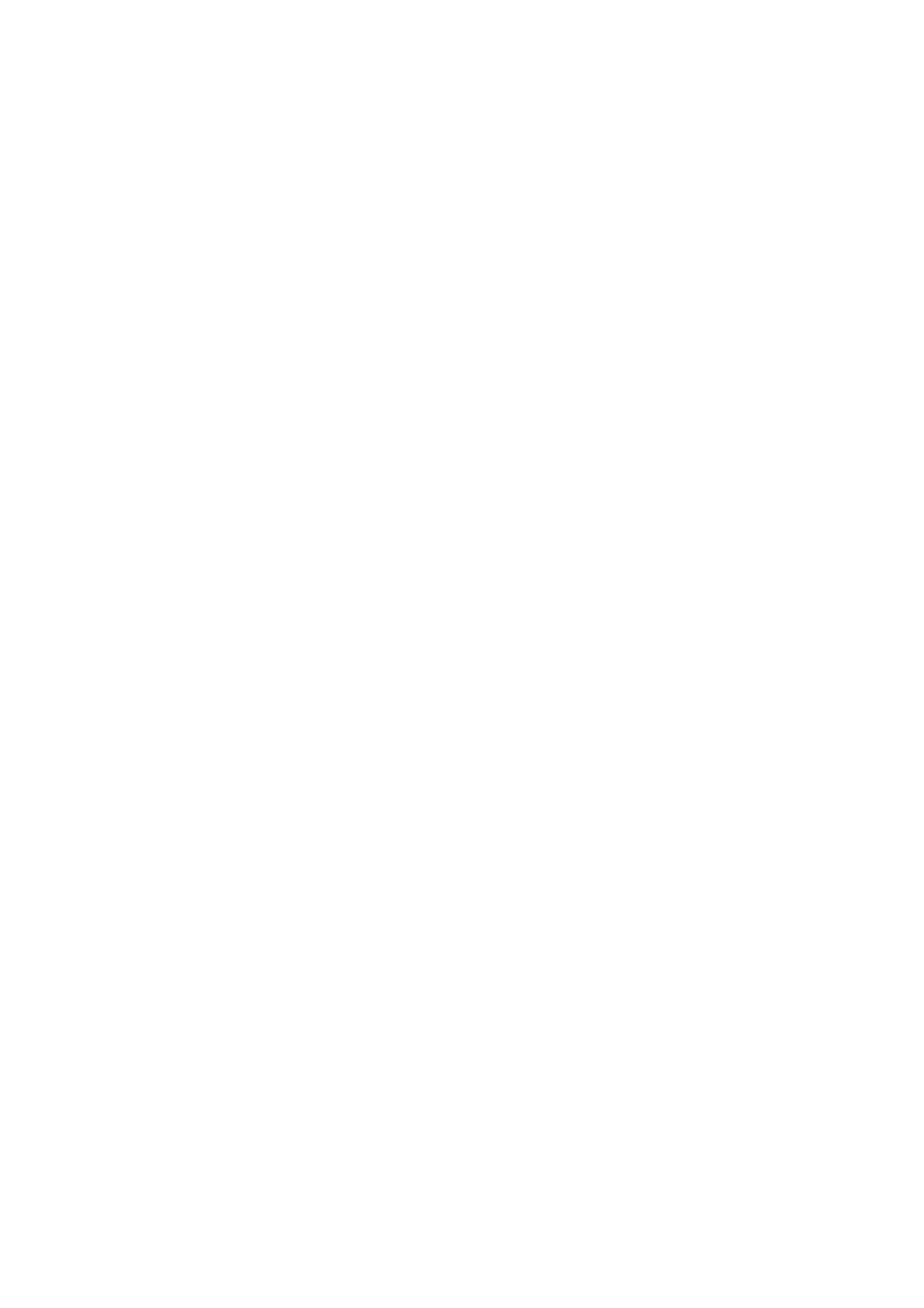# **1 Introduction**

The Ecosystem Approach (EsA) of the Convention on Biological Diversity (CBD) is an effort to codify basic elements of holistic natural resources management with special emphasis on biodiversity. In 1995 during the CBD's second Conference of Parties (COP), the EsA was introduced as a general principle for the first time and in 2000, the CBD's fifth COP specified the approach by adopting twelve principles and five operational guidelines in order to clarify the conceptual basis of the EsA and to provide a guide for implementation. In line with the overall objectives of the CBD, the EsA demands an integrated strategy for the management of land, water and living resources that promotes conservation and sustainable use in an equitable way.

The subject of our study is to summarize the international debate that has taken place as a consequence of these decisions in order to draw conclusions regarding the suitability of the EsA and its potential to foster an international spread of ecosystem management strategies which can be only - in face of the short period of experience - preliminary. To structure the debate, we consider the EsA as a policy innovation whose potential to have an impact on natural resources management will depend on its international diffusion. Whether countries will be prepared to implement management approaches that are in line with the principles and guidelines of the EsA will depend on three important prerequisites.

First, effective diffusion of the concept depends on the quality of the EsA in terms of its theoretical justification, its internal consistency, its ability to guide and its general connection to the existing natural resource management approaches currently pursued in most CBD member countries. Whether these qualities are achieved by the principles and guidelines is being debated internationally on a conceptual level by scientists and policy analysts and tested empirically in frontrunner countries that might serve as policy models (for best practice).

Second, international diffusion of such a demanding concept requires flexibility in the international system beyond the organs of the CBD in the form of international organizations and networks that might serve as adaptors and facilitators for implementation. They have performed this role in the past with other innovative concepts in environmental and development policy. One has to understand the functioning of these institutions to be able to answer the question whether they will act as adaptors and facilitators or whether they will promote other competing or complementary approaches.

Third, implementation "on the ground" will take place on the national and the subnational level. The degree to which the member countries adopt the concept of the EsA will depend on national and subnational institutional, social and economic capacities as well as political support.

Here, a summary of the international conceptual debate is presented and a survey of the adoption of the EsA among international actors, e.g. UN agencies and international development funding organizations. The third step in analyzing such a diffusion process is not, however, undertaken in this paper. First, the resources were not available to develop a representative survey. Secondly, the analytical approach for a profound analysis of the worldwide national implementation capacities must still be developed and is, therefore, outside the terms of this study.

Against this background, we start our discussion with a brief description of the innovation side (chapter 2). Usually, environmental policy innovation was originally debated in only one or a few innovative frontrunner countries and practiced, often as a result of special political and institutional circumstances,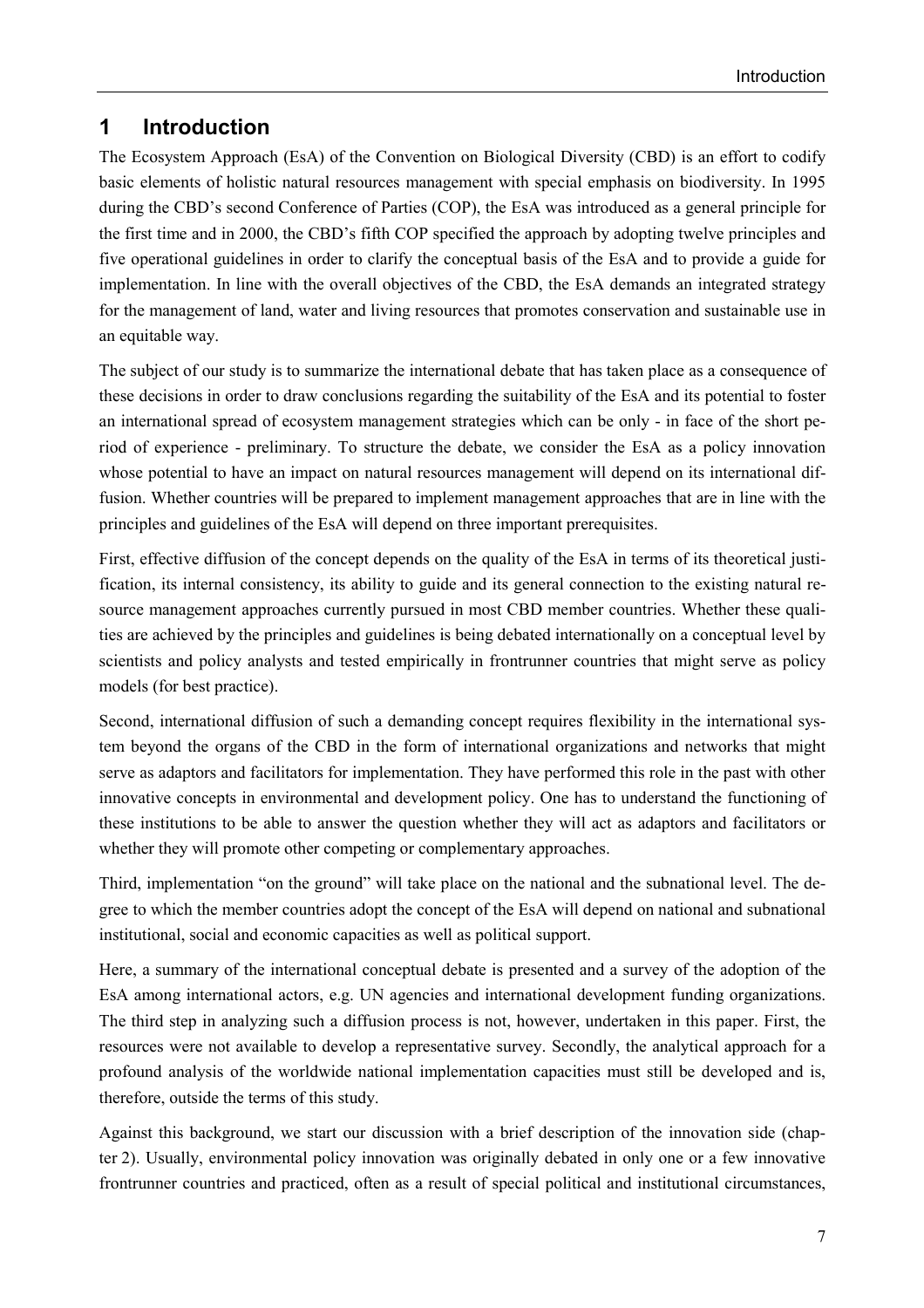with national environmental groups blocking traditional solutions. International non-governmental organizations (NGOs) often pushed their consideration of these innovations onto the international agenda, if international environmental agreements proved successful. As outlined below, the story of EsA's origins corresponds well with this rough picture.

Next we sketch some critical reviews that particularly relate to the quality of the EsA in terms of theoretical aspects, its logical consistency and its practical value as a guide for implementation (chapter 3). Here, we give an overview of recent academic debates and political experience that relate to the paradigm shift represented by the EsA. However, due to the complex character of the EsA this discussion cannot exhaust all related issues but only a selection of important open questions.

Hereupon, we discuss whether on the international level there are already institutions existent that perform coordinative functions with the CBD and support policy transfers. Just such a role might be played by the United Nations, bilateral and national donors, as well as actors and agreements concerning specific ecosystems. The objective of this discussion is to roughly assess the 'transmission power' of key actors and organizations on the international level. In particular, the current state of adoption of the EsA by the agencies of the United Nations, the World Bank and other international and national donors will be summarized. Further, we will present adopters and precursors that relate to specific ecosystems (mountains, freshwater, oceans, coastal zones etc.).

Finally, we draw a general conclusion and stress some key challenges for an enforced extension and acceleration of EsA's diffusion process.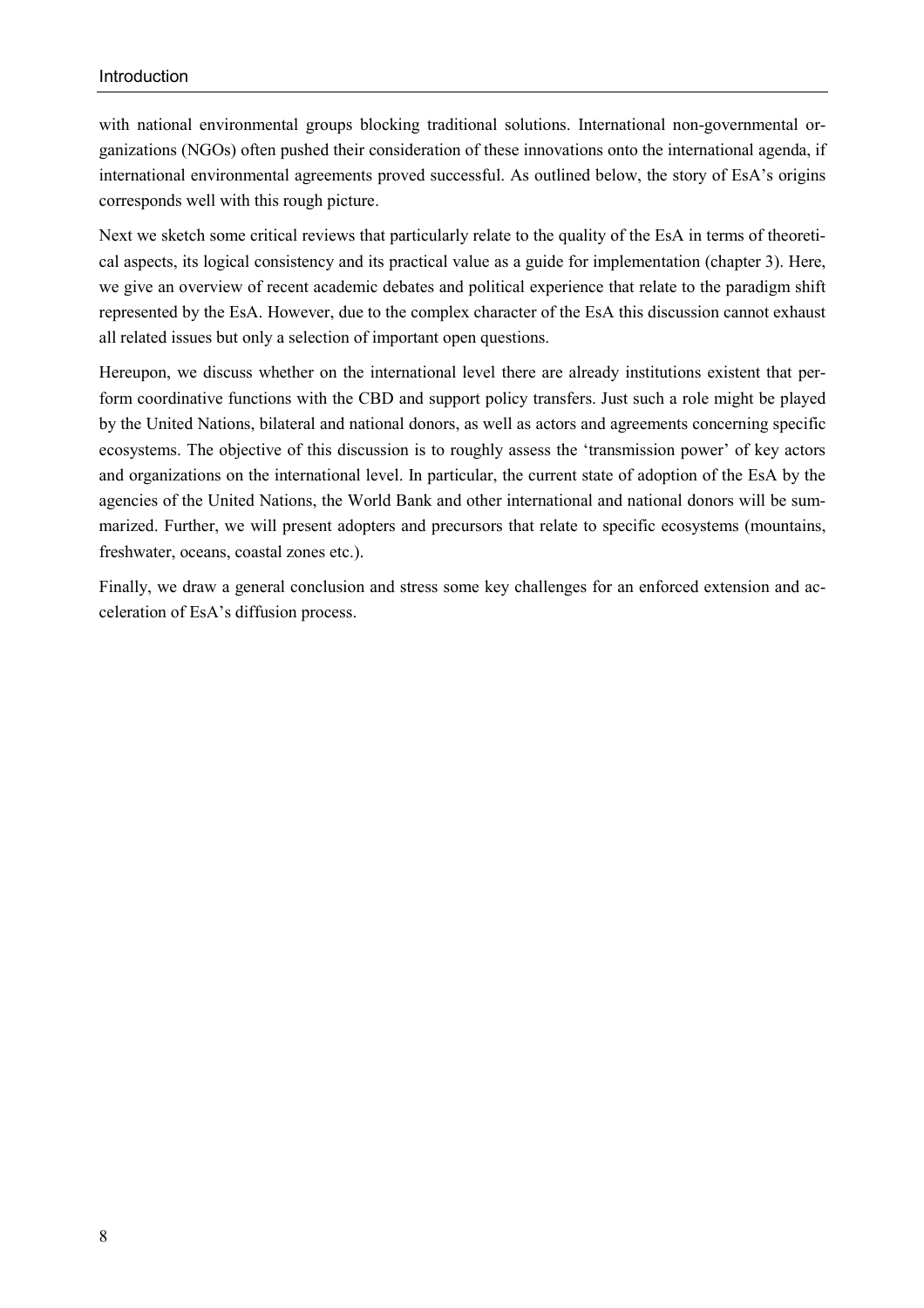# **2 Origins of the Ecosystem Approach**

The CBD aims for the integration of its three main objectives: conservation, sustainable use and benefit sharing on the level of ecosystems, species and genes. In the delivery of these objectives there is a general agreement that the EsA of the CBD is of fundamental importance: the changing quality of environmental problems and the manifold user interests in land use demand a more integrated approach to ecosystem management, thus moving away from species and area protection towards ecosystem protection and integrated land use planning. Regarding the origins of CBD's EsA there are three (somewhat interrelated) roots: the development in frontrunner countries, the support of the paradigm shift by international NGOs, and the early entry of the concept into CBD's decision-making process.

## **Frontrunner Countries**

On the national level there have been some important attempts to clarify the term ecosystem management for political and administrative purposes, in particular in the US and Canada, that had a major impact on the development of CBD's EsA. By the late 1980s, the focus of resource management in the US had begun to shift from traditional approaches to concepts that make resource conditions the goal and a precondition for meeting human needs over time. Leading resource management professionals and the scientific community began to favor an integrated management with a preference for landscape-scale and decentralized management, as well as effective public participation. By the early 1990s, these debates had melded into the concept of ecosystem management. At that time, one of the main focuses of the public debate was on biodiversity issues in forest management. Subsequently, by 1994 already eighteen federal agencies had adopted some form of ecosystem management as a guiding concept. The INTER AGENCY ECOSYSTEM MANAGEMENT TASK FORCE (1995) summarized the agency-specific development of definitions, outlined a common framework for ecosystem management and identified barriers to implementation. The work of this task force received considerable national and international attention and was followed by a *Keystone Policy Dialogue* in 1996. Equally, the concept of ecosystem management entered the political and academic debate in Canada, where a task group debated challenges and lessons learned in 1996.

# **The Role of NGOs**

Parallel to the development on the national level, the evolution of thinking in international NGOs has led to more holistic management approaches that were pushed onto the international political agenda, in particular in the context of the CBD where the World Conservation Union (IUCN) and the WWF were important actors. The IUCN places high priority on the development and clarification of ecosystem management in the context of the CBD, not only because of the special importance attached to the work of the CBD, but also because of the mission of the IUCN itself. The Union is dedicated to the conservation of the integrity and diversity of nature ensuring an equitable and ecologically sustainable use of natural resources. Its Commission on Ecosystem Management (CEM) is one of six Commissions established within the IUCN providing technical networks for the generation of up-to-date concepts on key conservation and environmental management issues for the membership. A meeting convened by the Royal Holloway Institute for Environmental Research (RHIER) and IUCN-CEM, funded by the Sibthorp Trust and held at Royal Holloway, University of London questioned conventional and traditional approaches to conservation and sustainable development. One of the key outcomes was the development of ten principles for ecosystem management (MALTBY et al. 1999). In the following meetings individual members of the CEM provided substantial input to the debate on the EsA moderating the discussion and initiating analytic steps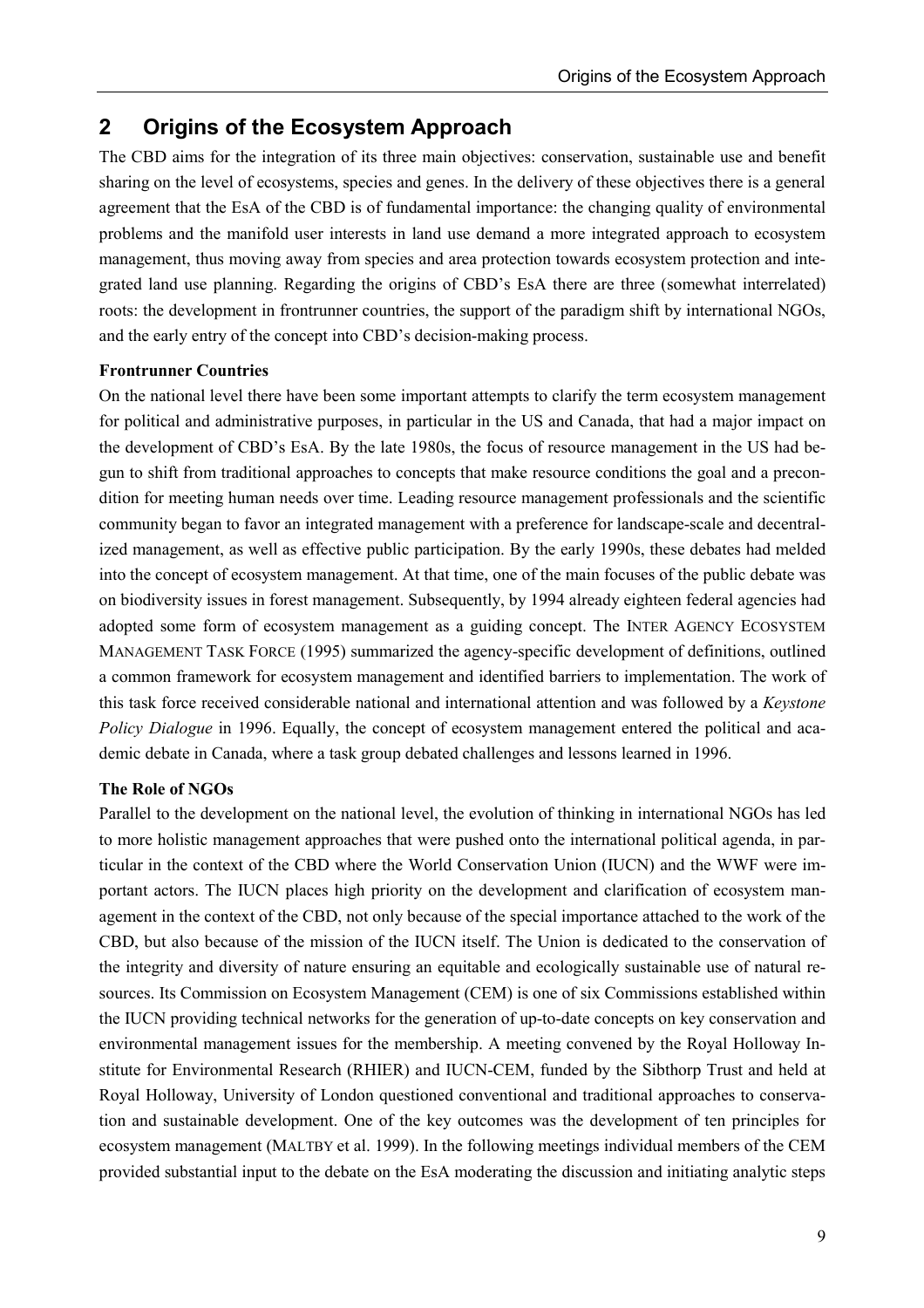for a better understanding of the concept (MALTBY 1999, IUCN 2000a/b, SMITH/MALTBY 2001). Equally, the rethinking of traditional conservation approaches and the development of an ecosystem management framework by the WWF was an important step in the history of EsA's development. The WWF had originally focused on single species and protection areas. However, in the 1990s more integrated management approaches were developed that culminated in the WWF's ecoregional policy that promotes a holistic, multi-stakeholder and broad scale approach in natural resource management.

### **Entry into CBD and Concretion of the Ecosystem Approach**

Already at the first meeting of the CBD's Subsidiary Body on Scientific, Technical and Technological Advice (SBSTTA) the term Ecosystem Approach was introduced as a primary framework for action, however, without concrete specifications (UNEP/CBD/COP/2/5 Annex). The CBD's second COP, building the basis for all further discussion and elaboration, reaffirmed this recommendation. The rather general introduction of the approach into the CBD process created a need for clearer direction, which was formulated by SBSTTA 3 in 1997. Therefore, COP 4 requested the SBSTTA to develop principles and other guidance on the ecosystem approach.

Although a clear direction of the approach was initially lacking, the COP introduced the concept in its preliminary form to the different crosscutting and thematic working programs, e.g. on inland waters, marine and coastal biodiversity, agricultural and forest biodiversity. While the member states formulated a strong demand for a workable description of the approach, a series of workshops and meetings was initiated by the CBD, strongly supported by NGOs, to elaborate on this. In 1997, a workshop on the EsA at Lilongwe/Malawi expanded on the Sibthorp Principles and developed the 'Malawi-Principles' as a first attempt to formulate a consistent concept. In the following year, a scientific workshop hosted by the German Federal Agency for Nature Conservation at the Isle of Vilm focused on the relevance of the Malawi Principles and their possible implementation in a European context (KORN et al. 1999). Two more meetings advanced the concept substantially: the Conference on the EsA at Trondheim/Norway in 1999, which focused on research and development that contributes to an improved understanding of the Malawi-Principles (SCHEI et al. 1999), and the CBD Liaison Group meeting at Paris/France in the same year, which elaborated proposals for actions aiming at the implementation of the proposed principles of the EsA.

After being requested by COP 4 to develop principles and other guidance on the EsA, SBSTTA submitted recommendation V/10 to the COP, which contained the results of the various meetings (Lilongwe, Isle of Vilm, Trondheim, Paris). Interestingly, the original draft of Lilongwe was only slightly changed when it became COP decision V/6 (Ecosystem Approach) in 2000 that concretizes the EsA in the form of twelve principles and five operational guidelines. Decision V/6 requests the SBSTTA to compile case studies and lessons learned as a basis for the further elaboration of the EsA. While ascertaining the demand for a further elaboration of the EsA, COP 6 (2002) requested CBD's Executive Secretary to convene a meeting of experts to compare the EsA with sustainable forest management approaches and to develop proposals for their integration.

#### **Summing up**

The introduction of the EsA into the CBD was supported by frontrunner countries and pushed by international NGOs. By recognizing early the importance of the EsA by the SBSTTA, the COPs made successful efforts to implement the EsA into the different working programs of the CBD rather than to develop and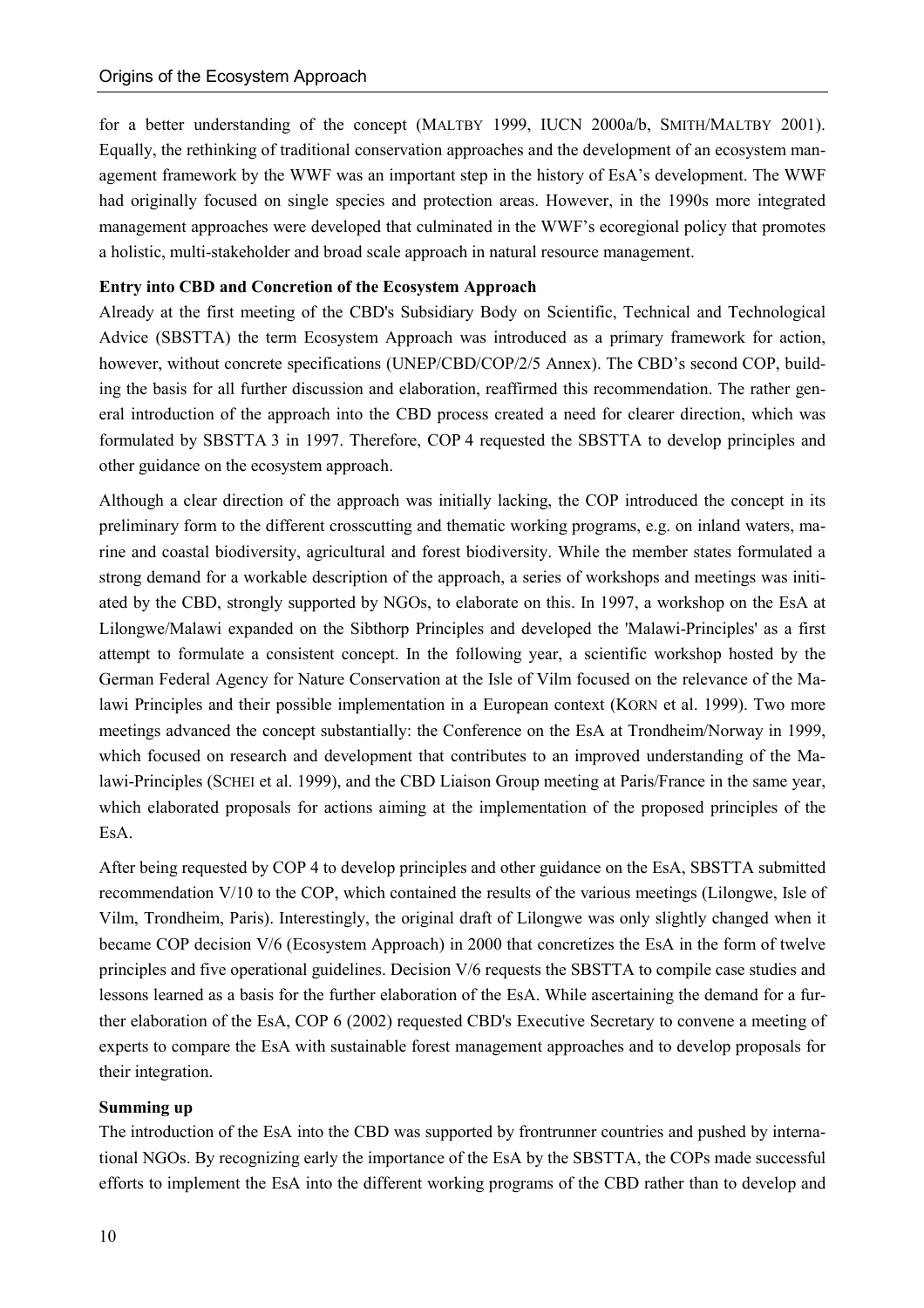refine the EsA itself. This task is delegated to the SBSTTA and external expert meetings. The SBSTTA especially utilized the input from organizations such as the IUCN or the WWF, as well as scientific advice by national experts to improve the theoretical basis and the implementation of the EsA. International NGOs promoted the EsA via technical input and recommendation papers timely scheduled with respect to the meetings of the SBSTTA and the COP. The EsA-related decision-making process was initiated at the first SBSTTA meeting in 1995, resulting in COP's decision V/6 (Ecosystem Approach) in 2000.

However, decision V/6 did not finalize the EsA because there is a persistent demand for further elaboration of some inaccuracies in the usage of terms and several inherent conflicts of the approach. The approach was originally introduced into the follow-up process of the CBD without previous independent scientific debate and without thorough preparation by the SBSTTA. This led to some irritation of national actors in the process. Therefore, an improved scientific funding of the EsA seemed to be necessary (WBGU, 1999). As there is up to now no explicit systematic analysis of the theoretical background of the EsA, criticism of the EsA can be traced back to the questions that arose in the recent discussion of ecosystem management in the USA. In fact, the new terminology is sometimes used interchangeably and is somewhat unclear (e.g. the term 'management'), and conceptual categories used in the frame of ecosystem management are criticized because they lack an agreed-upon consensus among researchers.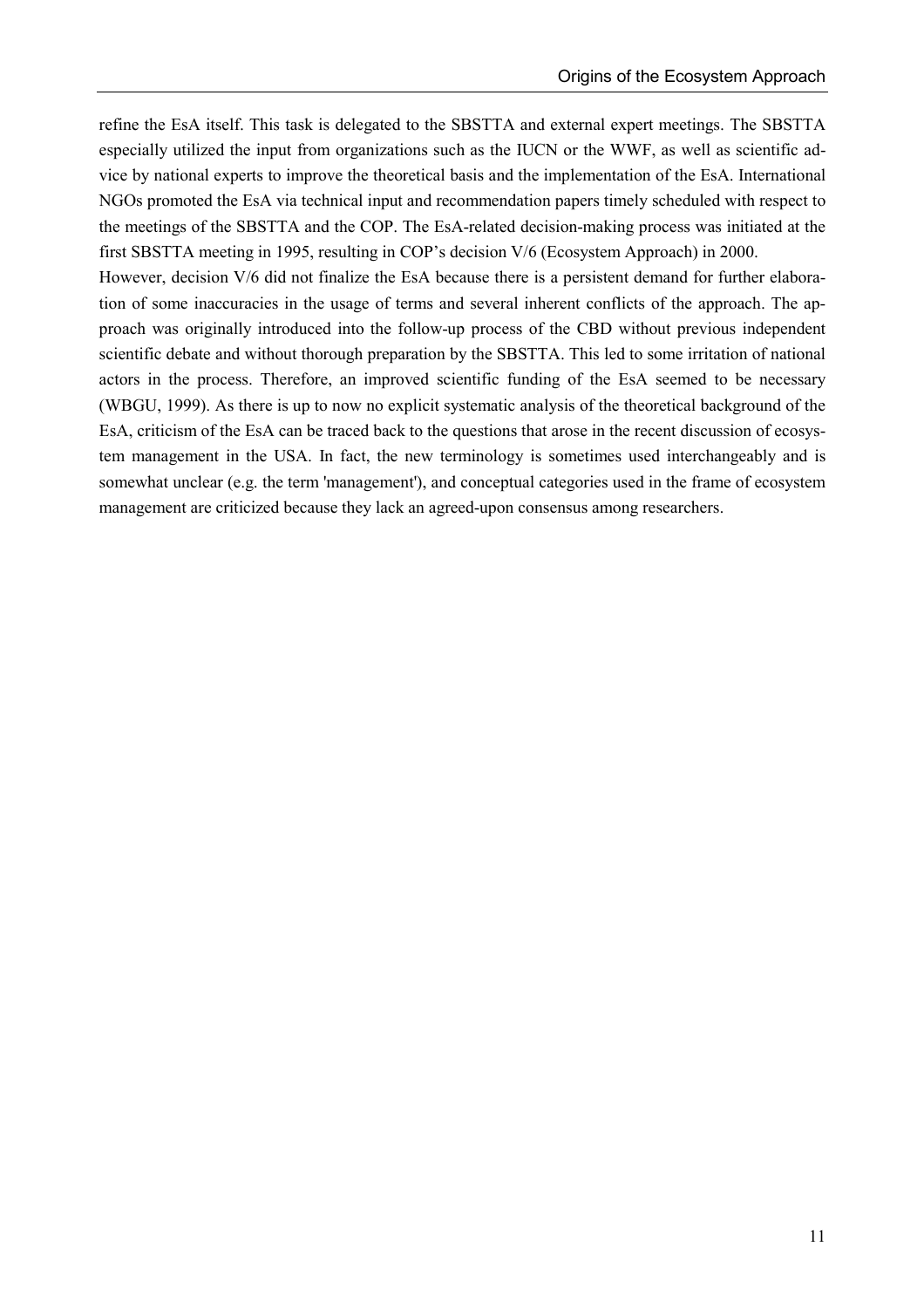# **3 Critical Reviews of the Ecosystem Approach**

Along with the general consensus and efforts to implement the EsA have come some questions of its feasibility and criticism from those who find it too vague and undetermined. The following summary of recent academic and political debates on some aspects of the EsA show that there is no general agreement on what the concept means exactly in terms of management approaches and management outcomes.

# **The EsA as a Paradigm Shift**

In the international debate on holistic ecosystem management concepts the principles and guidelines of the EsA are strongly agreed in general terms. The concept can be interpreted as an attempt to codify basic elements of a new paradigm in resource management. Traditional resource management is pragmatic, seeing in nature a collection of resources that deliver economic goods and services that can be manipulated and harvested with humans in control (CORTNER/MOOTE 1999). In contrast, the EsA represents the new paradigm that acknowledges the dynamics of ecosystems and their complexity with which its components are interwoven. Therefore, nature cannot be controlled by humans and the protection of ecosystem attributes and biological diversity are critical. Maintaining biological diversity is perceived as a natural insurance for securing the generation of ecosystems functions and services at present and in the future (BARBIER et al. 1994). Implementation of the EsA means that more integrated or holistic concepts are needed in order to move away from protection on the species level to the conservation of habitats or ecosystem networks, as well as from area protection to integrated land use planning.

However, an academic agreement on the definition of the ecosystem approach has not been reached, although the general idea of "principles" to solidify the EsA is widely supported. As YAFFEE (1999) has pointed out, the lack of a scientific consensus is probably due to the fact that the ecosystem approach leaves room for quite different interpretations, ranging from an anthropocentric perspective to an ecoregional or ecocentric perspective.

Generally, the EsA is the primary framework for delivering the three objectives of the CBD: conservation, sustainable use and benefit sharing. This is a remarkable shift because the EsA seeks to combine the conservation of the structure and functioning of ecosystems with efforts to meet social needs and the sustainable use of ecosystem services for human purposes. However, unlike traditional resource management, implementing the EsA does not mean to begin by enumerating and maximizing outputs. Rather, the first priority is conserving the long-term ecological sustainability that allows the use of ecosystem services in a sustainable manner. Therefore, the view of humans as exploiters of substitutable resources is changing to see humans as stewards, using practices in synergy with ecosystem processes and functions.

It remains rather unclear, however, how all three objectives of the CBD can be focused simultaneously or with equal priority in concrete cases. In practice this will heavily depend on the relevant institutions and their general policy objectives. Different institutions may be primarily concerned with using resources to benefit people (e.g. water services), conserving species or maintaining ecological processes and functioning (e.g. hydrological flow). Progress in meeting the three CBD objectives would require the relevant actors to widen their perspective in resource management and include other perspectives, which were originally not part of the institutional perspective. However, for practical purposes it might be necessary to prioritize one or two of the objectives, although the EsA does not provide for practical guidelines on how to handle this problem. Generally, delivering the CBD objectives through the implementation of the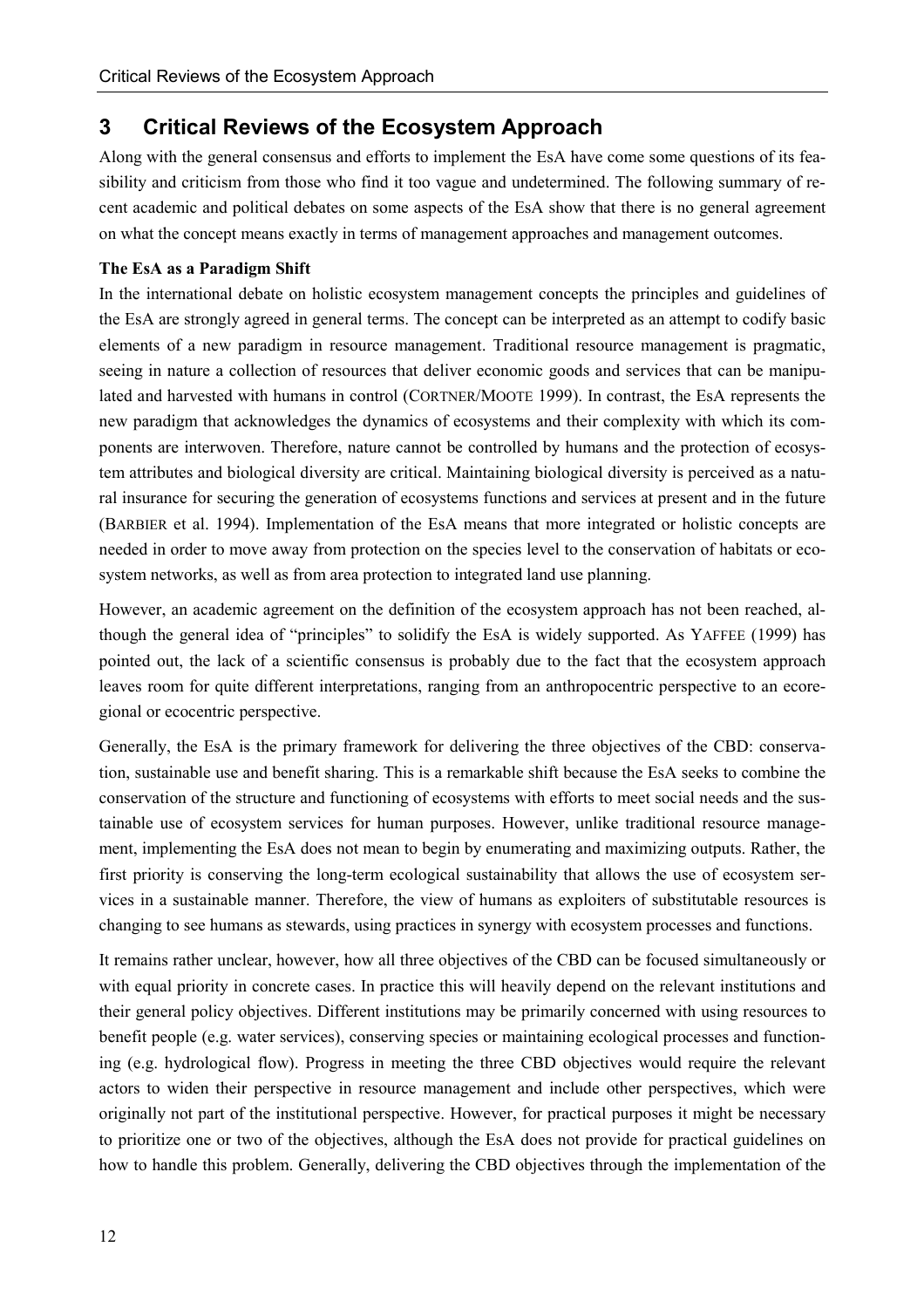EsA may, in some circumstances, require socio-economic priorities to be addressed first (SMITH/MALTBY 2001)

### **Uncertainty**

The EsA emphasizes the role of complex, dynamic ecosystems as critical natural capital assets whose functioning must be conserved. But what is the 'criticality' of ecosystems? This can be discussed in two ways. First, there is critical natural capital in terms of essential environmental functions for human wellbeing, functions regularly referred to as ecosystem services (EHRLICH/MOONEY 1983) or source and sink functions (PEARCE/TURNER 1990). But there is also critical natural capital in terms of environmental functions of ecosystems - or life-support functions - that reflect ecosystem performance. The term ecosystem performance means the dynamic often non-linear interrelations between populations and communities of plants, animals and microorganisms and their energetic, hydrological and biogeochemical environment. The life-support performance of ecosystems generates and sustains the flow of source and sink functions for our well-being and existence.

Against this background, the emphasis on unpredictability and uncertainty is crucial for the understanding of the EsA. Management approaches that are based on a static understanding of ecosystems has led to fundamental problems and a loss of resilience of ecosystems (HOLLING 1996). Part of the problem is that traditional approaches appear unprepared to tackle gradual declines of ecosystems, as well as radical shifts in ecosystems' performance. However, science no longer provides "the answer". Rather, there is great uncertainty about even fundamental ecological questions (CORTNER/MOOTE 1999). For example, the carrying capacity of many ecosystems is not easy to determine and often controversial. This is an uncertainty with important consequences for management seeking to manage ecosystems within their long-term functional limits (WRI 2000). Considering this, the necessity for open decision-making with strong links between managers, stakeholders and the latest scientific knowledge appears crucial. In general, it is recognized that criteria for ecosystems' health are essentially value judgments. Therefore, the intended ecological sustainability and the desired ecosystem outputs are, at last, socially defined concepts. An important consequence is that the implementation of the EsA is not only confronted with complex environmental problems but also with different values and expectations of stakeholders (SÖDERBAUM 1999). However, achieving the balance between the values of expertise and scientific knowledge on the one hand, with social consensus and civic discourse might on the other, is a very demanding task whose practical implications are rather unclear.

#### **Preparedness in Science**

The importance of scientific knowledge regarding ecosystem functions and conditions, as well as the socio-economic aspects of sustainable use of biodiversity is obvious. Without a stronger base of scientific knowledge and manageable indicators, implementation of the EsA will fall short, largely because decision-makers will not be able to judge possible losses of ecosystems' functions and services and long-term consequences of management decisions (WRI 2000). However, the complexity of ecosystems' structure and functioning is far from being fully explored. Not much is known about the changes in ecosystems' functions and services that have taken or will take place on different scales due to human interference. Lack of reliable data is one reason for this. Another is the difficulty of distinguishing between natural variations (e.g., climate change or biodiversity change) and trends, which can be traced back to human threats. Further, the interdependencies of the different global stresses to the environment are not fully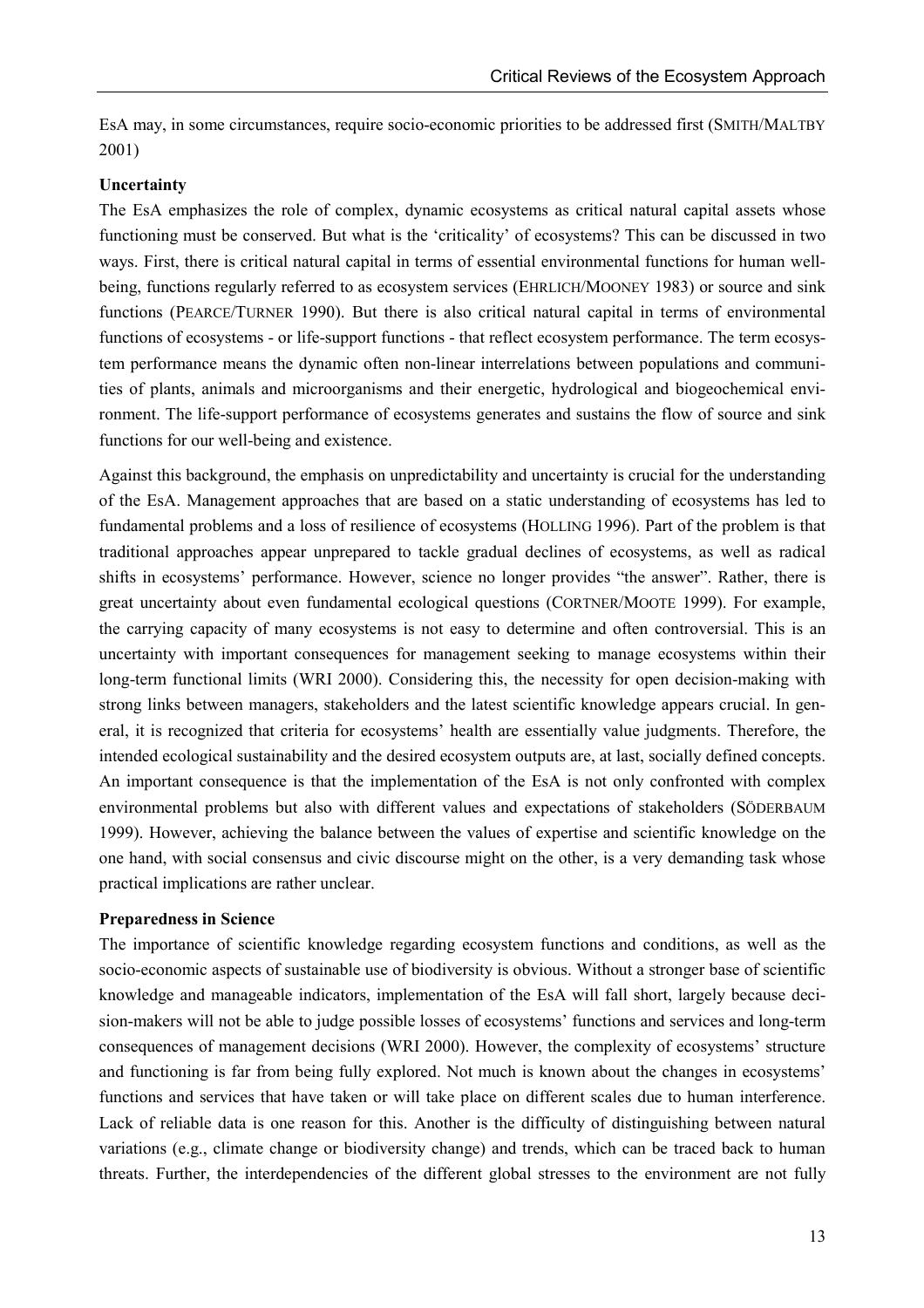understood. Generally, though numerous case studies illustrate the importance of science as a driving force for the implementation of the EsA, there is no general consensus on how research projects should be carried out in order to provide an adequate knowledge base for management.

Against this background, some authors stress the need for a more radical paradigm shift in science (KAY et al. 1999, FOLKE et al. 2002). According to them, the EsA demands a complex and transdisciplinary systems thinking that acknowledges inherent uncertainties, limited predictability of complex ecologicaleconomic systems and multi-stable systems. But international experience suggests that existing theory and scientific practice for linked systems of nature, economies and societies are still too partial and fragmented, leading to inadequate policy recommendations (HOLLING/MEFFE 1996). A highly relevant topic is the development of meaningful indicators that, on the one hand, capture the dynamic performance of ecosystems and are nevertheless manageable on the other (CHRISTENSEN et al. 1996, HOLLING 1996, 2001). Such indicators should be systemic and reflect performance of not only a particular source or sink function, but of the dynamic processes of ecosystem change in relation to human uses. However, the development of such "adaptive critical natural capital indicators" (DEUTSCH/FOLKE/STANBERG 2002) still faces important restrictions.

We currently experience both a lack of deeper scientific knowledge and true integrated approaches in ecosystem science, as well as an enormous growth of scientific activities that have resulted in numerous data sets and publications. In many countries, political discussions on biodiversity have led to a shift in research policy and, particularly in developed countries, there are many support programs for interdisciplinary biodiversity research, even if truly integrated and transdisciplinary research is rare. On the international level, there are also important scientific and ecosystem assessment activities that show the potential to enhance the knowledge base for the implementation of the EsA. Examples are the World Climate Research Program (WCRP), the International Geosphere-Biosphere Program (IGBP), the International Human Dimensions Program on Global Change (IHDP) and the International Program of Biodiversity Science (DIVERSITAS). Furthermore, World Resources Institute (WRI) and its partners United Nations Environmental Program (UNEP), United Nations Development Program (UNDP) and the World Bank have launched an international ecosystem assessment process. For the conservation of the world's biodiversity, the WRI promotes bioregional management with an ecosystem approach aimed at a broad evaluation of how people's use of an ecosystem affects its functioning and productivity (ROSEN 2000). The WRI initiated a Pilot Analysis of Global Ecosystems (PAGE), which resulted in five separate studies on agro-ecosystems, forests, and grasslands, freshwater and coastal ecosystems published in the year 2000. Parallel to the PAGE work, a consultative process was established under the auspices of an Exploratory Steering Committee to create the full international science assessment called Millennium Assessment (MA). The MA was finally launched at the beginning of 2001 for a period of four years (2000-2004). It is designed to provide 'state of the art' scientific information for policy makers on how changes in global ecosystems will affect their ability to meet human demands for food, clean water, health, biodiversity and other ecosystem goods and services (UNEP 2001). The MA is a 'multi-scale' assessment and will include a global ecosystem assessment as well as a number of focal region assessments and sub-global assessments from Southeast Asia, Southern Africa and other regions.

Against this background, a particular issue is the management of the flow of environmental data, the communication of scientific results, and their transferability in management decisions (KARGER 2000).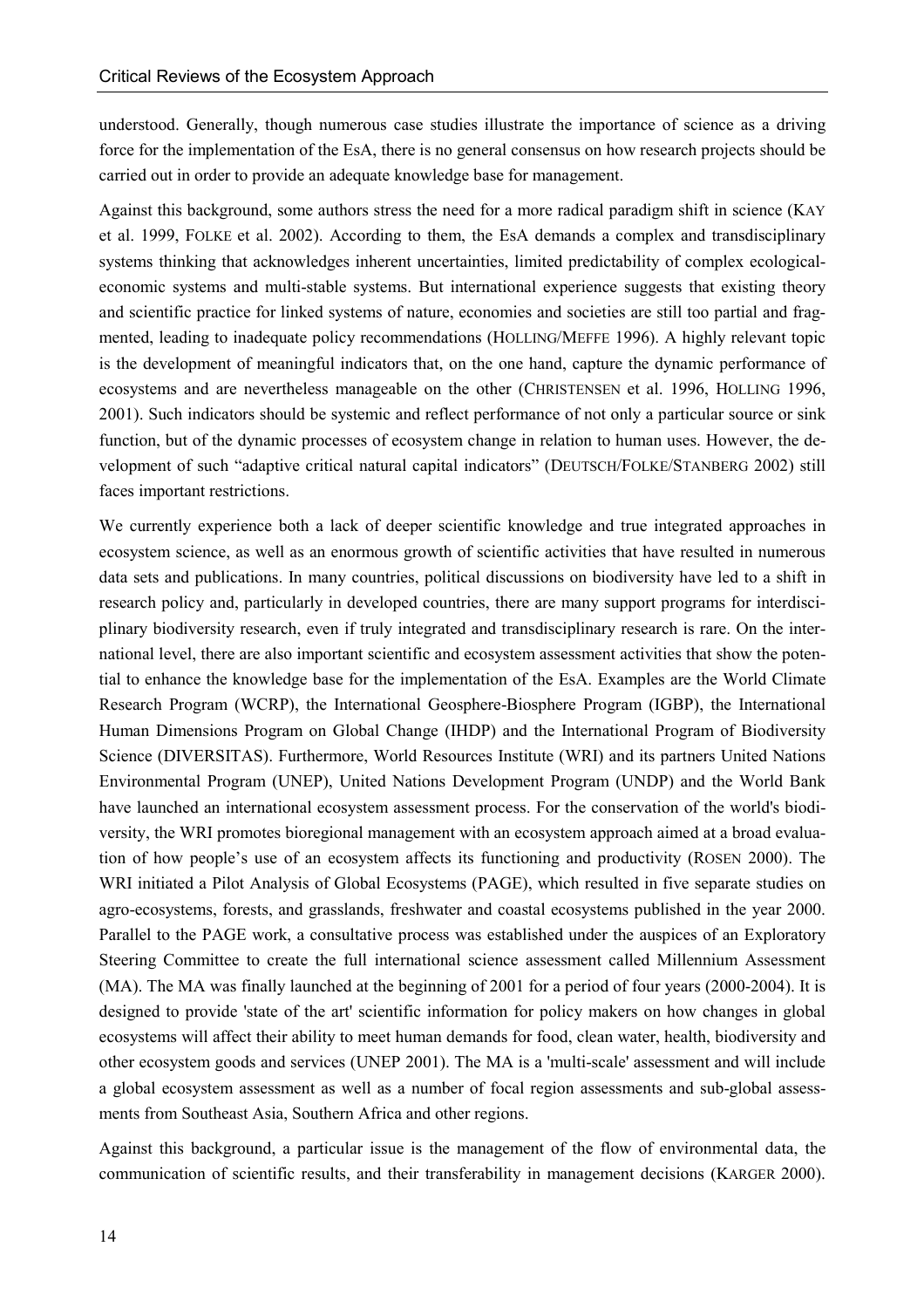The continuing reluctance of scientists to integrate local knowledge and institutional provisions with scientific and technical information is an obstacle to effective implementation of the EsA.

# **Adaptive Management**

Adaptive management has been proposed to deal with the uncertainties surrounding the complexities of ecosystem management and social processes. The basic elements of adaptive management processes are (SALAFSKY et al. 2002, HANEY/POWER 1996): collection of ecological, socio-economic and institutional information, definition of goals and priorities, formulation of assumptions and working hypotheses, testing assumptions via ecological and socio-economic monitoring, reassessment of assumptions and adoption and learning and integrating lessons into decision making.

However, traditional resource and environmental management doesn't provide a reward for the necessary flexibility, openness, experimentation and monitoring. In particular, bureaucracies - by definition less adaptive to change - are structured not to be responsive to new learning, but to maintain control over resources and information. As a result, various authors have called for organizational change and institutional innovations (BUCK et al. 2001, WUICHET 1995, WESTLEY 1995). A basic argument is that in terms of ecosystems and social systems, which themselves are truly dynamic and adaptive, effective ecosystem management must be similarly so. Accordingly, management, which is static and fixed, will fail to be effective over the long haul. Generally, the majority of current management approaches reflects "equilibrium centered, command-and-control strategies" (GUNDERSON et al. 1995) and is institutionally based on the dominance of expert thinking. Therefore, current practice appears ill equipped to handle the characteristics of complex social and natural systems (ANDERSON 2001). Recent scientific contributions point out that analogical natural systems, diversity and an apparent redundancy of institutions (in the sense of overlapping functions) play a central role in absorbing disturbances, spreading risks and creating novelty (LOW et al. 2002).

A problem with much of the literature on adaptive management and the general demand for corresponding organizational reforms is that while learning and communication are rightly emphasized there is a general failure to describe necessary institutional incentives and motivation. A deeper examination of the literature and the examples shows that in much of the publications it is rather the need for collaborative and decentralized decision-making that is emphasized. Many authors discuss how implementation should work, but very little of the documents available present truly successful examples. Generally, there is a lot of enthusiasm but very few examples that go beyond token attempts to "consult" with local people.

Briefly, the why and how people and organizations should undertake adaptive management in the existing rigid decision-structures is superficially treated. Continued learning with limited reliance on fixed frames of reference and openness to new scientific insights is not self-evident but involves high transaction costs (ANDERSON 2001). According to modern organizational theories, formal planning processes are able to incorporate stimuli from the environment, in the form of scientific information, as long as that information does not challenge the paradigms upon which the organization and the planning processes are based (WESTLEY 1995). Furthermore, recent findings suggest that at a lower or "local" decision-making level individuals are more likely to respond to changes in their environments and that these responses represent important sources of innovation and learning for whole organizations. Informal face-to-face conversations in combination with the creation of platforms and forums appear to constitute the best way to transmit learning (WONDOLLECK/YAFFEE 2000, DANIELS/WALKER 1996).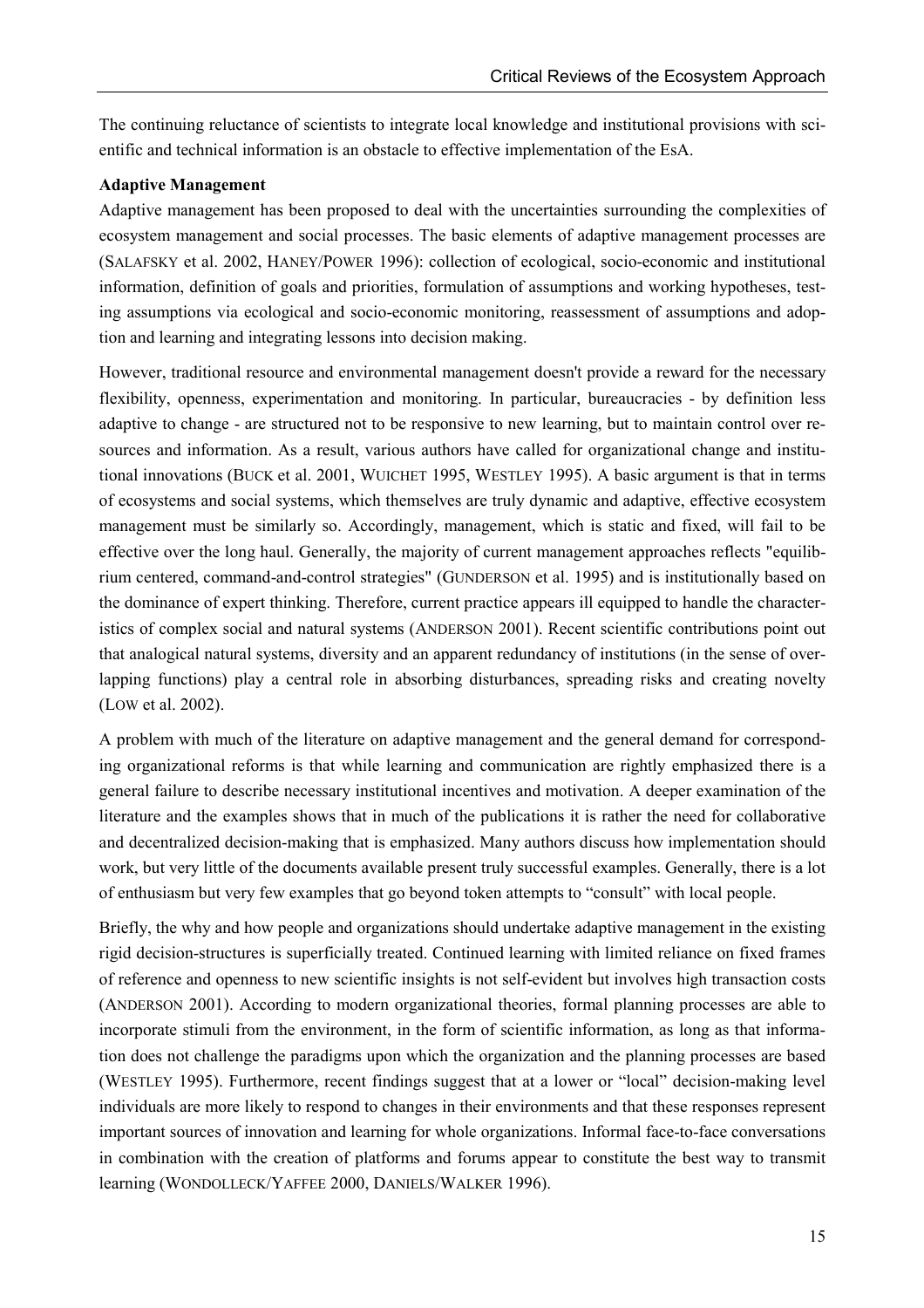Thus, the importance of decentralization, site-specific policy approaches, coalition networks, multistage processes, as well as the encouragement of the participation of a broad range of stakeholders are emphasized. Interestingly, ANDERSON (2001) has pointed out that the concept of consensus that is frequently the basis of participatory methods appears to be less able to provide for effective adoption in decision-making processes. Rather, the recognition of differences between stakeholder, science and policy tend to be better suited for self-correction and mutual learning. However, the need for capacity building to foster the implementation of adaptive management is obvious.

#### **Valuation of Ecosystem Services**

The EsA stresses the importance of valuation of ecosystem services and the design of economic instruments and benefit sharing mechanisms in order to create economic incentives for ecosystem conservation and sustainable use. Several cases have demonstrated that economic valuation is not just a place of scientific interest but that the identification of economic benefits of ecosystem preservation is particularly important in societies where economic and social objectives are at the top of the political agenda (PEARCE/MORAN 1996, PEARCE et al. 1998, EMERTON 2000b). Since in many cases degradation occurs due to the conversion of natural ecosystems to economic utilization (agriculture, settlements etc.), ecosystem managers regularly need economic arguments and concepts to overcome social and economic obstacles to determine which protective measures are necessary.

On the whole, economic research has made progress in the valuation of ecosystem services. However, scientific knowledge is still not fully developed. Generally, existing empirical literature fails to apply economic valuation to the full range of ecosystem services and the benefits of biodiversity preservation (NUNES/VAN DEN BERGH 2001, OECD 2002). Further, the dynamic view of nature and society has major implications for economic valuation (FOLKE et al. 2002). Therefore, the determination of an exact monetary value of dynamic ecosystems is not easy and sometimes impossible to calculate (DAILY et al. 1998). Lack of full economic valuation of ecosystems entails that in many cases management must deal with limited economic knowledge. This is especially true for the global respectively international economic benefits of biodiversity conservation as there are only rough and contentious valuation studies available (COSTANZA et al. 1997). Furthermore, economists have done much of the development of economic valuation to date from developed countries and most of the applications have been in developed temperate climate settings. Although several studies have shown the potential of valuation methods for improving ecosystem management in developing countries (KRAMER et al. 1995, OECD 2002, SWANSON et al. 1999, EATON/SARCH 1997), the empirical basis is still rather weak.

#### **Creation of Incentives**

Albeit the advantages of economic incentives are theoretically and politically uncontested in broader terms (see CBD's COP decision VI/15, 2002) and some valuable handbooks and guidelines (OECD 1999, GEF/UNDP/UNEP/WORLD BANK/IUCN 2001, EMERTON 2000a) have been published, progress in implementation appears rather slow in both developing and developed countries. For many of the economic incentive measures there is not much experience available yet and this experience has tended to be relatively isolated since economic instruments have rarely been developed as part of a coordinated strategy. Examples for conservation finance through payments for environmental services come from a handful of countries. Costa Rica is a frequently cited example because the established National Fund for Forest Financing, which is primarily financed through a sales tax on fossil fuels, pays forest owners not only for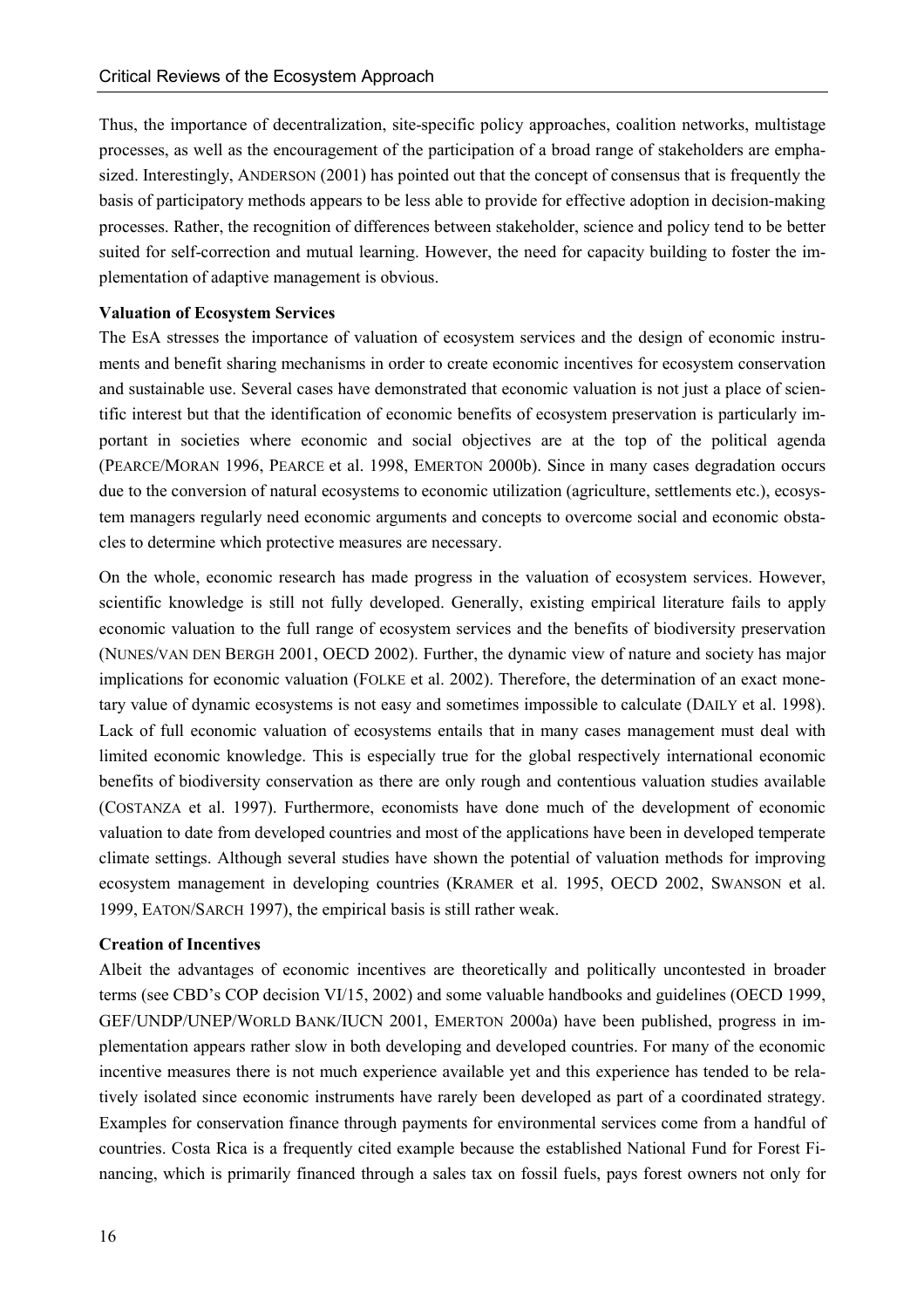the mitigation of greenhouse gas emissions but also for the protection of watersheds, biodiversity and scenic beauty. There are rather few examples of interregional compensation schemes in developing countries (Colombia, Ecuador, Philippines) (KOCH-WESER/KAHLENBORN 2002). User fees (e.g. entrance fees for national parks, hunting fees) appear more widespread but knowledge on the effectiveness of this instrument is rather limited and there is much room for improvement. Certification schemes that are currently being promoted in many countries, particularly in the forestry sector, are only in an experimental and developmental phase. For the implementation of other economic incentives, such as tradable water or development rights, many countries fail to meet the necessary institutional and organizational conditions (LEE/JOURAVLEV 1998). However, in some industrial countries (e.g., USA, Australia) tradable water rights are already approved economic instruments, and in recent years - in particular via the integration of in stream uses in the schemes - there have been positive impacts on freshwater biodiversity (LANDRY 1998).

In theory, the removal of perverse incentives is one of the most cost-effective instruments for promoting conservation or sustainable use of biodiversity. Yet, perverse incentives are sometimes hard to identify without precise knowledge of the linkages between governmental activities, economic activities and ecological impact. Further, countries with lower subsidy levels, for example in agricultural policy, are not able to implement a similar policy switch. In addition, in many developing countries, the elimination of perverse incentives might be impeded because they are rooted in informal or ad hoc arrangements by the government and not institutionalized as procedures. Finally, people affected by the removal of incentives regularly demand compensation for income losses. Therefore, even the removal of subsidies might be an expensive tool. Despite these drawbacks, there are some encouraging recent examples for improvements. For example, some African countries have introduced the removal of perverse subsidies as a key part of their National Biodiversity Strategies and Actions Plans (NBSAPs) (EMERTON 2000b).

The establishment and protection of property rights and their allocation to users and beneficiaries should not be underestimated as it is an important prerequisite for the creation of dynamic incentives for biodiversity conservation and sustainable use (EMERTON 2000a). Generally, property rights deal with the fact that the widespread absence of markets for biodiversity goods and services is (partly) due to the absence of well-defined, secure and transferable property rights over land and biological resources. However, the EsA of the CBD does not directly mention the importance of property rights, although many other economic incentives (e.g., tradable rights for pollution and emission, quotas in resource use, partnerships between government and private sectors) are also based on the allocation of some form of property rights to private individuals or community groups.

Frequently, costs of the preservation of ecosystem functions accrue locally, whereas the benefits are predominantly national or international. Therefore, new ways are required to help increase the amounts that individuals or countries are willing to pay for protection of various national or global benefits. Possible ways are the payment for environmental services via national programs for land users for the services they generate, the mobilization of international financial aid (Global Environmental Facility; multilateral and bilateral donors, international conservation NGOs, international private sector investment etc.) or the promotion of tourism/ecotourism to generate increased local economic benefits. However and as a general rule, existing financial mechanisms are not sufficient to capture the full range of ecosystem services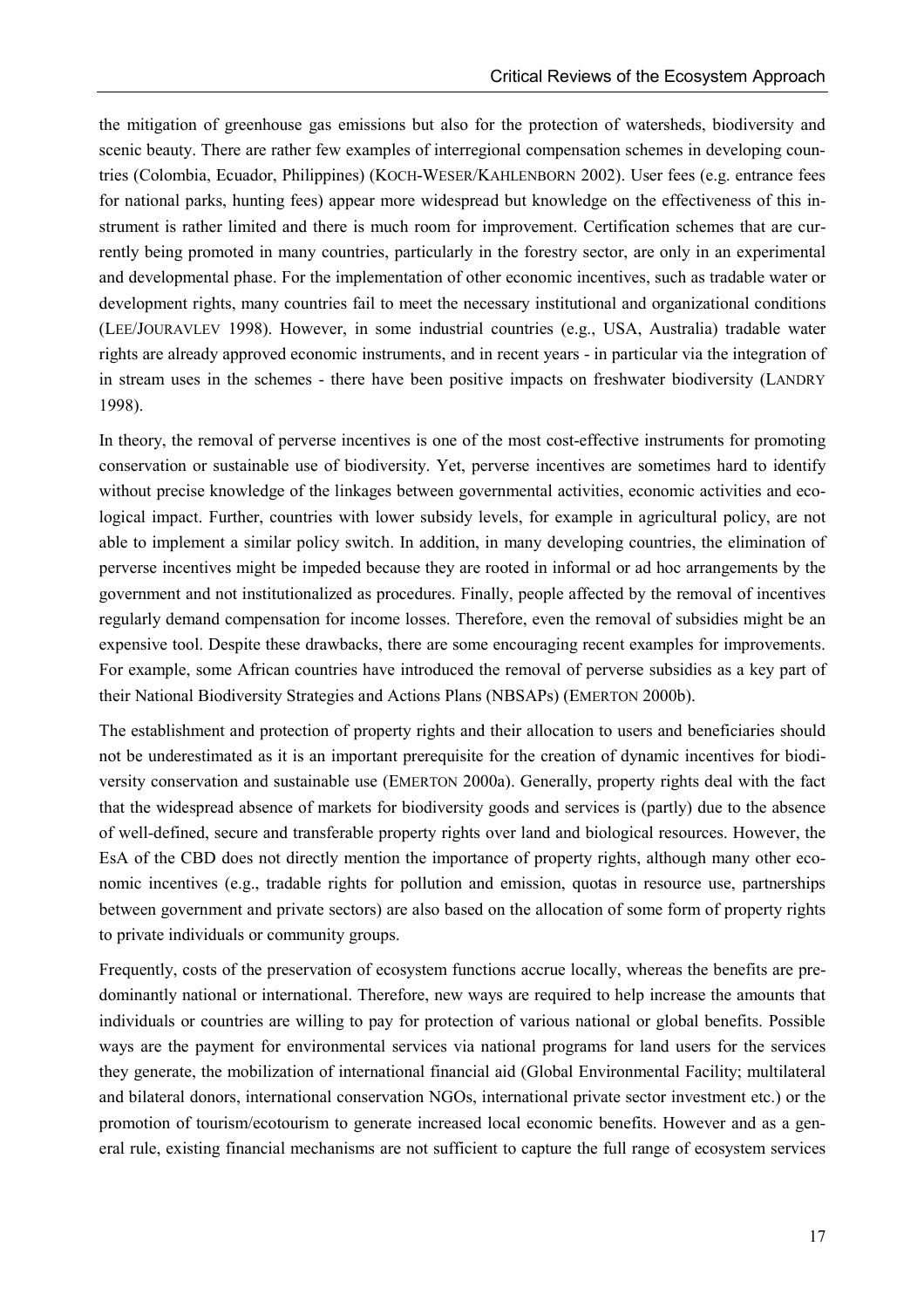and there is a need for an improved integration of biodiversity aspects in sector policies that dispose of important and generous financial means.

#### **Institutional Mismatch**

Many of the obvious restrictions for the implementation of the EsA can be traced back to the fact that necessary institutional provisions are not in place. The EsA (principle 4 c) refers to this problem because an internalization of all costs and benefits in the given ecosystem is demanded. Accordingly, CORTNER and MOOTE (1999, p. 42) stated, "In ecosystem management, there are no externalities". Such internalization involves structuring institutions in ways that maximize compatibility between institutional attributes and bio-geophysical properties (YOUNG et al. 1999). The general idea is that the effectiveness of an institution (e.g. a fishery conservation regime or water management institution) is diminished where its characteristics do not match the characteristics of the biophysical system it addresses. The most obvious dimension of this problem concerns the spatial fit. That is the degree to which a resource regime covers the whole geographical area of the natural resource it is designed to manage.

This problem of institutional fit is familiar to social scientists interested in determining optimal units of governance for various policy fields. One of the key results of the economic debates on environmental federalism is that there should be a link between the spatial spread of an environmental problem and the spatial extent of the political decision-making bodies. The main argument is that lack of spatial match causes spatial externalities, benefiting free-riders and harming others beyond the spatial reach of the responsible institution. In other words: the demand for a full internalization of costs and benefits in the respective ecosystem can only take place if appropriate institutional arrangements are in place.

However, both academic debates and practical experience in various countries show that the redesign of institutions in such a way that spatial externalities can be avoided is not self-evident. Many EsA-like strategies favor - in accordance with the most scientific recommendations - a landscape scale or river basin scale. This spatial approach appears adequate in ecological and economic terms. However, a landscape or river basin scale might be too large because motivation of people to participate in large-scale management activities is often small. Further, transaction costs stemming from the necessary integration of various interests and organizations in decision-making processes are obvious. Therefore, strategies to develop institutional arrangements that correspond to ecosystem characteristics have to take into account the possibilities to activate people.

Against this background, the EsA rightly emphasizes the necessity for decentralization because in the past natural resource management was over-centralized in many countries. However, devolution is not a selfevident process as there are many political obstacles and diverging interests. Further, the demand for decentralization tends to oversimplify the problem. For example, if decentralization of natural resource management has occurred, there is regularly a need for the development of appropriate mechanisms for the resolution of interregional conflicts and for the consideration of national or international interests in the conservation of ecosystems in site-specific management approaches. While in some cases more or less effective institutions to overcome these obstacles have been created, the majority of countries still lack appropriate arrangements.

Therefore, the EsA clearly needs a multi-level perspective. For example, granting that implementation of the EsA should occur on the landscape, ecoregional or river basin scale, effective ecosystem management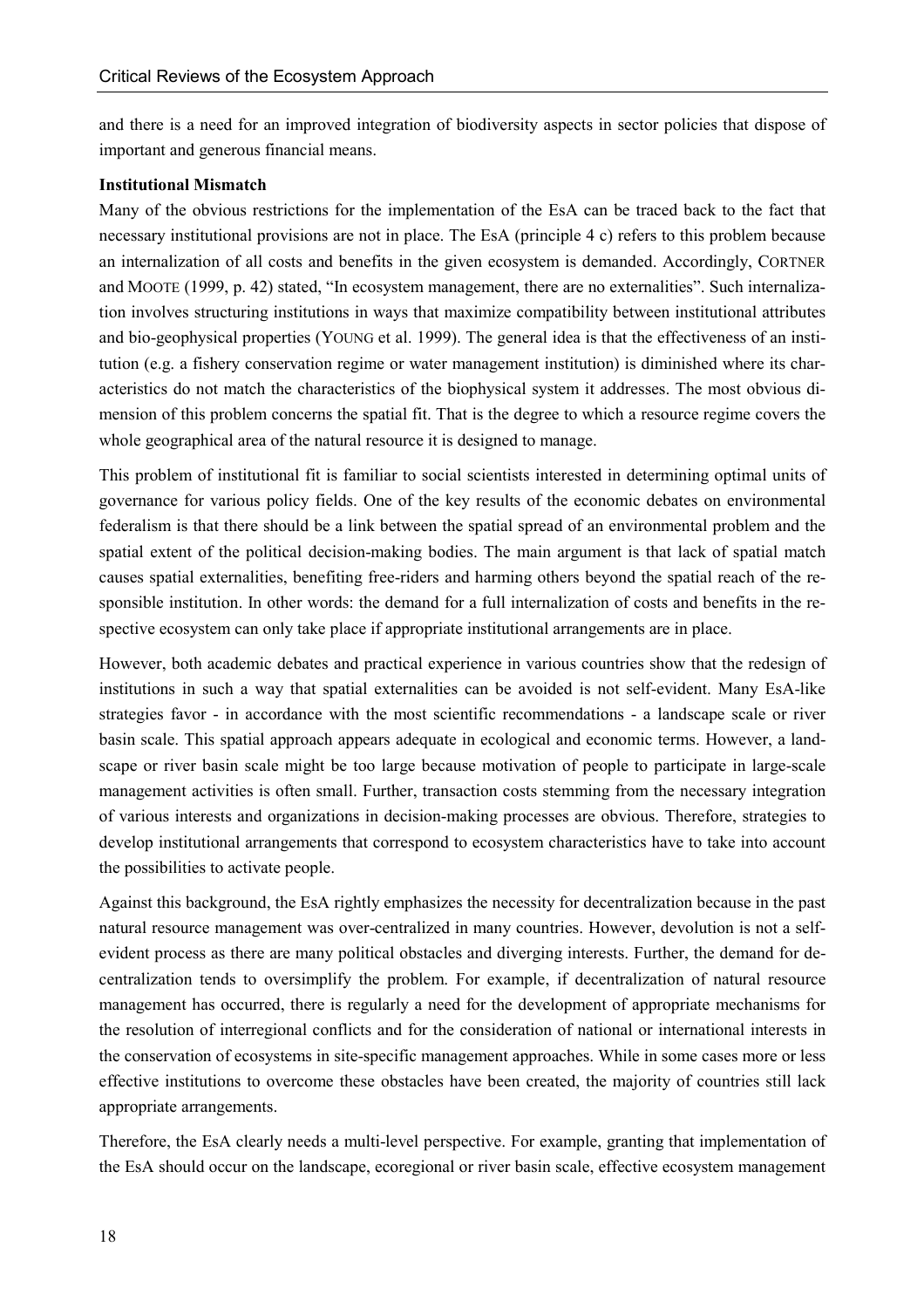also depends on (legal and economic) decisions that must be taken at the central governmental level. Equally, devolution and participation of local communities that complement larger-scale activities and support the implementation are needed. Therefore, there is a kind of a "centralization/decentralization dilemma" in ecosystem management, which can only be tackled by sufficiently flexible institutions. However, practical experience is limited and the principles of the EsA that relate to these issues appear rather indeterminate.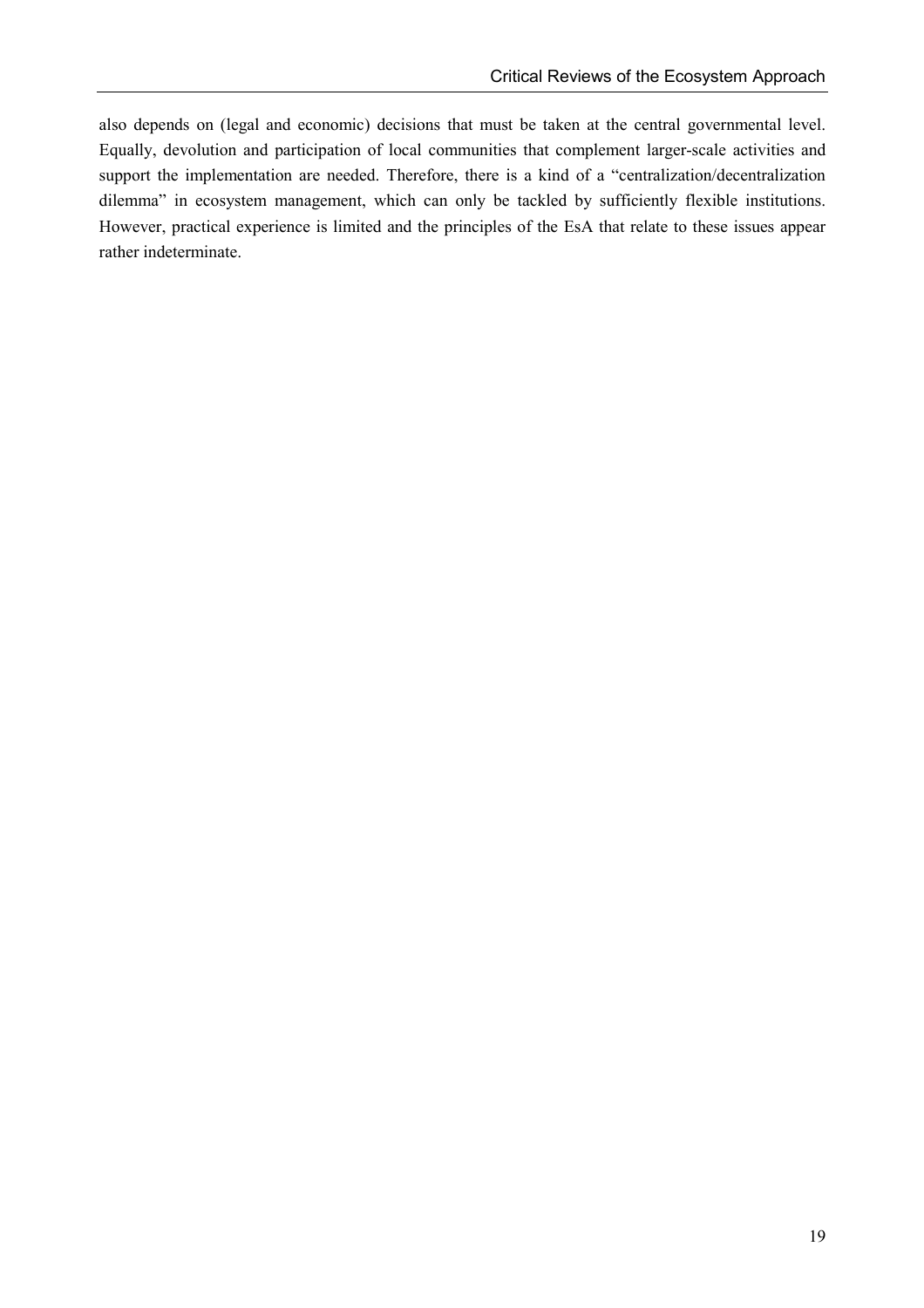# **4 International Actors as Potential Adaptors**

The international dimension of the Ecosystem Management Approach (ESM) is influenced to a large extent by the reaction of international actors with relevance in the management of biodiversity towards the approach. The success of the approach as a conceptual innovation will depend to a large extent on the adoption of the ESM by these actors. Here, the current situation by three group of actors is summarized and briefly discussed. First, these are the organizations and specialized agencies of the UN system with a role in biodiversity management, particularly UNEP, UNDP, the Food and Agriculture Organization of the United Nations (FAO) and UNESCO. As a second group, there are international funding agencies, multilateral agencies such as the Global Environmental Facility (GEF), the World Bank, regional Banks and bilateral agencies.

## **4.1 Agencies of the United Nations**

Although the mandate of the CBD originates from the General Assembly of the UN, which has the general oversight of the functional UN organizations as well, the diffusion of the concept of ESM to these agencies depends on their specific functions and the interpretation of these functions by the management and supervisory councils. The functional UN agencies can be characterized as elements of a decentralized system of specialized agencies with partially overlapping authorities. There is a consensus that UNEP could not fulfill its role as a coordinating organization, a role that has been replaced by a case by case approach. The agencies with an environmental mandate with activities in biodiversity management and their adoption of the ESM are summarized in table 1.

| UN organiza-<br>tion | Areas of activity in<br>biodiversity man-<br>agement                   | On a policy,<br>planning $\&$<br>program level  | By managing<br>projects                                     | <b>Role of Ecosystem</b><br>management                                                             |
|----------------------|------------------------------------------------------------------------|-------------------------------------------------|-------------------------------------------------------------|----------------------------------------------------------------------------------------------------|
| <b>UNEP</b>          | <b>Host to CBD secre-</b><br>tariat                                    | Central function                                | Minor role                                                  | Key actor                                                                                          |
|                      | <b>GEF</b> implementing<br>agency<br><b>Biodiversity focal</b><br>area | Scientific, tech-<br>nical analysis<br>guidance | Supported 87<br>projects for 86.5<br>Mio US\$ 1995-<br>2002 | Applies ESM principles<br>in biodiversity related<br>GEF Operational Pro-<br>grams 1,2,3,4, and 12 |
|                      | <b>Biodiversity Plan-</b><br>ning Support Pro-<br>gram                 | Information,<br>Guidelines, best<br>practices   | Prepares for<br>funding pro-<br>posal                       | Emphasizes multi-<br>sectoral approach for<br>planning                                             |
|                      | <b>Administrator of</b><br>specific species con-<br>ventions           | Coordinating<br>function                        | Minor impor-<br>tance                                       | Species and habitat<br>focus                                                                       |

Table 1: UN agencies with biodiversity activities and their adoption of the ESM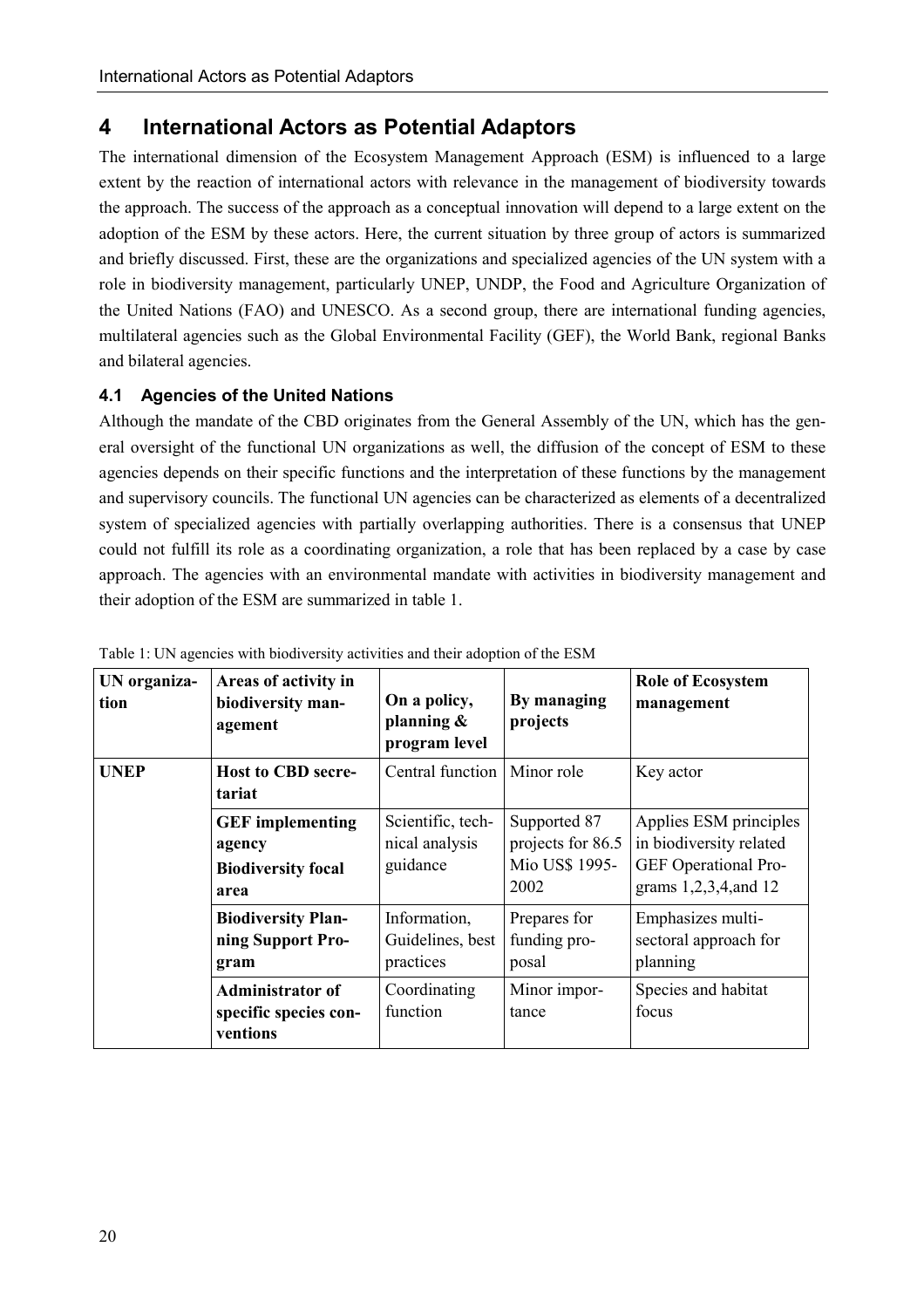| <b>UNDP</b> | <b>GEF</b> implementing<br>agency                                                                            | Scientific, tech-<br>nical analysis<br>guidance                                            | Supported 257<br>projects for 78<br>Mio. US\$ 1995-<br>2002                                   | Applies ESM principles<br>in Operational Pro-<br>grams 1,2,3,4, 12                                                                                                      |
|-------------|--------------------------------------------------------------------------------------------------------------|--------------------------------------------------------------------------------------------|-----------------------------------------------------------------------------------------------|-------------------------------------------------------------------------------------------------------------------------------------------------------------------------|
|             | <b>Biodiversity Plan-</b><br>ning Support Pro-<br>gram (BPSP)                                                | Information,<br>Guidelines, best<br>practices                                              | Prepares for<br>funding pro-<br>posal                                                         | Emphasizes multi-<br>sectoral approach for<br>planning                                                                                                                  |
|             | <b>Water Governance</b>                                                                                      | Capacity devel-<br>opment;<br>networking                                                   | Considerable,<br>unquantified no.<br>of projects<br>mostly in water<br>sup-<br>ply/sanitation | Emphasizes IWRM and<br>freshwater, coastal eco-<br>systems                                                                                                              |
|             | Capacity develop-<br>ment in Sustainable<br>Development;<br>sustainable liveli-<br>hoods                     | Strategy papers,<br>guidelines                                                             | Country pro-<br>grams<br>Small volume                                                         | Emphasis on sustain-<br>able living<br>connection to World<br>Social Summit 1995                                                                                        |
| <b>FAO</b>  | <b>Biodiversity activities</b><br>within the Priority<br><b>Areas for Integrated</b><br><b>Action (PAIA)</b> | Case studies;<br>guidelines                                                                | limited project<br>activities                                                                 | ESM as an PAIA<br>Major emphasis on<br>genetic resources for<br>food and agriculture                                                                                    |
|             | <b>Agriculture related</b><br>biodiversity actions                                                           | Policy Advice,<br>Technical<br>Guidelines,<br>Codes of Con-<br>duct                        | Limited techni-<br>cal cooperation<br>activities                                              | Little impact, ecosystem<br>view, but ESM perspec-<br>tive not central;<br>biodiversity debate<br>dominated by access to<br>genetic resources for<br>agriculture issues |
|             | Forestry<br>related biodiversity<br>actions                                                                  | Policy Advice,<br>Technical<br>Guidelines,<br>Codes of Con-<br>duct                        | Limited techni-<br>cal cooperation<br>activities                                              | forestry dominated by<br>sustainability issues<br>biodiversity linked to<br>poverty reduction                                                                           |
|             | <b>Fisheries</b><br>related biodiversity<br>actions                                                          | Policy Advice,<br>Guidelines;<br>Codes of con-<br>duct<br>FAO regional<br>fisheries bodies | Limited techni-<br>cal cooperation<br>activities                                              | ESM perspective cen-<br>tral; change in fisheries<br>management views: cp.<br>Reykjavik Declaration<br>2001                                                             |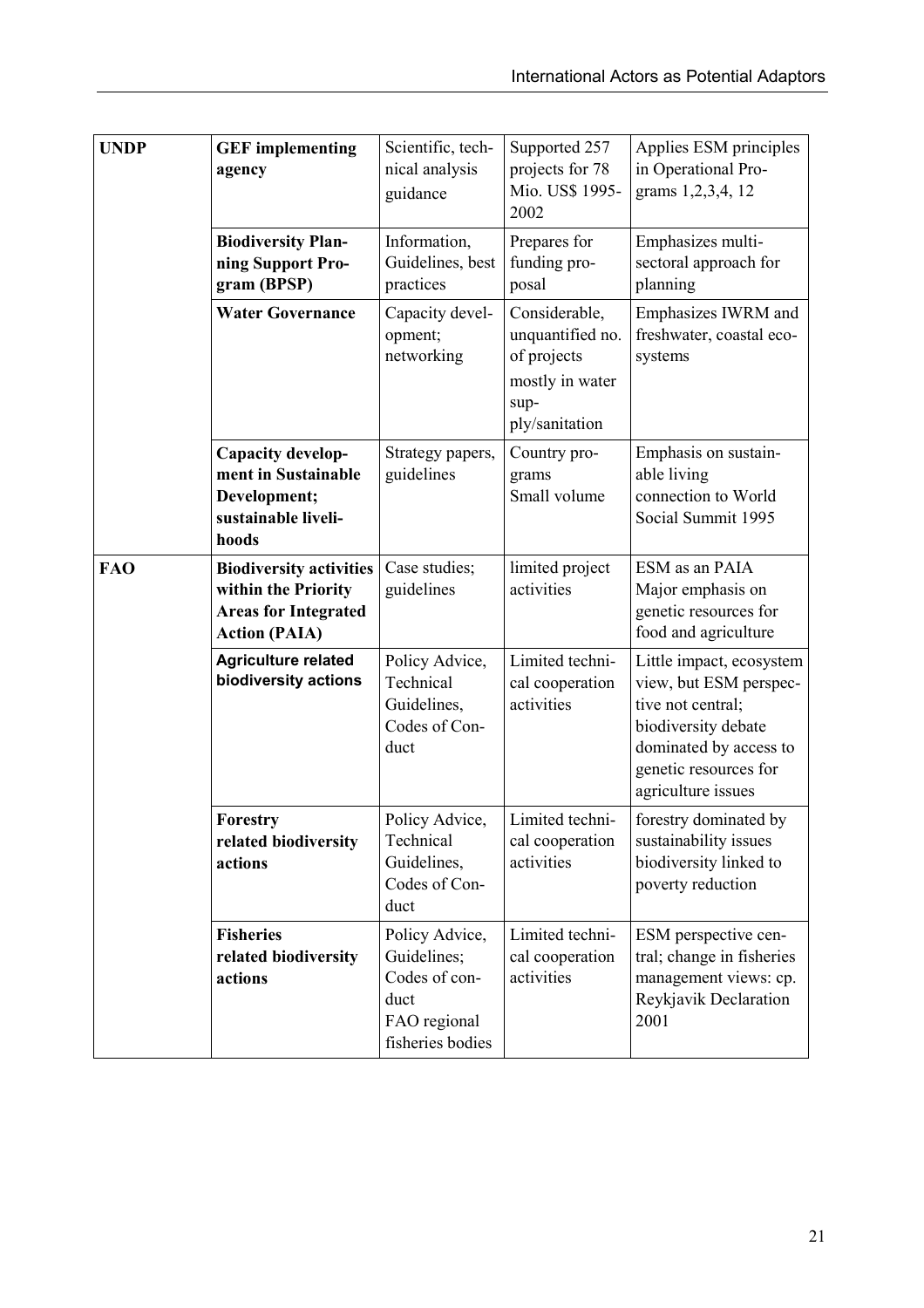| <b>UNESCO</b> | <b>MAB Program Se-</b><br>cretariat | <b>Action Plan</b><br>1984<br><b>Seville Strategy</b><br>1995 | Certifies Bio-<br>sphere Reserves | <b>Biosphere Reserves</b><br>emphasized as proto-<br>types for ESM |
|---------------|-------------------------------------|---------------------------------------------------------------|-----------------------------------|--------------------------------------------------------------------|
|               | <b>World Water As-</b>              | World Water                                                   | Case studies for                  | No explicit reference                                              |
|               | sessment Program                    | Development                                                   | report                            |                                                                    |
|               |                                     | Report                                                        |                                   |                                                                    |
|               |                                     | International                                                 |                                   |                                                                    |
|               |                                     | Hydrological                                                  |                                   |                                                                    |
|               |                                     | Program                                                       |                                   |                                                                    |

## **United Nations Environment Program (UNEP)**

UNEP's central role was intended to be the coordinating organization within the UN systems, but instead a topic specific network with changing lead agencies developed. In the area of biodiversity management, UNEP became the lead agency for the conservation side, based on its function as the host of the CBD Secretariat, as one of the GEF implementing agencies and as the administrator of a number of regional and/or species-specific biodiversity related Conventions. With the CBD secretariat, as one of the key actors of the ESM approach located within UNEP, the support for the ESM approach is highly developed.

There is additional support for this direction by the role of UNEP as an implementing agency for GEF. Its five biodiversity-relevant Operational Programs include references to the EsA, but they were developed before the fifth COP in Nairobi in 2000 and the references are rather general. A sizeable portion of those projects supported by UNEP (a total of 87 Mio. US\$ in 7 years) is used for capacity development and the development of national strategies and action plans, but the impetus from the portfolio to deal with the EsA seemed to have been rather small. This might change with the introduction of the Operational Program (OP) no. 12 "Integrated Ecosystem Management" when these projects enter UNEP's portfolio.

The Biodiversity Planning Support Program of the GEF was established for the needs of the Parties of the CBD to prepare and implement the National Biodiversity Strategies and Action Plans. UNEP and UNDP are involved jointly in the development of guidelines, dissemination of best practice and in the funding of national activities. The thematic guidelines cover a broad range of topics, but the EsA is not considered relevant for the guidelines. Instead, a separate multi-sectoral planning is proposed together with a matrix covering all issues of the CBD (PRESCOTT et al. 2000).

# **United Nations Development Program (UNDP)**

The role of UNDP in the UN system is to provide technical assistance and support enabling capacities on a project and grant basis with an emphasis on poverty reduction. It retains the development perspective, although it has increasingly developed a sustainable development perspective after the 1992 Summit, building on its cooperation with the World Bank in Water and Sanitation Program and Energy Sector Management Assistance Program (ESMAP): it adopted a kind of consulting perspective in environmental governance. UNDP is active across different ecosystems in its role as an implementing agency of the GEF and its role in the Biodiversity Planning Support Program. The size of the biodiversity portfolio of UNDP as a GEF implementing agency amounted to 417.5 Mio. US\$ between 1995 and 2002, with a higher share of full size projects. In addition, it developed activities in the water area, so-called water governance with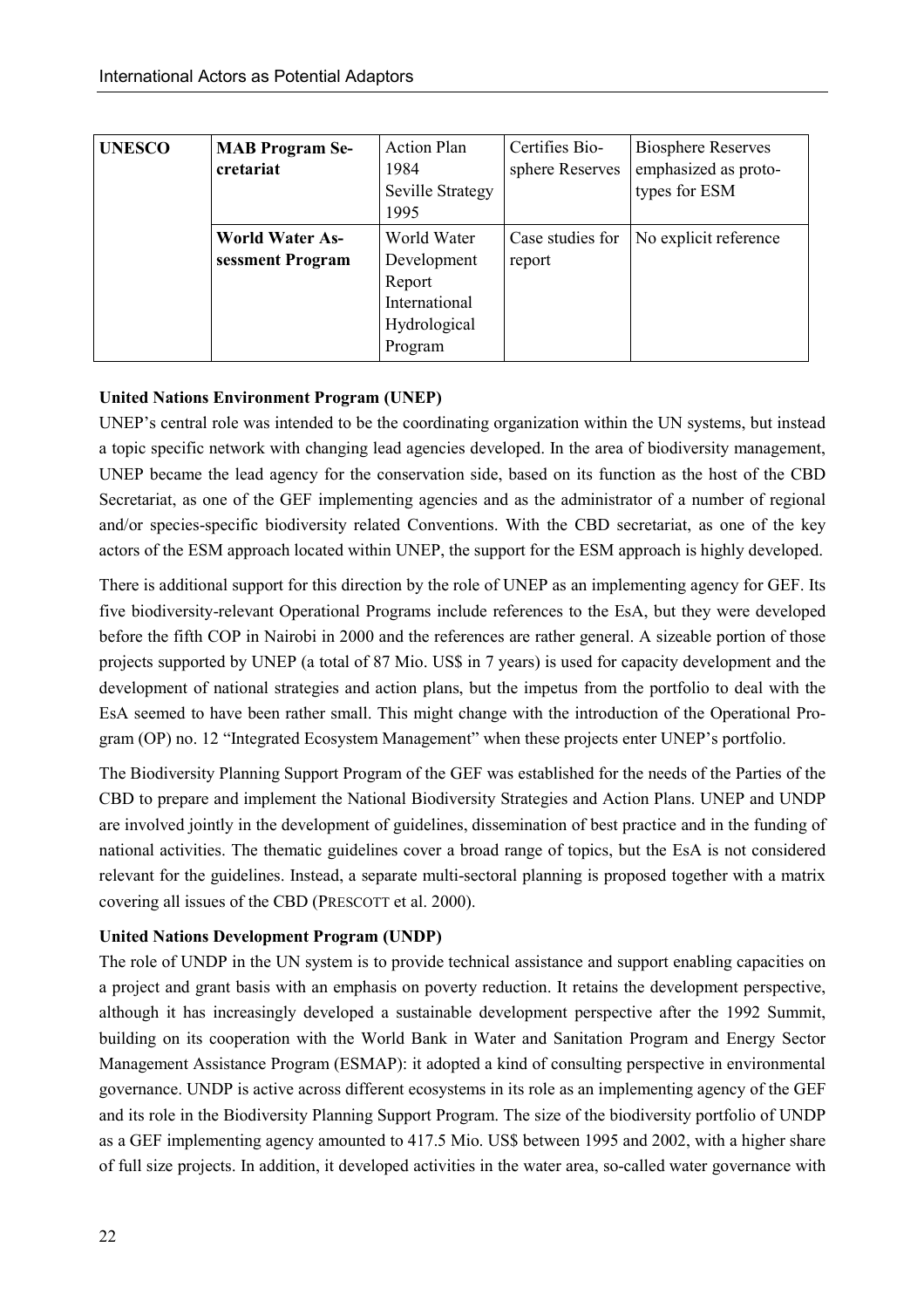an emphasis on integrated water resource management on a regional level with transboundary waters, as well as ocean and coastal management.

#### **Food and Agriculture Organization of the United Nations (FAO)**

The FAO has a sectoral raison d'etre covering agriculture, forestry and fisheries for which it provides policy advice, develops technical guidelines and disseminates best practice experience. Funding for technical cooperation in the above sectors has largely been reduced. In the more than 50 years of its existence, the organization has acquired know-how in the related ecosystems, agro-ecosystems, forestry ecosystems, oceanic ecosystems and mountain ecosystems and has become an organization with the corresponding specialized knowledge and view of problems and solutions. The above sectoral division of FAO has led to problems in intersectoral communications, resulting in the Strategic Framework of FAO, in which 16 Priority Areas for Interdisciplinary Actions (PAIA) were identified, ranging from sustainable livelihoods to biotechnology questions. One of them is "Strengthening Capacity for Integrated Ecosystem Management", but the relation to biodiversity is limited as the focus is on mountain and dryland ecosystems and the emphasis is on degradations risks involved.

In the agricultural division, the perspective on ecosystems is rather limited as well and biodiversity issues are seen from the perspective of genetic resources for agriculture. In the forestry sector, the sustainability issues for the management of forests and woodlands dominate. The role of biodiversity is seen from the perspective of forest gene resources, but increasingly the benefits of biodiversity conservation for poverty reduction are coming into focus. The FAO report on the "State of the World's Forests 2001" provides an explicit discussion for the applicability of the EsA to the management of protected forests, without explicitly endorsing it.

The Fisheries Department, however, has gone considerably further by embracing the concept wholeheartedly. It is responsible for policy advice, the dissemination of technical guidelines and, via international and regional fisheries bodies, involved in fisheries management. Based on a recommendation of the FAO Council, it organized a conference with the Icelandic government last year which concluded with the "Reykjavik Declaration on responsible fisheries in the Marine Ecosystem", endorsing an ecosystem approach to fisheries management.

## **United Nations Educational, Scientific and Cultural Organization (UNESCO)**

UNESCO has two major links to biodiversity questions: One is the Man and the Biosphere (MAB) Program and the other is water-related activities, such as the International Hydrological Program and World Water Assessment Program, resulting from its role as an international scientific organization.

The MAB Program was launched after the 1972 Stockholm World Conference on the Environment. It was established around four guiding principles focused on the need to establish a worldwide network of protected areas of outstanding national and regional cultural and biological value. This network currently (November 2002) comprises 425 Biosphere Reserves worldwide. The spatial structure of the reserves is separated into three zones:

- 1. Core areas areas where human activities are limited to research and management.
- 2. Buffer zones areas containing the infrastructure supporting research and monitoring, and limited economic activity such as non- timber forest product extraction.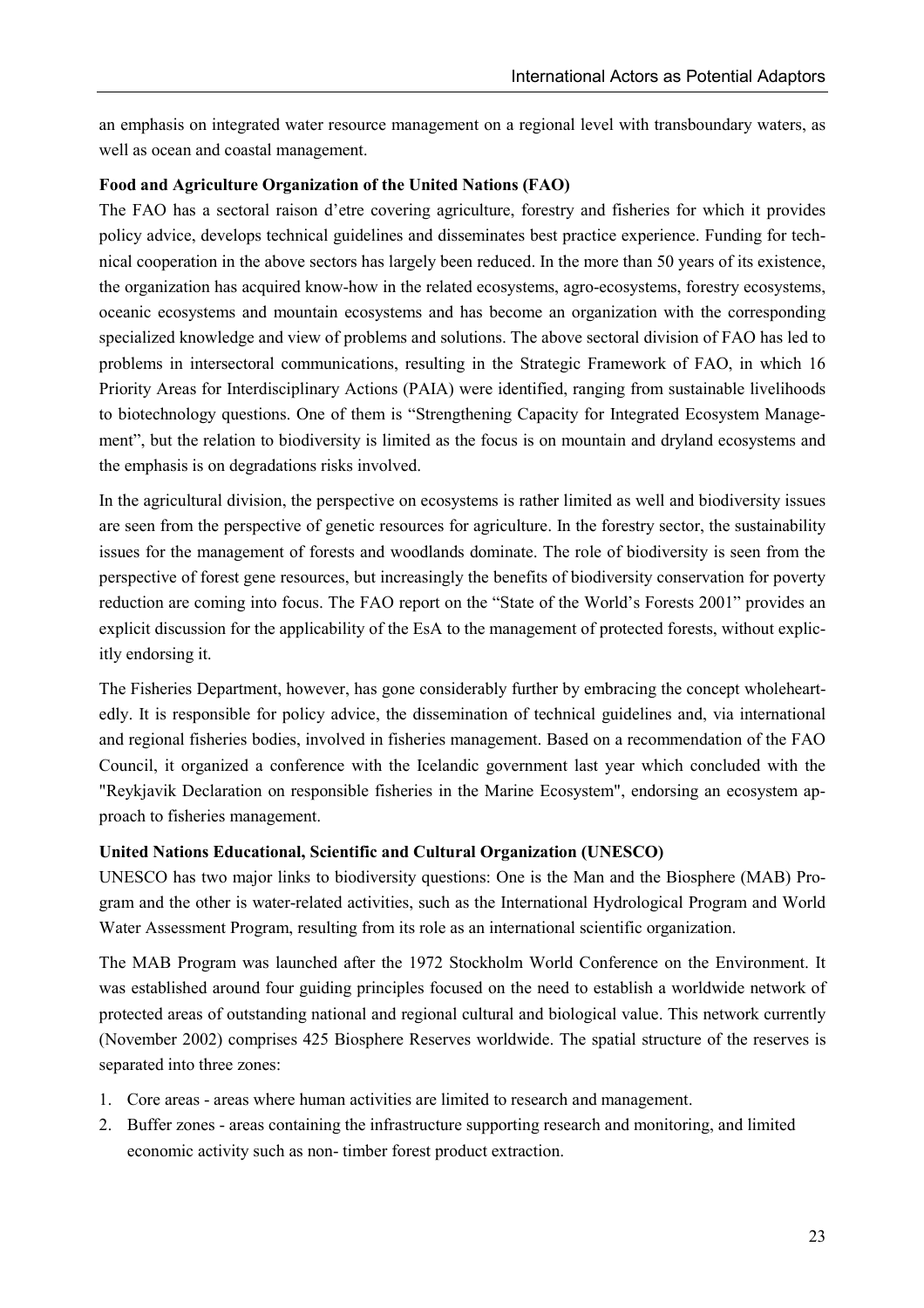3. Transition areas - areas where more intensive human economic activities are carried out, such as community forestry projects, which are compatible with the preservation of wildlife values.

Thus the MAB Program attempts to integrate human economic activity with park and wildlands protection. The criteria for the stipulation of biosphere reserves build on the "Action Plan for Biosphere Reserves" of UNESCO (1984), the "Statutory Framework of the World Network of Biosphere Reserves" (UNESCO 1995a), and especially on the "Seville Strategy" (UNESCO 1995b). There is an obvious and strong relation of the MAB concept and the EsA (UNESCO 2000). Biosphere reserves may thus be seen as a model and additional tool to implement the CBD (GÜNDLING 2001).

The International Hydrological Program (IHP) was established in 1965 and operates in five/six-year phases and, currently, IHP VI is underway (2002-2007). It started as a pure scientific coordination program of a single discipline, but developed into a multidisciplinary program with a water management perspective. The current phase has a theme with water-land habitat interactions. Partially building on this experience, UNESCO became the secretariat of the World Water Assessment Program (WWAP) of the UN system, launched in 2000. The WWAP is a multi-agency effort, which will produce the World Water Development Report, to be published in 2003, and use this effort to build an information network and support capacity building. The WWAP is organized around 11 challenge areas, two of which are called "protecting ecosystems" and "governing water wisely".

#### **Summing up**

The adoption of the ESM as a guiding principle has progressed the furthest among those UN agencies closest to the Convention and its process: UNEP and UNDP as implementing agencies of the GEF adhere in principle to the biodiversity related Operational Programs and will probably be applied on a project level for the OP 12 Integrated Ecosystem Management. This adoption is basically the result of COP decisions. UNESCO's role in the MAB program as a prototype for the ESM precedes the introduction of EsA in the CBD process in the 1990s.

Additionally, UNDP, FAO and UNESCO are involved in biodiversity related activities that are sector or ecosystem specific. UNDP and UNESCO are involved in conceptual work, capacity development, networking in the water sector: UNDP with an emphasis on water governance and UNESCO as a lead agency of the World Water Assessment Program. In both areas, the integration covers a broader set of questions, but the integration of ecosystem views with a focus on freshwater ecosystems is included as well. Here, the "integration" in Integrated Water Resource Management has a similar procedural meaning as in EsA, such as participation and stakeholder involvement. As a tri-sectoral organization, FAO has different approaches to ESM according to its sectoral divisions. The importance of agricultural ecosystems for the productivity of agriculture and for wider ecosystem services is a central focus in the agricultural division, with a clear dominance on those aspects that are central to the productivity dimensions (genetic resources, pollination, pest management). A broader view, on the other hand, is taken in the context of rural development. The forestry division subsumes the biodiversity aspects under the view of the sustainability of forest use while biodiversity in forested areas is subsumed under protected areas. The EsA was introduced as a new approach, which is more complicated to implement than the traditional approach. The fisheries division moved towards a full adoption of ESM by calling for an "ecosystem-based fisheries management" and co-organized the Reykjavik conference where the principle was widely en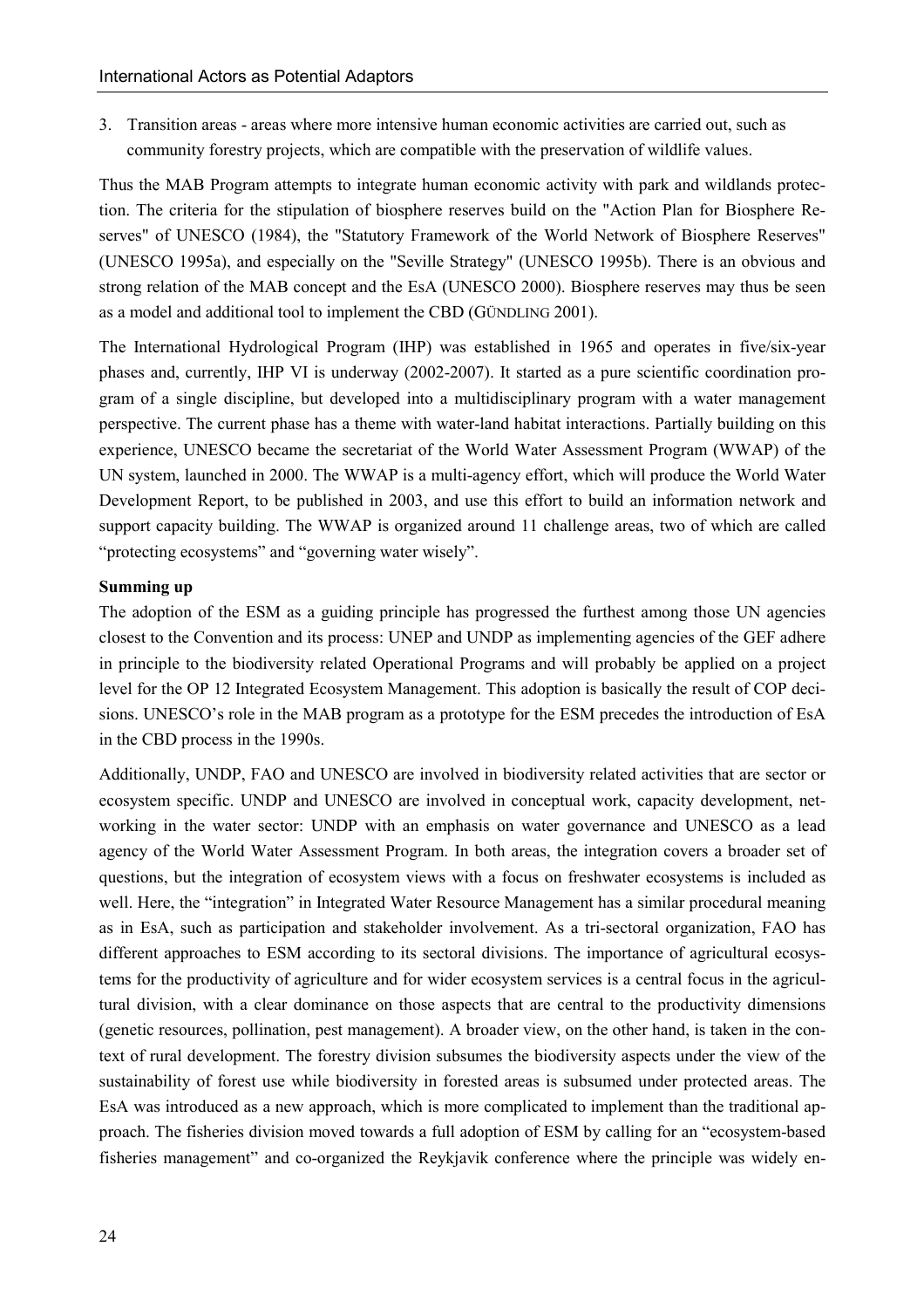dorsed. Here, the concept has progressed considerably as questions of scale, objectives, decision-making, management measures and flexibility of management are addressed more specifically.

# **4.2 Funding agencies**

Since shortly after the signing of the Convention, the multilateral and bilateral development cooperation agencies have been active in the implementation of the biodiversity convention by supporting their partner countries and organizations. A number have been active in funding nature protection activities, but the size of commitments became significant only after the UNCED summit in 1992. The main approach has been to integrate the conservation of biodiversity and its sustainable use as a topic into the range of their activities and to broaden the range of projects and programs by mainstreaming biodiversity in the language of the World Bank. They were integrated into the environmental portfolio, in most cases seen as an extension of existing nature protection, wildlife management and sustainable forestry funding. The agencies tend to cover the breadth of the CBD and its issues and select their own role according to their own regional and sectoral priorities and the instruments available for cooperation. Similar to the reaction of other new topics, the international agencies reacted in a multi-step manner to mainstream biodiversity. But because of differences in financing sources and the visibility and openness towards the environmental NGO community, the importance of biodiversity activities varies. Subsequently, the need for an integrated approach is dealt with differently and the adoption of the EsA varies as well. This situation will be summarized for five multilateral agencies and the bilateral programs of four countries.

The broad range of international development funding agencies in terms of size and range of activities allows for different approaches for integrating the objectives of the CBD and for adopting the ecosystem approach. A number of agencies make their approach open to the public and systematically review their experience in a documented fashion. These form the basis for the following review: among the multilateral agencies, the World Bank stands out in terms of size and degree of policy discussion for most development issues and this is valid for biodiversity conservation and use as well. The other multilateral lending agencies with visible efforts in this arena are the European Community, the Inter-American Development Bank (IADB) and the Asian Development Bank (ADB). Among the bilateral agencies with visible efforts are the British agencies (DFID), the US agency (US AID), the Japanese agencies (JICA and JBIC) and the German institutions (BMZE, GTZ).

The activities, the approach to biodiversity conservation and the adoption of the EsA are summarized in Table 2.

| Agency     | <b>Activities in Biodi-</b><br>versity Manage-          | <b>Policy</b><br><b>Programs</b>                                          | Project portfolio<br>$(\%$ of ODA)                                                                          | <b>Reference to ESM</b>                                                                                     |
|------------|---------------------------------------------------------|---------------------------------------------------------------------------|-------------------------------------------------------------------------------------------------------------|-------------------------------------------------------------------------------------------------------------|
|            | ment                                                    |                                                                           |                                                                                                             |                                                                                                             |
| <b>GEF</b> | Funding of incre-<br>mental costs of<br>global benefits | Operational strategy<br>5 Operational Pro-<br>grams for Biodiver-<br>sity | Total since 1991<br>1,300 Mio. US\$<br>434.3 Mio. US\$<br>between 7/1999 -<br>$6/2001$ (44 % of<br>funding) | ESM central to de-<br>velopment of Opera-<br>tional Program no.12<br>"Integrated Ecosys-<br>tem Management" |

Table 2: Activities in biodiversity management and reference to EsA of International funding agencies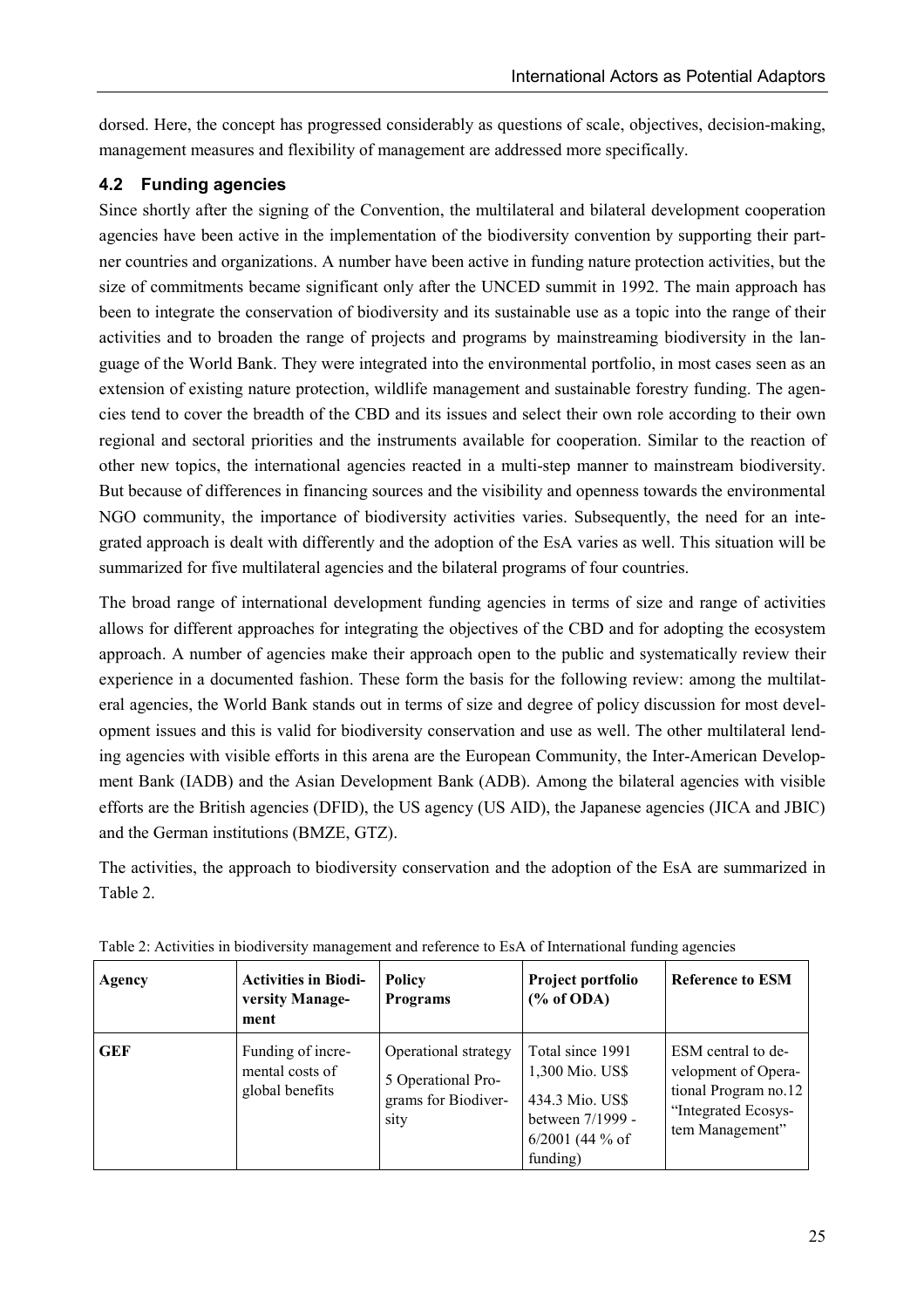| <b>World Bank</b>                                          | GEF implementing<br>agency (global costs)<br>Support of CBD<br>countries (local<br>costs)                                                         | Mainstreaming bio-<br>diversity<br>As part of WB Envi-<br>ronmental. Strategy<br>in 2001<br><b>Operational Policy</b><br>for habitat protection                                      | 55 Mio. US\$ annu-<br>ally from GEF (90<br>Mio. US\$ annually<br>from own sources)                    | Holistic natural<br>resource manage-<br>ment (Annex D)<br>ESM as principle in<br>Environmental<br>Strategy (2001) |
|------------------------------------------------------------|---------------------------------------------------------------------------------------------------------------------------------------------------|--------------------------------------------------------------------------------------------------------------------------------------------------------------------------------------|-------------------------------------------------------------------------------------------------------|-------------------------------------------------------------------------------------------------------------------|
| <b>Asian Development</b><br><b>Bank (ADB)</b>              | Stand alone biodi-<br>versity projects,<br>sustainable use<br><b>IWRM</b><br>Integrated coastal<br>zone management                                | Integration of biodi-<br>versity in new envi-<br>ronmental strategy<br>2002                                                                                                          | 37 Mio. US\$ grants<br>315 Mio. US\$ in<br>loans between<br>1995/99                                   | No explicit reference<br>found;<br>Community based<br>management                                                  |
| <b>Inter-American</b><br><b>Development Bank</b><br>(IADB) | Selective funding in<br>context of IWRM,<br>forestry management<br>and rural develop-<br>ment                                                     | No explicit policy<br>Exploratory work-<br>shop in 1996<br>New environmental<br>policy in preparation                                                                                | No portfolio identi-<br>fied                                                                          | No explicit reference                                                                                             |
| <b>European Commu-</b><br>nity Cooperation<br>Programs     | Integration in whole<br>range of activities<br>Biodiversity strate-<br>gies and action plans<br>Support of sustain-<br>able use                   | European Commis-<br>sion<br><b>Biodiversity Action</b><br>Plan in Development<br>Biodiversity in De-<br>velopment Project<br>(EU, DFID,<br>$IUCN) \rightarrow$ Strategic<br>approach | 64 Mio. € for 1996-<br>1998 (in addition<br>324 Mio. € for tropi-<br>cal forests)<br>EU COM (2001)162 | ESM as one of the<br>Guiding principles                                                                           |
| Germany<br>(BMZE; GTZ, KfW)                                | Priorities for capac-<br>ity building, national<br>planning, manage-<br>ment of protected<br>areas, sustainable<br>use of biological<br>resources | Sector Concept 1997<br>CBD implementa-<br>tion program                                                                                                                               | 275,6 Mio. US\$ per<br>year (Average of<br>1998-2000) OECD<br>$(9.0\%)$                               | No explicit reference                                                                                             |
| Japan<br>(JICA, JBIC)                                      | Concentrated in<br>technical coopera-<br>tion                                                                                                     | Part of sustainable<br>development strat-<br>egy                                                                                                                                     | 144,1 Mio. US\$ per<br>year $(1.4\%)$                                                                 | No reference found                                                                                                |
| <b>United Kingdom</b><br>(DFID)                            | Support for biodi-<br>versity subordinated<br>to poverty reduction<br>goals<br>Support for EU/IIED<br>program                                     | development of<br>sustainable liveli-<br>hoods as an alterna-<br>tive paradigm<br>supported by re-<br>search centers ODI,<br>IDS, IIED                                               | 23,9 Mio. US\$<br>$(0.7\%)$                                                                           | Sustainable liveli-<br>hoods entry point for<br>integrated view                                                   |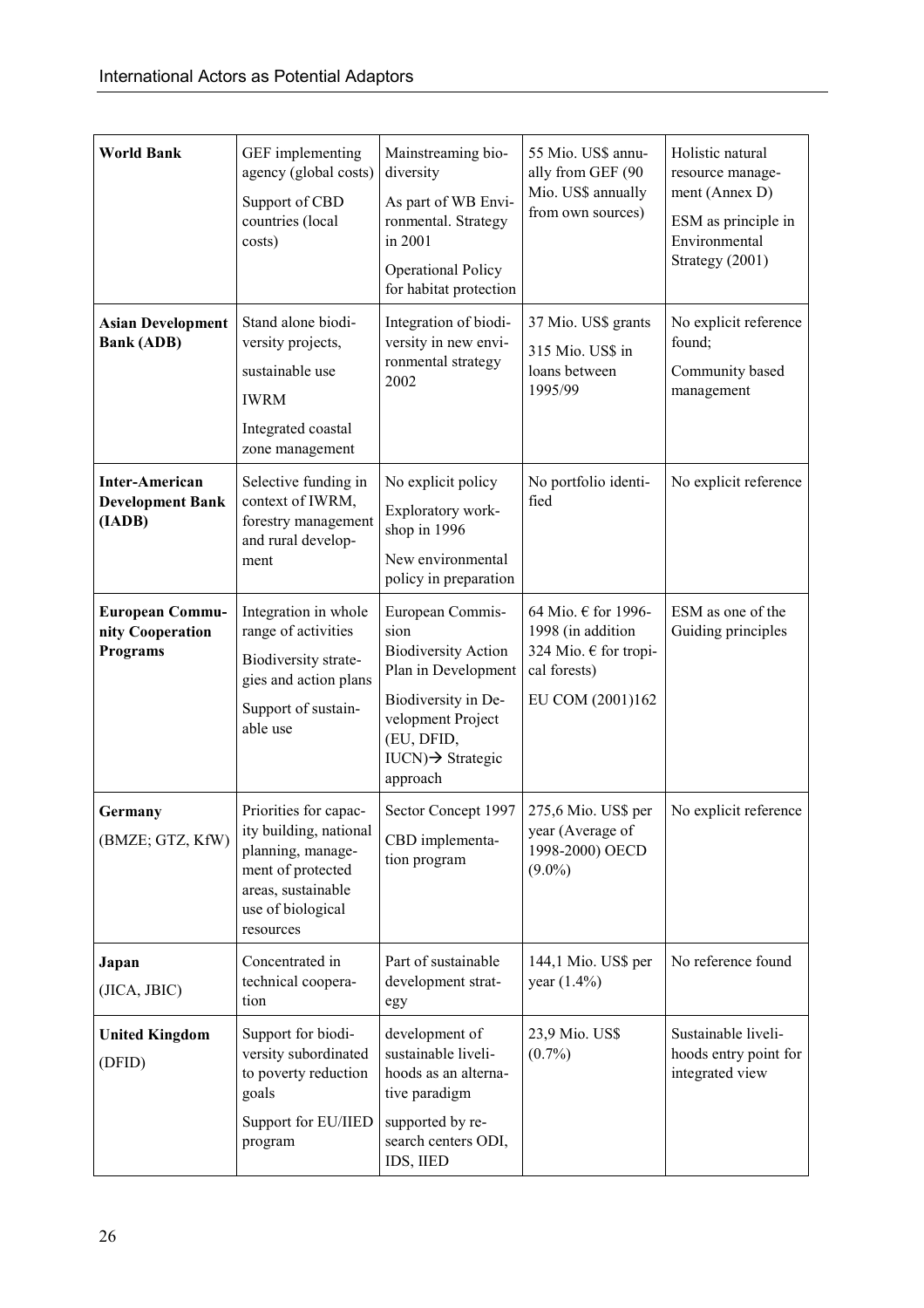| <b>USA</b><br>$(US AID + other)$<br>federal agencies) | Support for Biodi-<br>versity Conservation<br>part of FAA          | Policy Paper "Envi-<br>ronment and Natural<br>Resources" 1988                                | 84,3 Mio. US\$<br>$(1.0\%)$ | ESM as part staff<br>handbook |
|-------------------------------------------------------|--------------------------------------------------------------------|----------------------------------------------------------------------------------------------|-----------------------------|-------------------------------|
|                                                       | Funding of Biodi-<br>versity Support<br>Program (WWF,<br>TNC, WRI) | Conceptual papers of<br>BSP on ICDP<br><b>Biodiversity Hand-</b><br>book for US AID<br>staff |                             |                               |

FAA = Foreign Assistance Act; ICDP = Integrated Conservation and Development Project

Own calculations; Sources: OECD 2002, GEF 2002, World Bank 2000, ADB 2000, European Commission 2001

# **Global Environmental Facility (GEF)**

The GEF is the largest international funding program for environmental programs and projects and the financial mechanism of the CBD. Since the establishment of GEF in 1991, over 1,300 Mio. US\$ has been provided for biodiversity activities on a grant basis to cover the incremental costs to achieve global benefits. The latest figures for a two year period 1999-2001 were 434.3 Mio. US\$ which leveraged an additional 1,232.5 Mio. US\$ from international funding agencies, the recipient countries and the private sector. It currently funds biodiversity activities based on five biodiversity-related OPs:

- -No. 1 Arid and Semi-Arid Zone Ecosystems,
- $\bullet$ No. 2 Coastal, Marine, and Freshwater Ecosystems,
- No. 3 Forest Ecosystems,
- No. 4 Mountain Ecosystems,
- $\bullet$ No. 13 Biological Diversity Important to Agriculture.

The descriptions of these OPs on biodiversity contain references to the EsA in the general guidance section as formulated during the second COP in 1995, but they are not specified further in the sections on objectives, expected outcomes and GEF activities. Here, references are made to points relevant or part of the EsA.

An additional Program No. 12 "Integrated Ecosystem Management" is *based explicitly on the EsA* of the CBD, but it is a multi-focal area, i.e. it is intended to cover not only biodiversity, but also climate change and international waters simultaneously. This OP was established in 1999 at the request of the COP of the CBD and is a merger of a GEF proposal to establish an OP on "Carbon sequestration". Among the general activities is the rehabilitation of forested watersheds or floodplain wetlands with multiple benefits in terms of biodiversity conservation, improved storage of greenhouse gases and flood control of globally important water bodies. The report of the GEF to the COP-6 includes only four examples for the program, but no statistics (GEF 2002).

# **The World Bank**

The World Bank is the development agency, which has been involved to an extent in all issues of implementing the CBD convention broader than the other agencies, and it sees itself as being in the leadership role. As the dominating implementing agency of the GEF in the initial trial phase since 1991, prior to the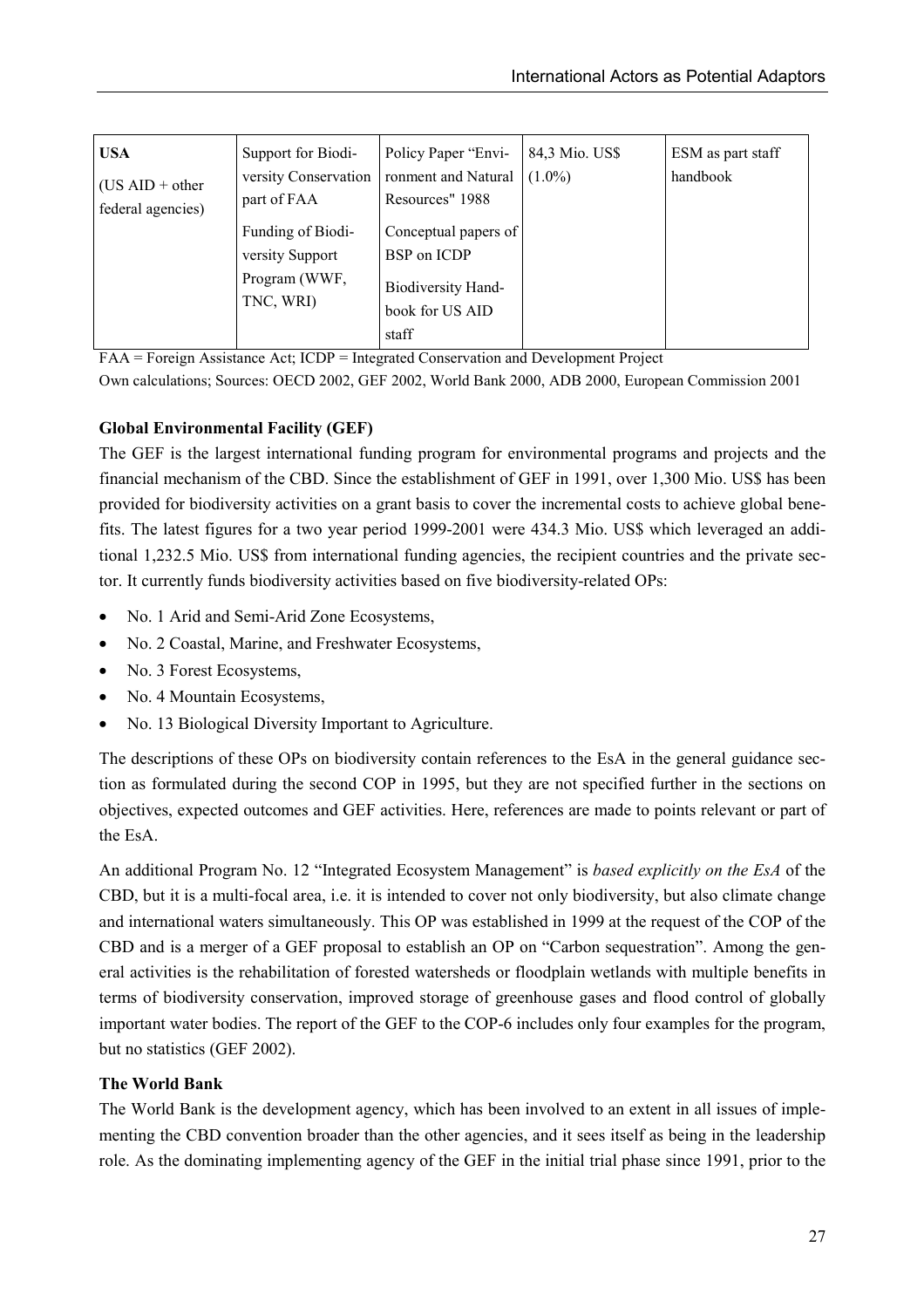signing of the CBD in 1992, and subsequently as the administrator of the GEF trust fund after the restructuring and replenishment after 1994, the World Bank has been involved early on in funding biodiversity projects on a broad scale with a global orientation and has subsequently gained considerable technical and management expertise. In addition, the World Bank has been funding biodiversity projects with its own funds (IDA grants, IBRD loans) since the early 1990s with average new investments of 90 Mio. US\$, more than the average of 55 Mio. US\$ of new investments from the GEF sources (World Bank 2000). Since 1995, the World Bank has been administering the multi-lateral Pilot Program to Conserve the Brazilian Rain Forest (RFTF), which provides for biodiversity benefits as well. The Bank is committed to continuing its support from these sources and remains the administrator of GEF.

The Bank's portfolio is dominated by investments in the protection of in situ conservation measures, which the Bank wants to change towards biodiversity protection outside protected areas where the relevant ecosystems are used. In the 1990s, after much debate, a Policy Paper from the Environment Department, "Mainstreaming Biodiversity in Development", was initiated, calling on the Assistance Strategy of the Bank to implement the CBD (1995). Here, the Department emphasized the need to integrate biodiversity aspects at the macro, sectoral and project level. The macro-level consists of country assistance strategies and National Environmental action plans, which need to be enriched by biodiversity aspects. Thus, the Bank is active by supporting partner countries in establishing national plans and programs required by the CBD.

The sectoral level concerns the policies relevant to specific sectors (pricing, institutional set-up, governmental sector wide policies asf.) and the position of the Bank on these policies. The relevant sectors subject to an explicit World Bank policy are natural habitat protection, rural development, forestry, fisheries and water resource management. While the policies of the Bank and the policy advice to partner countries, forming the basis for sectoral loan programs, are well established for rural development, forestry and water management, for the field of habitat protection, however, it is still in the process of being developed. There is an Operational Policy for habitat protection as part of the safeguard policies, but a biodiversity conservation policy paper does not exist yet, only the 1995 Environment Department paper on mainstreaming biodiversity. Some of the papers produced in the mid-1990s indicate that there was a habitat protection and ecosystem management handbook planned, but it has not materialized yet. The existing sectoral policies issued in the early 1990s have been critically reviewed together with the Bank's general environment performance. They resulted in a new Environment Strategy, new forestry and water policies of the Bank approved by the Board of Executive Directors in 2001 and 2002. In the new Environment Strategy, biodiversity is seen as an integral part of the natural resource management activities, as it is considered a key resource next to land, forests and water, which permeates all levels of natural resource management (WORLD BANK 2001).

On the project level, several reviews of the portfolio have taken place (WORLD BANK 1995, 1998, 2000) assessing its size and composition in terms of the support of natural habitat protection, general policies and institution building and the integration of biodiversity conservation components into projects with use perspectives in its goals. In the 1990s, the Bank experienced a considerable expansion of its natural habitats portfolio with stand alone projects while the share of integration with other projects outside protected areas in agriculture, forestry and water remained comparatively small. Here, the concerns are the methods of the impact assessment for biodiversity impacts and the need to establish compensation measures. The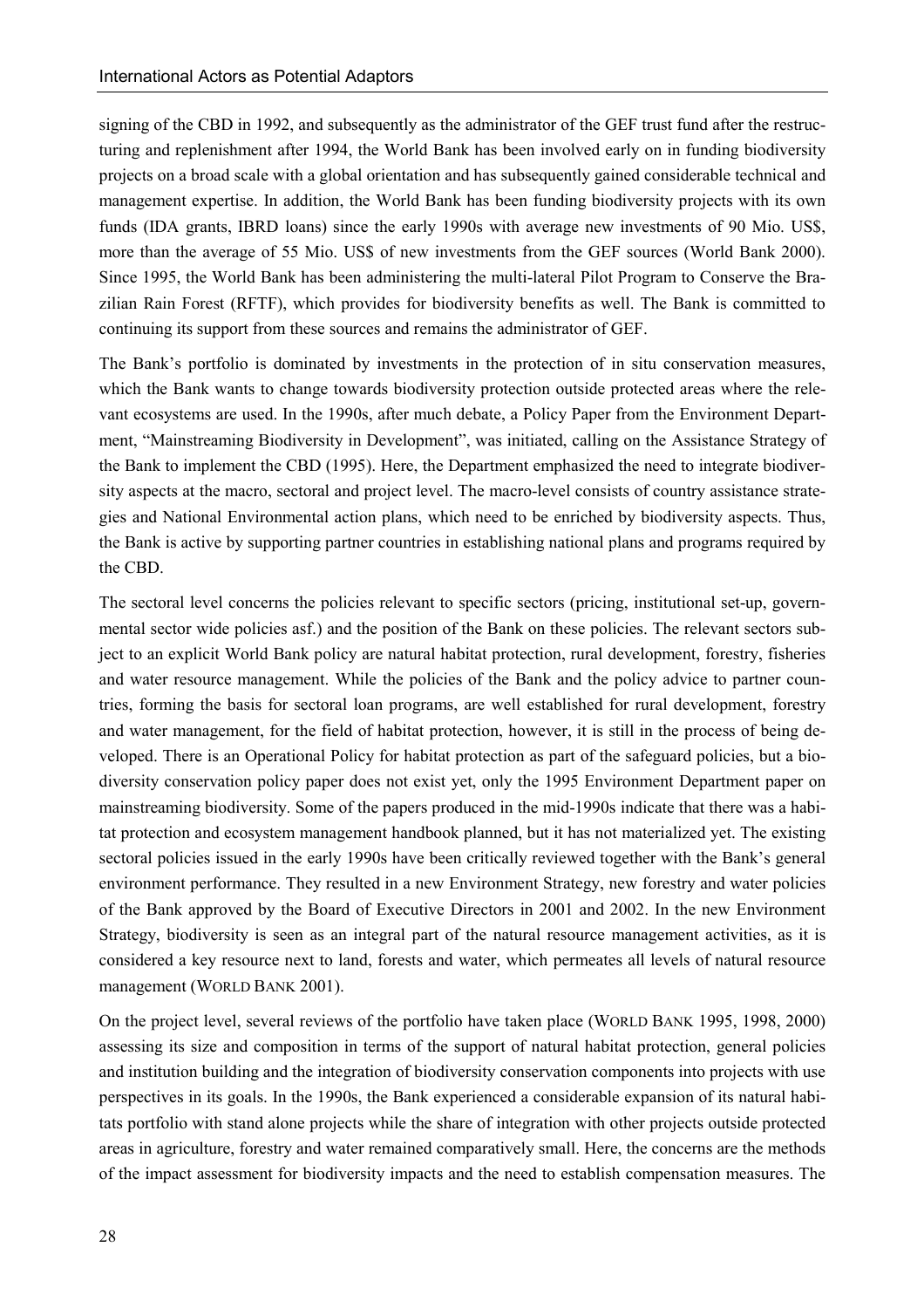narrow habitat protection projects are still classified as a first generation of this type of projects (WORLD BANK 1998).

The reference to the ecosystem approach in the context of the biodiversity policy of the Bank was initiated from the Environment Department. The main summary of the potential assistance strategy of the World Bank does not make reference to the ecosystem approach, but a number of papers produced by the Environment Department between 1996 and 2000 deal with it explicitly, some of them with sector specific aspects (freshwater 1998, drylands 1997, forests 2000). This conceptual work was an input to the 2000-2001 Report of the World Resources Institute "People and Ecosystems", which calls for the adoption of an Ecosystem Approach and is a joint effort of WRI, UNEP, UNDP and the World Bank. The second major output is the revised environmental strategy, called "Making sustainable commitments". Here, the need for an adoption of a holistic approach is emphasized to address the links between natural resource management and poverty reduction as the main developmental goal. An explicit reference is made to the Ecosystem Approach, however without exploring the theme further.

#### **Asian Development Bank (ADB)**

The ADB has included biodiversity related funding activities among its development activities since 1989 although on a relatively small basis. With the Medium Term Strategic Framework (1993-1996) support for standalone biodiversity projects and for the integration of biodiversity conservation components in traditional sectoral projects was formulated as a policy, further specified in its Environmental Action Plan for the 1990s and funding increased. Between 1995 and 1999, the Bank invested funds in technical assistance (37 Mio. US\$) and investment assistance (315 Mio. US\$) in biodiversity conservation projects or components (ADB 2000). But within the total allocation of funds for environmental purposes, biodiversity played a minor role while the support for urban and industrial pollution control activities clearly dominated.

With the Long Term Strategic Framework 2001-2015, the reduction of poverty became the central goal and environmental sustainability a "major crosscutting theme". Environmental protection became the theme of a separate policy paper in 2002, which covers biodiversity under the heading protection, conservation, and sustainable use of natural resources", but a biodiversity policy was not established. However, the policy states that the approach of the 1990s with an emphasis on conservation of biodiversity (via protected areas) will be changed by combining it with the poverty reduction emphasis of the Millennium Development Goals (ADB 2002). Major selection criteria will be the contribution of biodiversity projects and/or related natural resources projects and the extent to which they have contributed to livelihood, particularly the rural poor. The need to deal with the protection of natural resources and their sustainable use in an integrated manner is emphasized in the Strategic Framework. The revised water, forestry and energy policies are used as references for the perspective of integration, but there the reference to the EsA does not appear.

#### **Inter-American Development Bank (IADB)**

The IADB has been supporting biodiversity related activities, particularly nature protection projects, since the mid-1980s, but there is no systematic assessment of biodiversity related components of projects in the productive landscape (DOUROJEANNI 2000). Compared to the other areas of environmental spending, the support for biodiversity related activities remained rather small, usually below 5% (BAYON et al. 2000). The lending for all environmental purposes reached almost 15% of total lending in the decade 1990-2000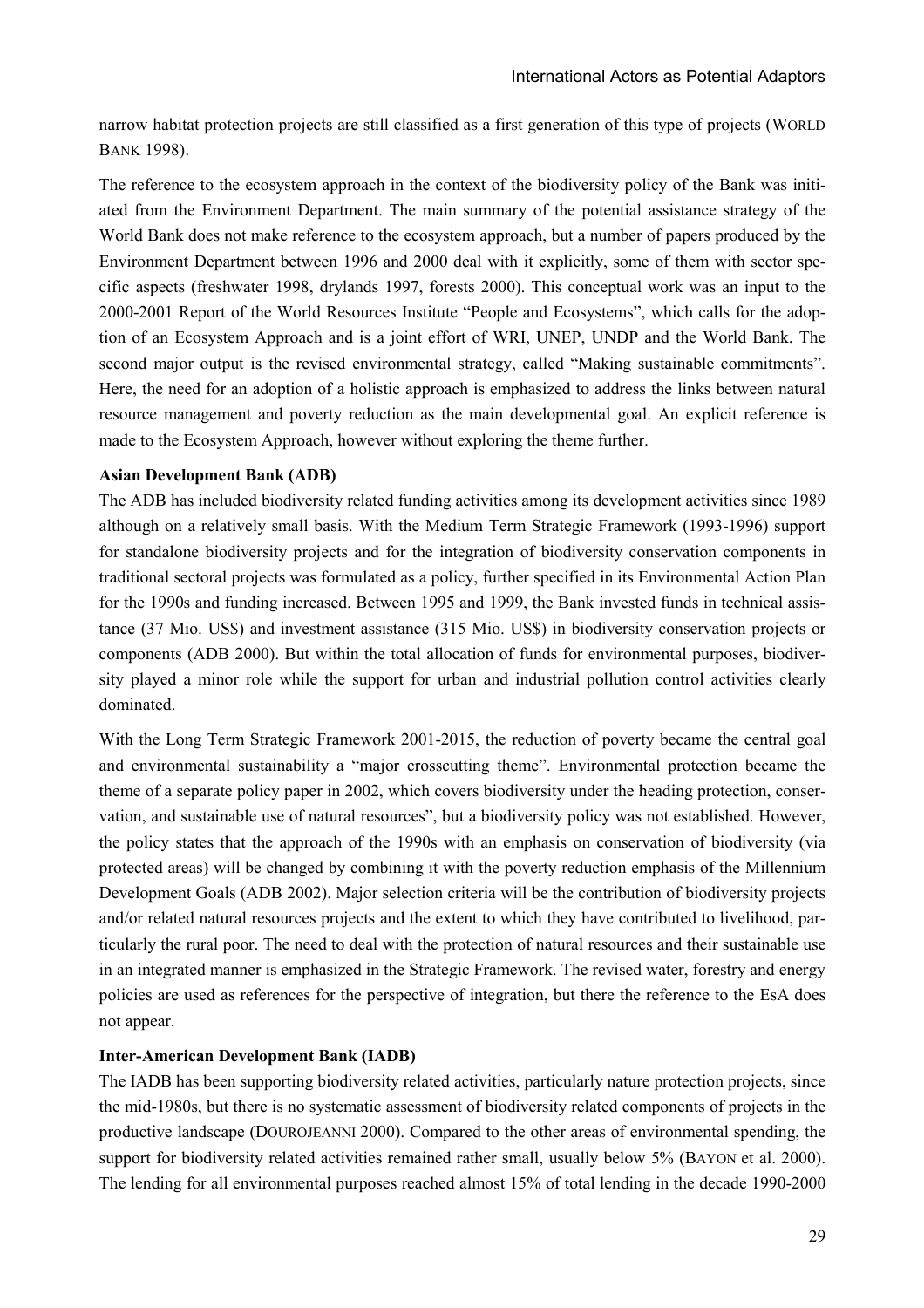and declined to 5,4% in 2001 (IADB 2002). The low level of biodiversity spending has been attributed to a lack of a clear mandate to support the sector and the small share of grant resources available for IADB for which there is considerable competition (BAYON et al. 2000). There were efforts by the Environment Division to analyze the potential of an increased role of IADB within the context of a workshop in 1996, but it has not led to an official policy or strategy so far.

There has been recognition within the Bank's management about the need for an integrated management approach to environmental resources, but they were only successful in two cases: Integrated Water Resources Management (IWRM) and for Coastal and Marine Resources Management, where strategies were developed by the staff and approved by the Bank's Board. The IWRM has elements of the EsA as the applied concept of integration is similar (with respect to participation, watershed orientation, consideration of the full range of services), but the input that the Environment Division provided in 1997 (BUCHER et al. 1997) - full use of the EsA for freshwater ecosystems - did not become part of the IWRM strategy. A later input directed the integration of freshwater ecosystems on a project level towards the assessment and mitigation of the planned project on ecosystems functions and services (BRAGA 1999).

#### **European Community (EC)**

The development cooperation programs of the European Community contributed a smaller share for environmental purposes in the 1990s, around 2% between 1990 and 1995. Of the total of 491 Mio.  $\epsilon$  for environmental purposes, 38.2 Mio.  $\epsilon$  was used for biodiversity, an additional 115.4 Mio.  $\epsilon$  for marine resources and tropical forests. For the period of 1996-1998, the amount committed for environment increased to 5.3% of EDF funds (EUROPEAN COMMISSION 2001).

The integration of environmental aspects has become a legal obligation for all DG of the Commission and the sectoral policies they are responsible for, including development cooperation, which is managed by four commissioners. The development cooperation of the EC has to follow the sectoral integration policies, which were instituted at the Cardiff council in 1999. In addition, in response to the CBD, the European Union (EU) decided in 1998 to devise a community wide Biodiversity Strategy, to implement it by Action Plans and to specify these in various policy areas, including development cooperation (EUROPEAN COMMISSION 1998. The Biodiversity Action Plan for Economic and Development Co-operation (EURO-PEAN COMMISSION 2001) constitutes the central policy paper in the area. It refers to the international development targets to which the OECD/DAC countries agreed to in 1998. Among them are the reduction of poverty and the reversal of the current trends in degradation and loss of natural resources by 2015 in addition to the implementation of national strategies for sustainable development by 2005. It fully refers to the EsA as a guiding principle for the conservation and sustainable use of biodiversity (EUROPEAN COMMISSION 2001). The biodiversity Action plan for Development Cooperation builds to a large extent on a project called "Biodiversity in Development" that the DG Development initiated together with the Department for International Development (DFID) of the United Kingdom, and which was jointly implemented between 1998 and 2001 by DFID and the IUCN. The purpose was to develop a *Strategic Approach* to assist the EU and EC member states to support developing countries in implementing the CBD and related conventions. The main output was a document containing a Strategic Approach, which describes guiding principles to address the sustainability of biodiversity during programming and project development (IUCN 2001). It emphasizes the EsA as a landscape approach for a multi-sectoral, multiple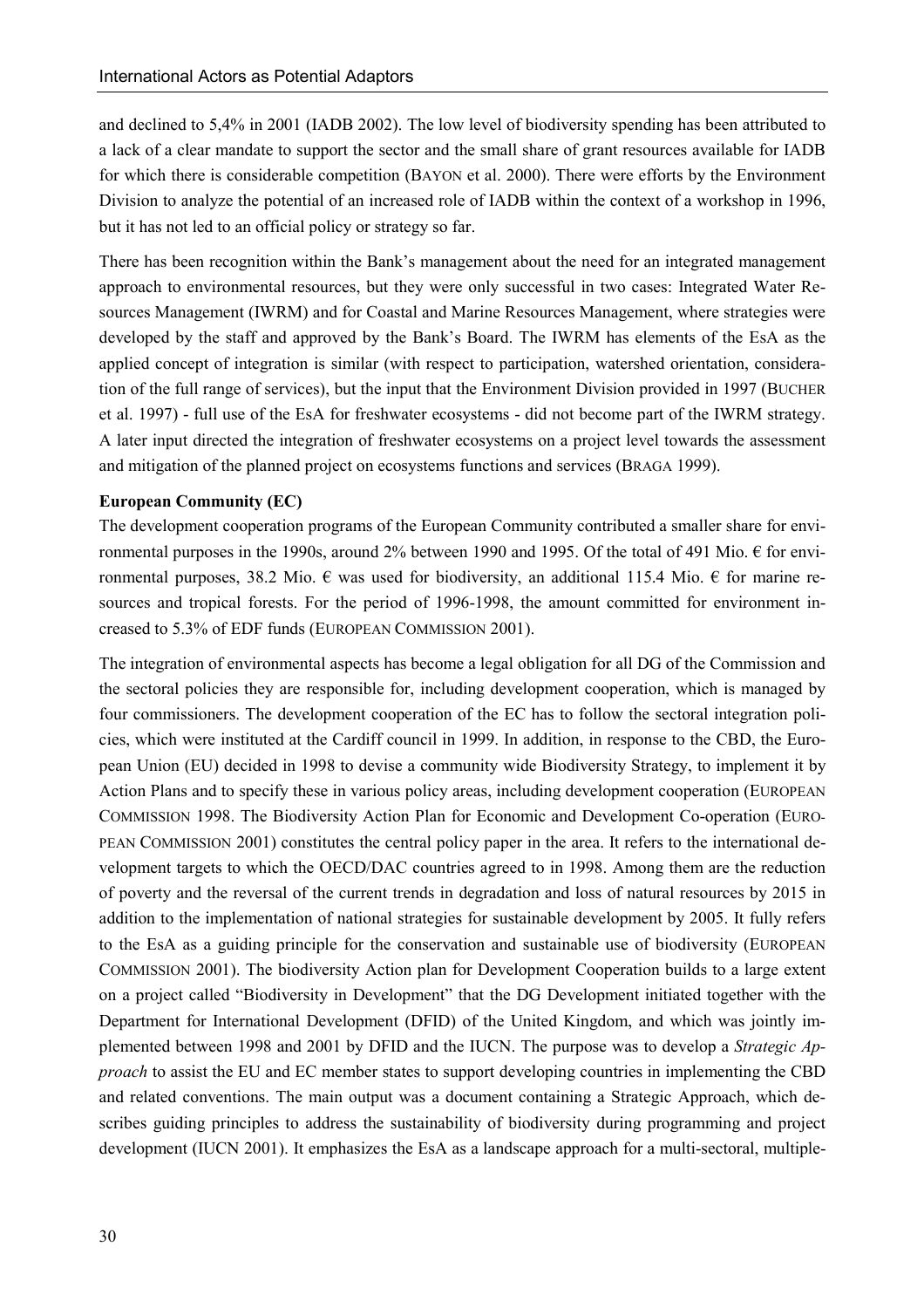use land management system. A second guiding principle is to deal with biodiversity as an asset benefiting the poor and to make the consideration of the protection of these assets a priority.

# **German Programs: BMZE and GTZ**

The organizations of the German program of Development Cooperation, particularly the ministry, BMZE, participated in the negotiations of the CBD and has been supporting an active role in implementing the CBD as it has done for the other conventions and processes in the Rio context. Five years after the signing of the convention, the Ministry issued a sector strategy paper, which defined the priorities of development cooperation (BMZE 1997):

- -Support for national nature protection policies,
- $\bullet$ Institution and capacity building, Support of national and local ownership,
- -Support for the management of protected areas and
- - Support for the sustainable use of biological resources (wildlife, ecotourism, non-timber forest products and agro-forestry).

It points to the synergistic effects of existing sectoral strategies on tropical forest management (1992), rural development (1989) and on the cooperation with indigenous populations (1996). It emphasizes the importance of the CBD objectives as being consistent with the general poverty reduction objective of the German cooperation program, particularly for groups in rural areas with a high dependency on productive and functioning ecosystems. Here, the importance of participatory approaches, which provide for an economic incentive for the local population in an equitable manner is highlighted. The role of the German program is seen on two levels, first by participating in the various bodies of the CBD and by refinancing the GEF, and second by funding bilateral projects in the above areas of priority and related projects in forestry, rural development and fisheries. The paper provides for a number of criteria for the planning and management of individual projects, central to which is the requirement for an integrated management concept. In conjunction with the emphasis on participatory approach, this can be seen as a precursor to the adoption of the principles of the EsA, but explicitly the EsA has not been taken up as a conceptual theme.

Most of the conceptual work in biodiversity policy is undertaken by the Deutsche Gesellschaft fuer Technische Zusammenarbeit (GTZ) where the capacity is funded as an individual project "Implementing the Biodiversity Convention", which mainly supports partner countries in their own efforts (GTZ 1995). The conceptual work is concentrated on gender issues, agro-biodiversity and benefit sharing, eco-tourism and the conservation of tropical forests. To support these efforts, the GTZ has been operating a research program on tropical ecology and the sustainable management of tropical forestry and habitat protection since 1991.

The German program of development cooperation has developed a relatively large green portfolio over the last fifteen years, with between 20 and 100 Mio.  $\epsilon$  new commitments every year since 1990 and annual disbursement around 60 Mio. € since 1996. The technical cooperation agency GTZ assesses the portfolio development at a project level in a bi-annual period. (BMZE/GTZ 2002). The review reveals that the bilateral program covers the breadth of the themes of the CBD in a comprehensive manner, with in-situ conservation, sustainable use, research and training and public education as the themes with the highest number of projects, concentrated mainly in Africa and Latin America. The majority of the projects have a funding volume below 5 Mio.  $\epsilon$ . In addition, the funding support of the GEF from German sources for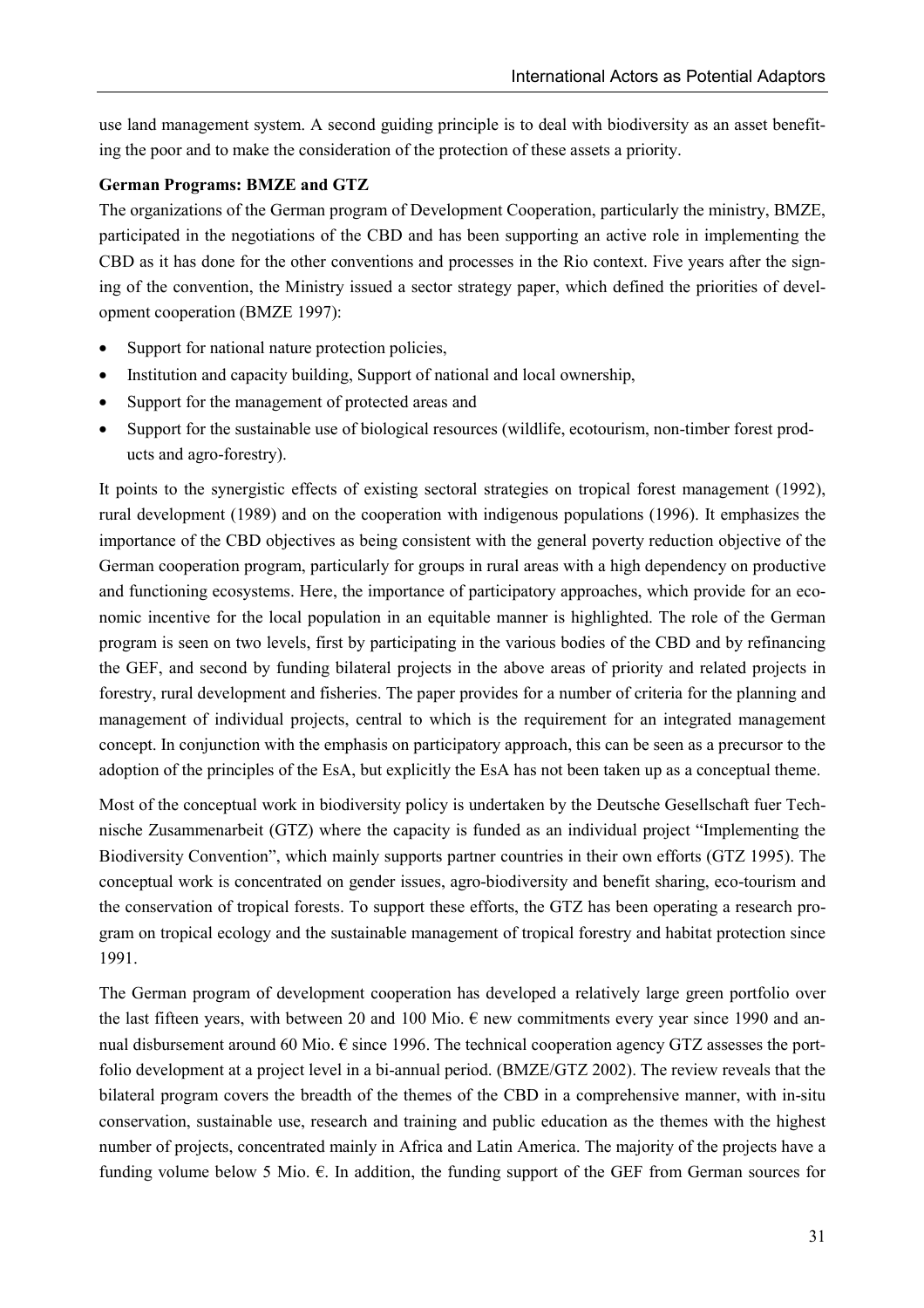biodiversity purposes should be included in the summary of the total spending. The allocation of the total German contribution to the GEF for biodiversity purposes amounts to 80 Mio.  $\epsilon$  during the pilot phase and 90 Mio.  $\epsilon$  each for phases 1 and 2.

#### **Japan**

The Japanese development cooperation supports biodiversity conservation in a number of areas, with an emphasis on forest areas and coastal zones of 144.1 Mio. US\$ per year based on the OECD statistics. This is a relatively low share of ODA as most of the environmental expenditures are allocated to brown issues including the investments in the environmental urban infrastructure. Their own sources list biodiversity conservation under "Other sectors" which includes environmental administration and global warming, but the share of this sector varies between 6 and 20% of the total environmental expenditures (JICA 2001).

This group of purposes was set up as an allocation target of the Japanese ODA within the action plan formulated during the UNGASS on Rio +5 in1997 (JICA 2001).

#### **United Kingdom**

The support for biodiversity activities according to the OECD classification (which includes components in projects with other purposes) of the UK development assistance amounted to a relatively small 0,7% of ODA (an average of 24 Mio. US\$ of the years 1998-2000) (OECD 2002), while a higher percentage (3.4%) went to climate change protection. An internal reporting system of DFID shows an increase of DFID spending between 1992 and 1998 from 10.5 to 27.5 Mio. UK£ for biodiversity, although an internal study questions the validity of these statistics and the impression of increasing importance it conveys (FLINT et al. 2000).

This low OECD figure could potentially be the result of a change in the political valuation of the issue of biodiversity loss, which may be due to a competing conceptual framework. Based on the evaluation of mostly rural development projects, three of the development focused research institutes in the UK (ODI; IDS and IIED) developed the *sustainable livelihoods* approach which views the natural environment and its components and services as an asset of the poor, whereas the holistic view is centered around the problems of the poor in developing a livelihood. Combined with the poverty reduction focus of the UK development policy, environmental questions are dealt with in combination with the poverty reduction goal: this holds true for a separate Issue Paper "Poverty and the Environment" (DFID 2001), a Key Sheet "Poverty and the Environment" (DFID 2001) and the Policy Statement on the Environment (DFID 1998). A similar view can be seen for sustainable agriculture (DFID 2002), forestry (2002) and biodiversity (DFID 2001). The Issue paper on Biodiversity (KOZIELL 2001) focuses on the connection between biodiversity loss and its impact on the livelihood and the conservation of biodiversity conservation as well as its impact on the poor. They are based on two research efforts funded by DFID. The first is the joint project with the European Commission, "Biodiversity in Development", implemented by the IUCN, and the second project "Linking Policy and Practice in Biodiversity", funded solely by DFID but managed by IIED (KOZIELL 2001, KOZIELL et al. 2001). Here, the linkage between biodiversity conservation and sustainable use and its potential for the sustainable livelihood of the poor was explored in more detail. As a consequence the EsA is not employed as a prime conceptual foundation.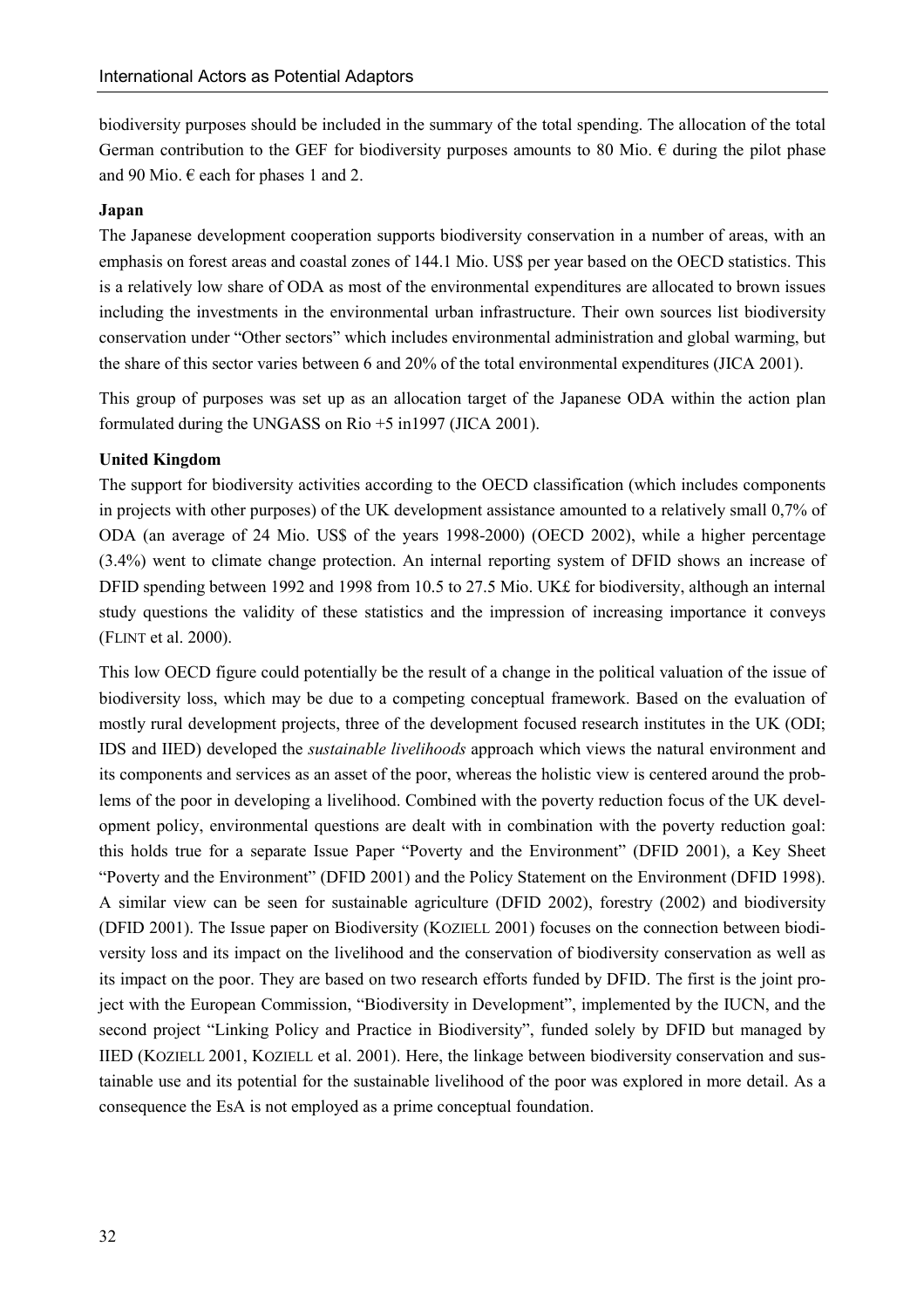# **United States**

The figures of the OECD for US support for biodiversity between 1998-2000 amounts to an average of 84.3 Mio. US\$, equivalent to 1% of ODA, ranking the US among the low priority bilateral donors (OECD 2002). The self perception is completely different as the US government sees itself as a bilateral donor, supporting one of the most comprehensive biodiversity conservation programs (US AID 2002a). The question is difficult to settle, but it is clear that given the size of the total cooperation budget the US activities are among the heavy weights. The support for biodiversity has a long tradition. The Foreign Assistance Act (FAA), authorizing the spending for development cooperation, already had in its 1983 version a specific requirement to support biodiversity and tropical forest conservation (US AID 1988). An additional characteristic of US funding is that a number of organizations are involved in biodiversity conservation along with the official development agency, i.e. the US-national nature protection agencies and a number of private organizations as well.

US AID has a long history of biodiversity support, based on the congressional amendments of the FAA and their reporting requirements which, in the 1980s, supported countries developing national conservation strategies under the IUCN's World Conservation Strategy (IUCN 1980). Currently, the US development cooperation program is based on a strategic plan, which puts environmental protection as one of six strategic goals and puts the conservation of biological diversity as one of the five environmental subobjectives. It has to report to congress where these objectives and related performance criteria are assessed.

One of the major efforts of US AID in the area of biodiversity in the 1990s was the funding of the "Biodiversity Support Program", which operated between 1989 and 2001 as a joint effort of WWF, WRI and The Nature Conservancy (TNC). It provided analysis for a number of issues and capacity strengthening of partners and technical assistance to US AID regional offices through 4 regional programs. It laid the foundation for a staff handbook on "Biodiversity Conservation Program Design & Management (US AID 2002)" which deals explicitly with the ESM, but without a specific reference to the EsA of the CBD. Here, it is used to discuss the spatial scale of intervention in biodiversity conservation and it places ESM on a landscape level.

## **Summing up**

The *size and quality of the biodiversity budget* varies considerably among the agencies covered. Because of its mandate, the GEF has the largest biodiversity budget of all agencies, with biodiversity ranking as the top theme in that it accounts for more than 40% of GEF spending. The funding is based on grants, making this funding source attractive for the recipient countries, but it covers only the incremental costs of global benefits: it requires additional funding for the local costs. The World Bank has a sizeable portfolio for local costs, but they are not all grants. The other multilateral programs are smaller for the regional development agencies, but here the loan components are higher (ADB, IADB). Only the EC programs consist fully of grants. The bilateral agencies increased their commitments in the 1990s with the German program reaching the relative and absolute top figures among the four programs. In relative terms, only Norway and Finland have invested more (OECD 2002).

The adoption of the EsA is highest or more pronounced among the multilateral agencies, the GEF, the World Bank, the European Community, and among the bilateral agencies, only US AID is explicitly committed to the concept and principles. The GEF position is basically the result of a COP decision on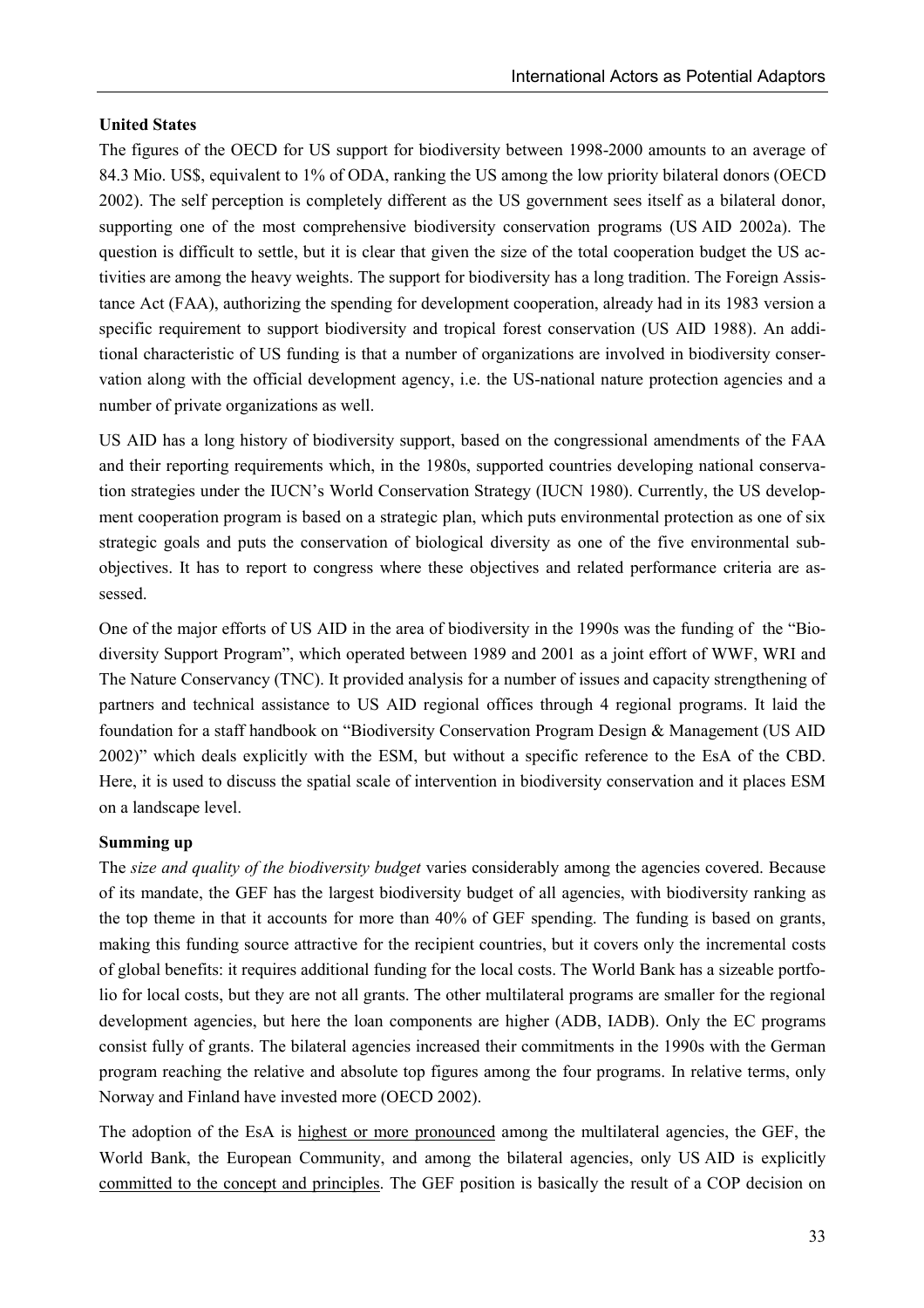*Further Guidance to the financial mechanism* (GEF 2002): within the World Bank, the Environment Department tried to establish ESM as a guiding principle in the 1990s, but only with the new Environmental Strategy did the concept become official policy (WORLD BANK 2001). The European Community used its own commitment as a party to the convention to develop a Biodiversity Strategy and included its development cooperation program. The inclusion of the EsA is to a large extent the result of a conceptual biodiversity project, which was operated by IUCN. The development in the United States looks similar: a long running conceptual project provided the input for the adoption of the EsA; this time the project has been implemented by Washington-based environmental NGOs, WWF, Nature Conservancy and WRI. In terms of the regional development banks, the development of biodiversity conceptual papers did not progress towards an integrated solution beyond the support for national strategies of their client countries.

The situation in the United Kingdom is completely different, however: here, the development agency and a number of UK research and consulting organizations are committed to the sustainable livelihood approach. This approach can be seen as a competing approach for integration, but with a poverty focus. The sustainable use of biodiversity is subordinated to the poverty reduction objective and biodiversity is seen as one of a number of resources used by the poor (CHAMBERS/CONWAY 1991). The redirection of a number of development cooperation programs towards the reduction of poverty increases the importance of the environment-poverty link.

Within the funding agencies, the perception of the ecosystem approach is limited, mostly to those units of the organizations involved in supporting habitat protection. It has broadened recently by the debates about the sectoral policies in water management, forestry and irrigation. It entered into policy documents of the funding agencies in cooperation with global environmental research/lobbying organizations (EC/DFID/IUCN 2001, ROSEN 2000 ) as part of a communication strategy with the stakeholders of the funding agencies. The environmental units of the agencies are involved in conceptual work of applying the concept to habitat conservation, most prominently at the World Bank (GRIMBLE 1996, HASSAN/ DREGNE 1997, PUTZ et al. 2000, WORLD BANK 1998).

When sectoral strategy papers were reviewed in relevant sectors - forestry, rural development, and water management - the concept and importance of the EsA was then introduced (WORLD BANK 2001 in forestry, EU rural development; DFID 2002 agriculture). Particularly in forest policy, the longstanding debate of sustainable use led to policy changes that included elements of the EsA, such as participation, the integration of wood harvesting with other uses and the maintenance of ecosystem services.

With the increase of the habitat protection portfolio among all funding agencies, integration and participation issues have gained importance based on practical project implementation experience. Similar to the reaction on a national level, explicit references to the EsA are rarely made, but relevant principles are formulated as general development objectives and/or design concepts of projects or programs. The concepts of "Integrated-Conservation Development" (SANJAYAN/SHEN/JANSEN 1997) and "community based conservation" have to be mentioned.

The explicit consideration of the ecosystem approach within the international funding community has been limited first to general policy discussion papers, and as a sub-theme in thematic reviews of the importance of biodiversity and the need to integrate it into the funding program. Only in a second round was the EsA included in handbooks and official strategies. The World Bank, the EC and US AID have been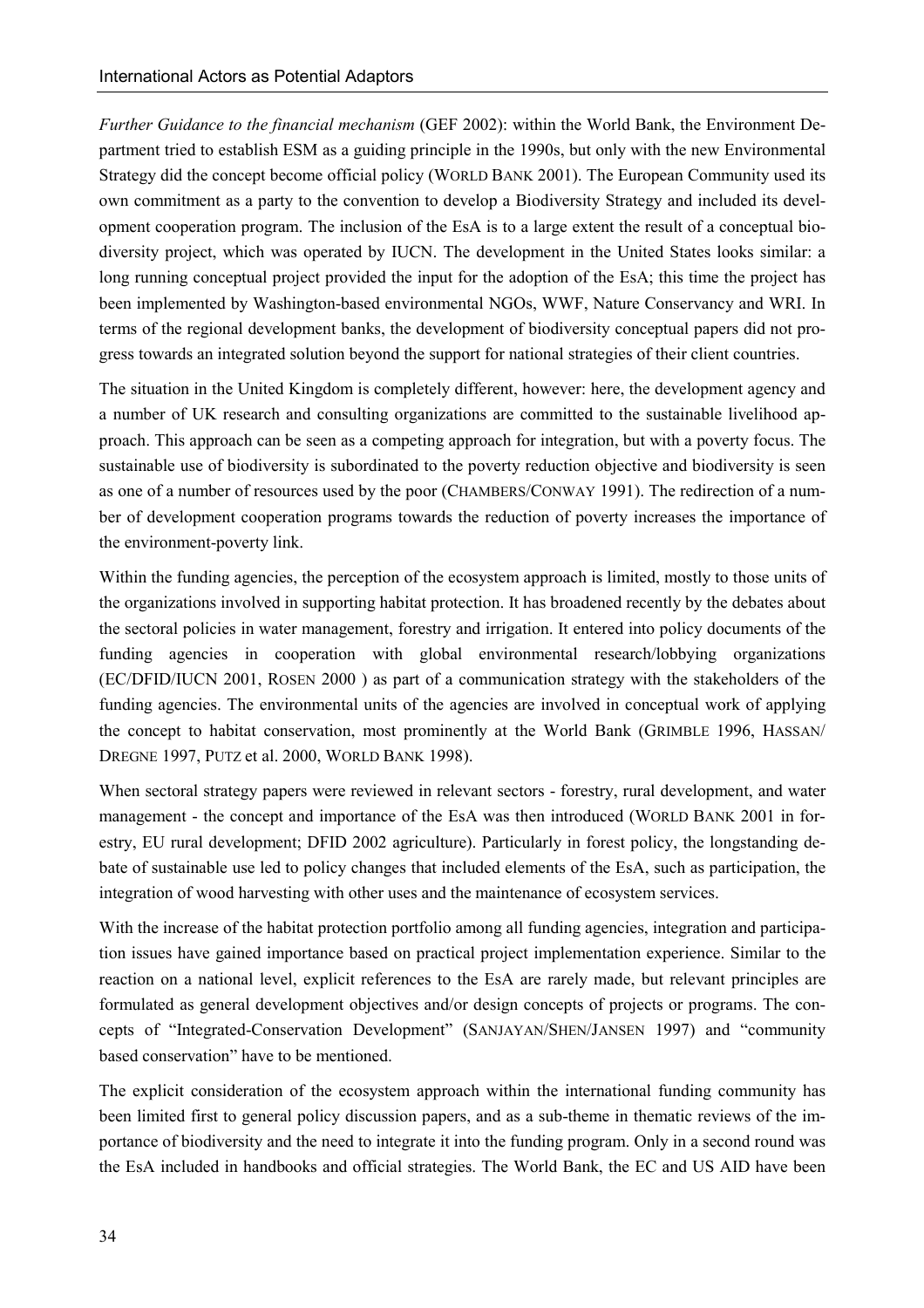most active in pursuing the question of how to integrate the approach of conservation and sustainable use on a conceptual level. They have pursued it by co-operating with international nature protection organizations.

There is little evidence that the next steps of integrating the EsA into the existing set of operational policies have advanced considerably. There is a broad debate on the various approaches of integrating habitat protection and the experience resulting from the cooperation efforts of the past. Their relationship needs further elaboration. These changes at the conceptual and policy level still have to be translated to the operations of the agencies on a project and program lending level. At the World Bank, as within other lending agencies, this change will be cumbersome, as the previous reviews of the Bank in terms of integrating environmental objectives have shown (OED 2001, LELE 2000). The only existing portfolio reviews undertaken by the Environment Department of the World Bank do not cover the role the ecosystem approach already plays on the project level. The available material does not allow a second assessment regarding this question.

## **4.3 Further Refinement within Specific Ecosystems**

The CBD launched different thematic working programs for the protection and restoration of biodiversity in specific ecosystems such as oceans, coastal zones, freshwater, mountains etc. The question dealt with here is, to what extent already existing or conceptualized international actions and programs for the protection of these specific ecosystems contribute to the policy of the CBD and the implementation of the EsA. Which institutions or agreements exist that performs coordinative functions with the CBD and support policy transfers? In the following the advances achieved concerning specified ecosystems and their related actors and precursors will be presented.

#### **Marine Ecosystems**

The 1982 Framework Law of the Sea (LOS) Convention establishes a comprehensive framework for use and development of the oceans. It specifies each nation's rights and responsibilities and the general objectives and principles that are to guide their ocean use. The LOS Convention was designed to serve as a unifying framework for the growing number of more detailed international agreements on marine environmental protection and the conservation and management of marine resources. The respective international conventions and regional agreements focus on two aspects of marine conservation policy: the protection of species and the protection of marine habitats and ecological functions.

On the global level, the Convention on International Trade in Endangered Species of Wild Fauna and Flora (CITES, 1973) and the CMS (1979) identify species threatened with extinction, overexploitation or unfavorable conservation status among them also marine species. In the realm of area protection, the CBD and the World Heritage Convention (1972) serve as instruments to define geographic areas for special protection within the territorial sea (12-mile-zone) and to promote the establishment of protected area networks. In 1995, a Global Program of Action (GPA) for the Protection of the Marine Environment from Land-based Activities and the Jakarta Mandate on the Program of Action for Marine and Coastal Biodiversity within the CBD were adopted. A Coordination Office was established at The Hague in 1998 (UNEP/GPA 2002). In its COP 4 (Bratislava, 1998), the CBD adopted a program of work on the conservation and sustainable use of marine and coastal biological diversity and established an Adhoc Technical Expert Group on Marine and Coastal Protected Areas (AHTEG MCPA).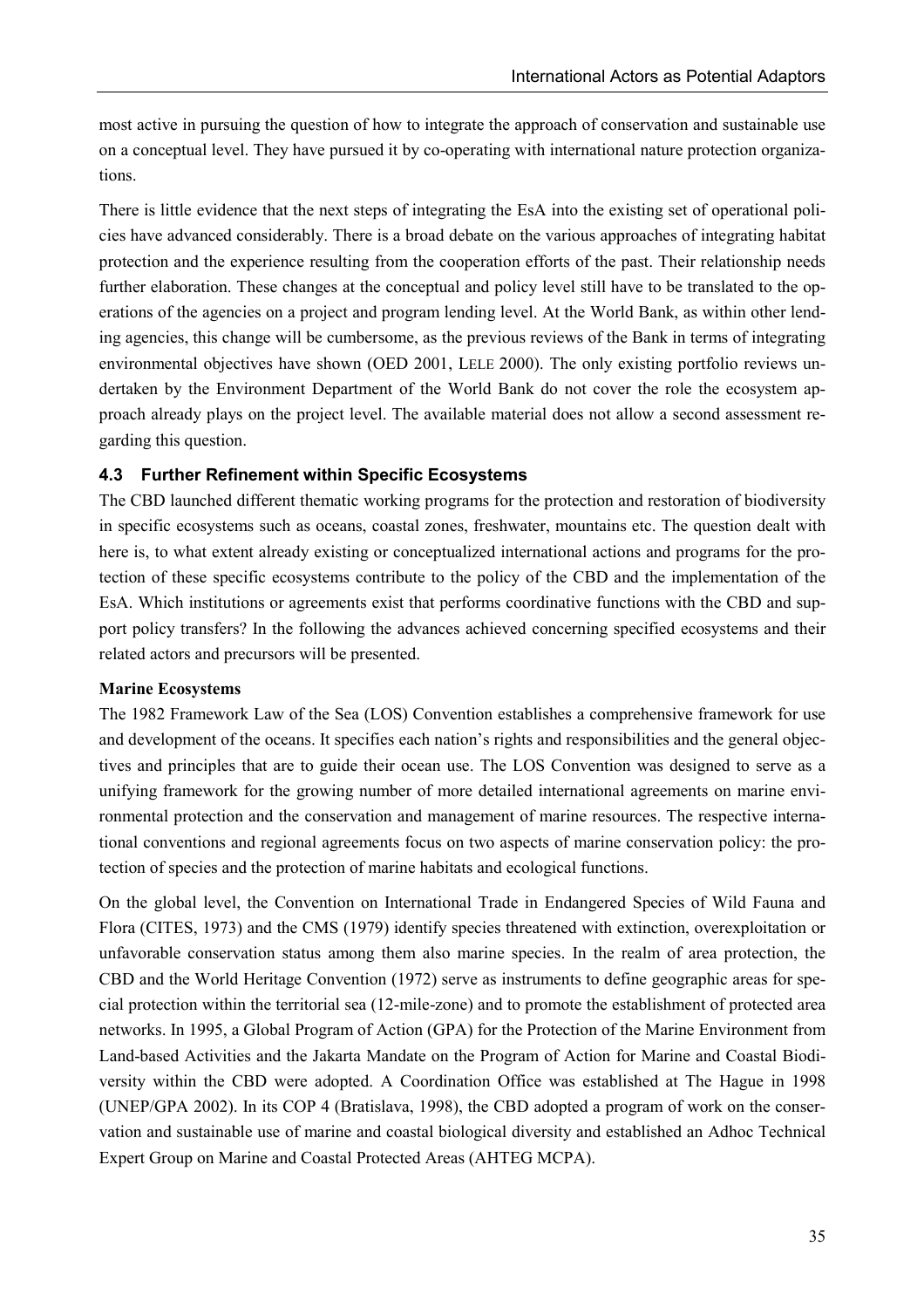Several regional agreements complement the international approach to area and species protection in the marine environment. The existing regional seas conventions (e.g. Mediterranean, Black Sea, Caribbean, North-East Atlantic, South-East Pacific, North-East Pacific, South Pacific) and regional nature conservation agreements (Africa, ASEAN, Europe, South Pacific, Western Hemisphere) call on states to take measures to protect and conserve species and their habitat. However, in 2001 only nine of the respective 14 agreements were in force (KIMBALL 2001).

At the 5<sup>th</sup> International Conference on the Protection of the North Sea (Bergen) in March 2002, an ecosystem approach was adopted to manage all human activities that affect the North Sea in a way that conserves biological diversity and ensures sustainable development (NSC 2002). The Conference agreed that management will be guided by a conceptual framework, which emphasizes the development of general and operational environmental goals, the importance of scientific and technical knowledge and advice for integrated management, and the necessity for integrated expert assessment and monitoring. The framework also stresses the involvement of stakeholders and includes policy decisions as well as control and enforcement of management measures. Cornerstone of the concept is the development of a coherent and integrated set of Ecological Quality Objectives. The respective conceptual framework is shown in figure 1 and has been elaborated by the International Council for the Explorations of the Sea (ICES), which is based in Denmark.

Fig. 1: A conceptual framework for an Ecosystem Approach to the management, protection and restoration of the North Sea (NSC 2002)

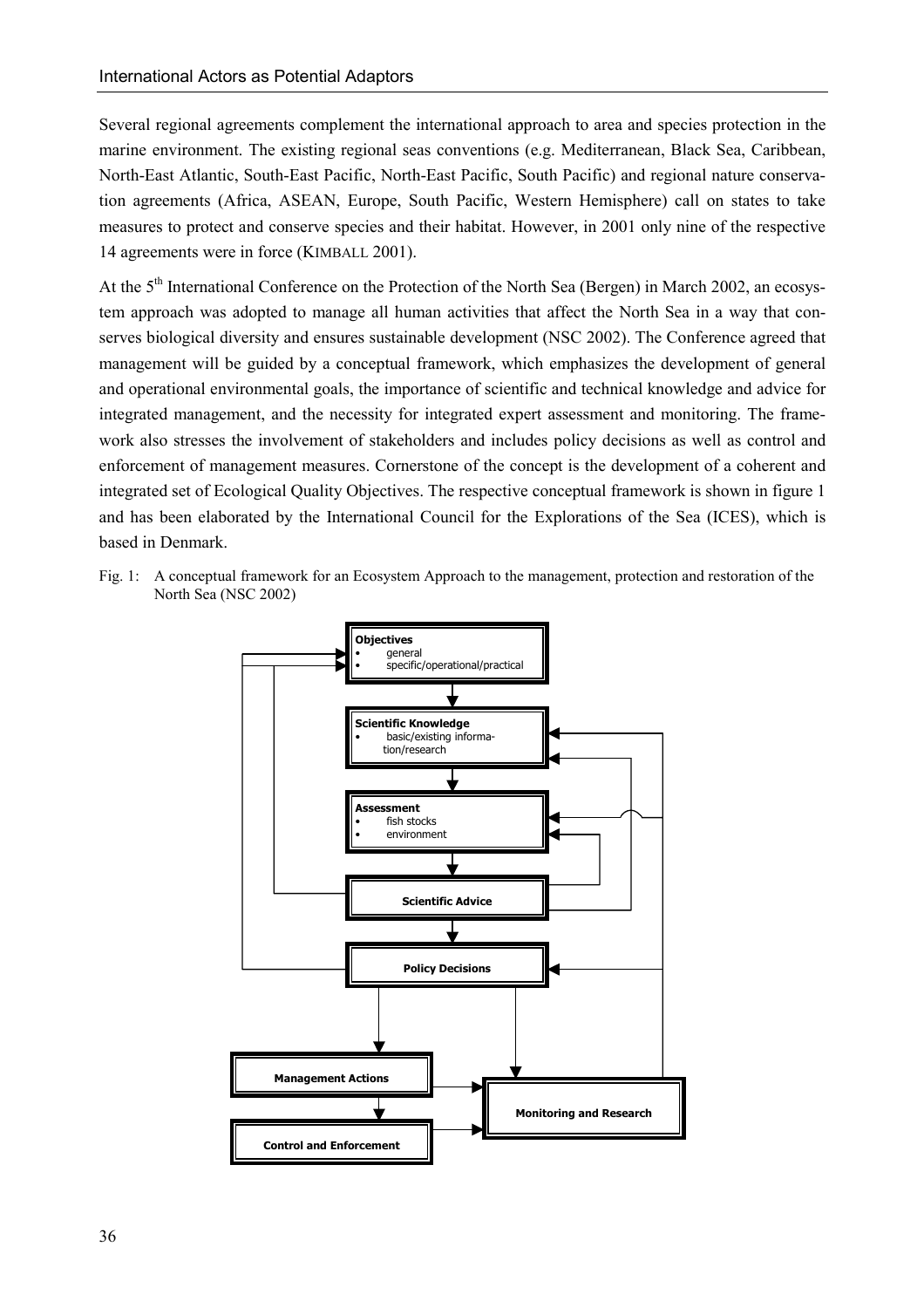#### **Coastal Ecosystems**

Integrated coastal zone management (ICZM) or integrated coastal area management (ICAM) was defined at an International Coastal Zone Workshop in 1989 as "a dynamic process in which a coordinated strategy is developed and implemented for the allocation of environmental, socio-cultural, and sustainable multiple uses of the coastal zone." (UNEP 1996) Integrated marine and coastal area management (IMCAM) is one of the elements of the CBD's marine and coastal program of work, however, further thorough guidance for the inclusion of the EsA into IMCAM is required (SADACHARAN et al. 2001).

During the last two decades, the different adopted regional seas programs were focused on environmentally sound integrated planning and management of coastal zones. Programs on several coastal zone management projects for particular sites were subsequently launched, e.g. in the Mediterranean, where in 1997 the Contracting Parties to the Barcelona Convention adopted the Strategic Action Program to address pollution from land-based activities. Another regional program that has taken great strides in defining their approach to coastal zone management is the Caribbean. The program's prescription for successful integrated management includes a strong legal and institutional framework, an established coordinating mechanism, strong cooperation within existing agencies and departments, universities to supply personnel and as a vehicle for research and training, active non-governmental organizations and community based management initiatives and long term budgetary support for local agencies (UNEP/CEP 2000).

#### **Freshwater Ecosystems**

The topic "biodiversity of freshwater ecosystems" is addressed in particular with the CBD, the Ramsar Convention, the United Nation's Convention to Combat Climate Change (UNFCCC) and the Convention on International Watercourses. There is an emerging global framework for action aiming to preserve the integrity of freshwater ecosystems. Guidelines and decisions recently adopted under the CBD and Ramsar Convention have set out a strategic approach to ensure the proper management and sustainability of ecosystems and associated biodiversity within river basins. However, practical experience of these relatively new concepts is scarce. Given the above, there is a demand for a mechanism to promote sharing of best practices and issues relating to integrated management of river basins based on an ecosystem approach. This is the basis for the development of the River Basin Initiative (RBI). The RBI intends to establish a global network to link and support activities and projects where the principles and practices of integrated management of wetlands, biodiversity and river basin management will be demonstrated. A recent questionnaire revealed the usefulness of this initiative (UNEP/CBD/COP/6/INF/13).

International cooperation on the regional level is of prime importance for the implementation of an ecosystem approach in river basin management. There are many examples of cooperation between riparian states in the allocation and control of freshwater resources. The United Nations has compiled a list of 3,707 agreements. Issues of quantity and quality of water resources have been resolved in some, but not all, cases. In general, cooperation is confined to a limited scope (e.g. electricity, fishery, quantity and quality of water) while the governments involved only rarely commit themselves to a holistic ecosystem approach. Therefore, and apart from some important examples in the developed world (e.g., Great Lakes, Rhine), implementation of an ecosystem approach in transboundary freshwater management is rather weak. Tensions over water exist in river basins and there are few water-sharing agreements that include all riparian or ensure full protection of the freshwater ecosystems. Thus, obstacles for the implementation of ecosystem management are obvious and stem from a lack of common understanding, adequate institu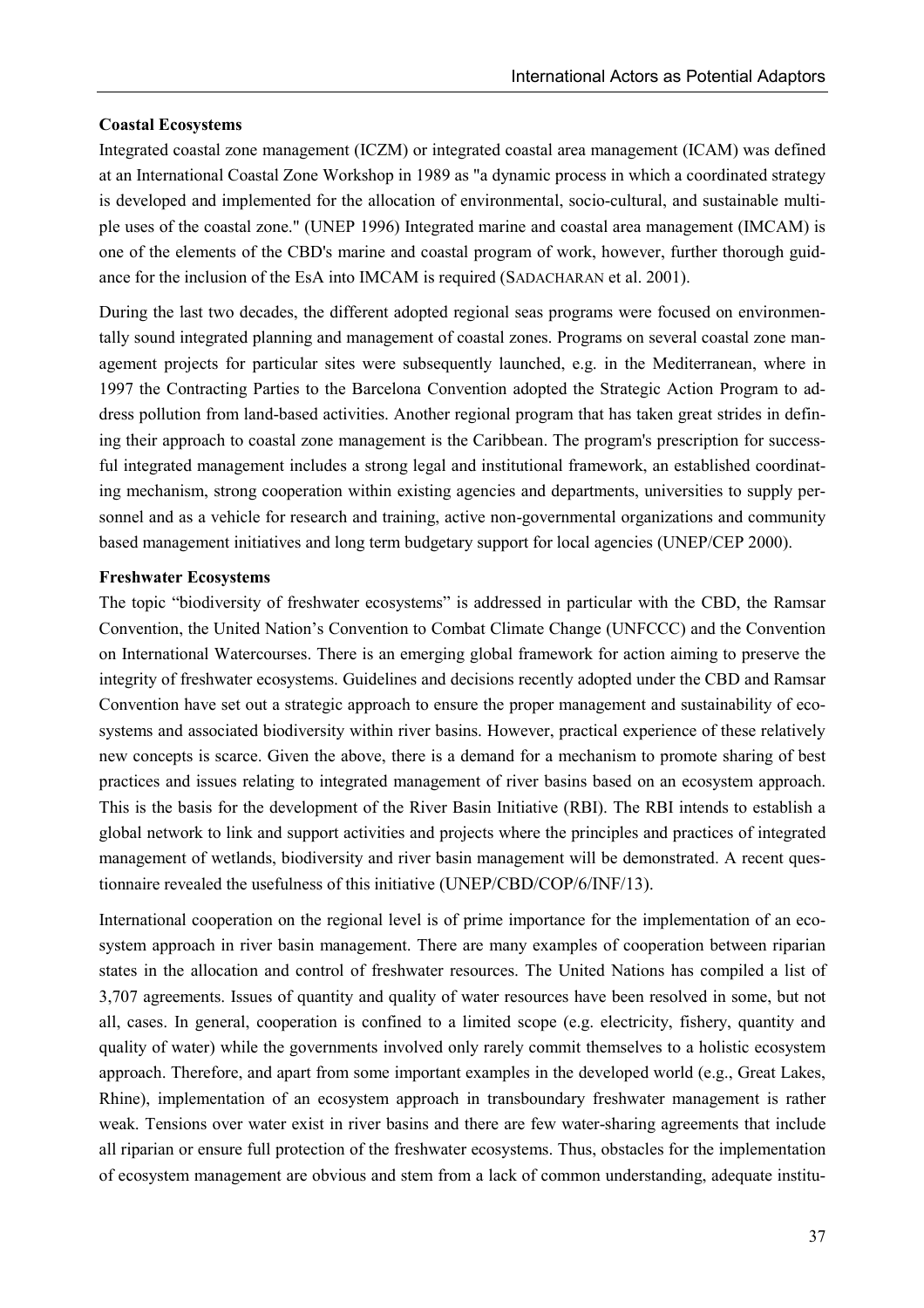tions (international, national and sub-national) and mechanisms for conflict resolution and sharing of costs and benefits (KLAPHAKE et al. 2001). There are, however, preliminary hints that international river regimes that focus on a small number of core issues and detailed and operational regulations might tend to be more effective than approaches that aim to implement an integrated approach in transboundary cooperation (BERNAUER 2002). This finding, obviously vulnerable to criticism, suggests that integrated river basin management, though desirable in ecological terms, has been a recipe for failure, particularly in the developing world. However, it might be interesting to analyze whether and in which cases policy recommendations, such as the EsA, that favor an integrated approach might overstrain the capacity of actors in some cases.

#### **Agricultural Land Use**

Biodiversity in agricultural lands has earned increasing attention in recent years. At its COP 5 (Nairobi) in 2000, the CBD established a program of work on agro-biodiversity that includes elements such as assessment and adaptive management of agro-biodiversity. The program also emphasizes cross-cutting issues, which include use of plant and animal genetic resources for food and agriculture. The CBD has therefore intensified its collaboration with a number of relevant international institutions such as the FAO, which initiated an International Initiative for the Conservation and Sustainable Use of Pollinators. The aim of the Initiative is to promote coordinated action worldwide to monitor pollinator decline, its causes and its impact on pollination services. The COP also requested the Executive Secretary to evaluate the impact of trade liberalization on the conservation and sustainable use of agricultural biological diversity in consultation with relevant bodies, such as the World Trade Organization (WTO).

Other international Conventions and codes of conduct (soft law instruments) on biodiversity relevant to food and agriculture are the International Treaty on Plant Genetic Resources for Food and Agriculture, a legally binding instrument negotiated by the FAO and its Commission on Genetic Resources for Food and Agriculture (CGRFA), the International Plant Protection Convention, and the Code of Conduct for Plant Germplasm Collecting and Transfer. Additionally, since 1991 the CGRFA has been developing a draft Code of Conduct on Biotechnology, however, this work was put on hold pending the completion of the negotiations for the revision of the International Treaty. The CGRFA will consider how to proceed with the draft in late 2002 (FAO 2002).

On the national level the contracting parties of the CBD are obliged to submit a first national report on the status of biodiversity. However, of the 111 national reports submitted, some 58 provide sufficient coverage of agriculture and/or agricultural biodiversity. Furthermore, the reports are mostly heterogeneous in content, which aggravates comparison between countries. Few countries describe comprehensive policies, programs or strategies for agricultural biodiversity, though a number indicate that they plan to develop these. A common reporting format, in the second national reports, shall facilitate comparison between countries (CBD 2002).

#### **Forest Ecosystems**

The establishment of United Nations Forum on Forests (UNFF) in October 2000 by the Economic and Social Council of the United Nations (ECOSOC) as a subsidiary body to promote the implementation of proposals for action for the management, conservation and sustainable development of all types of forests originated in the year 1995: these proposals for action had been formulated under the auspices of the earlier Intergovernmental Panel on Forests (IPF) and its successor, the Intergovernmental Forum on Forests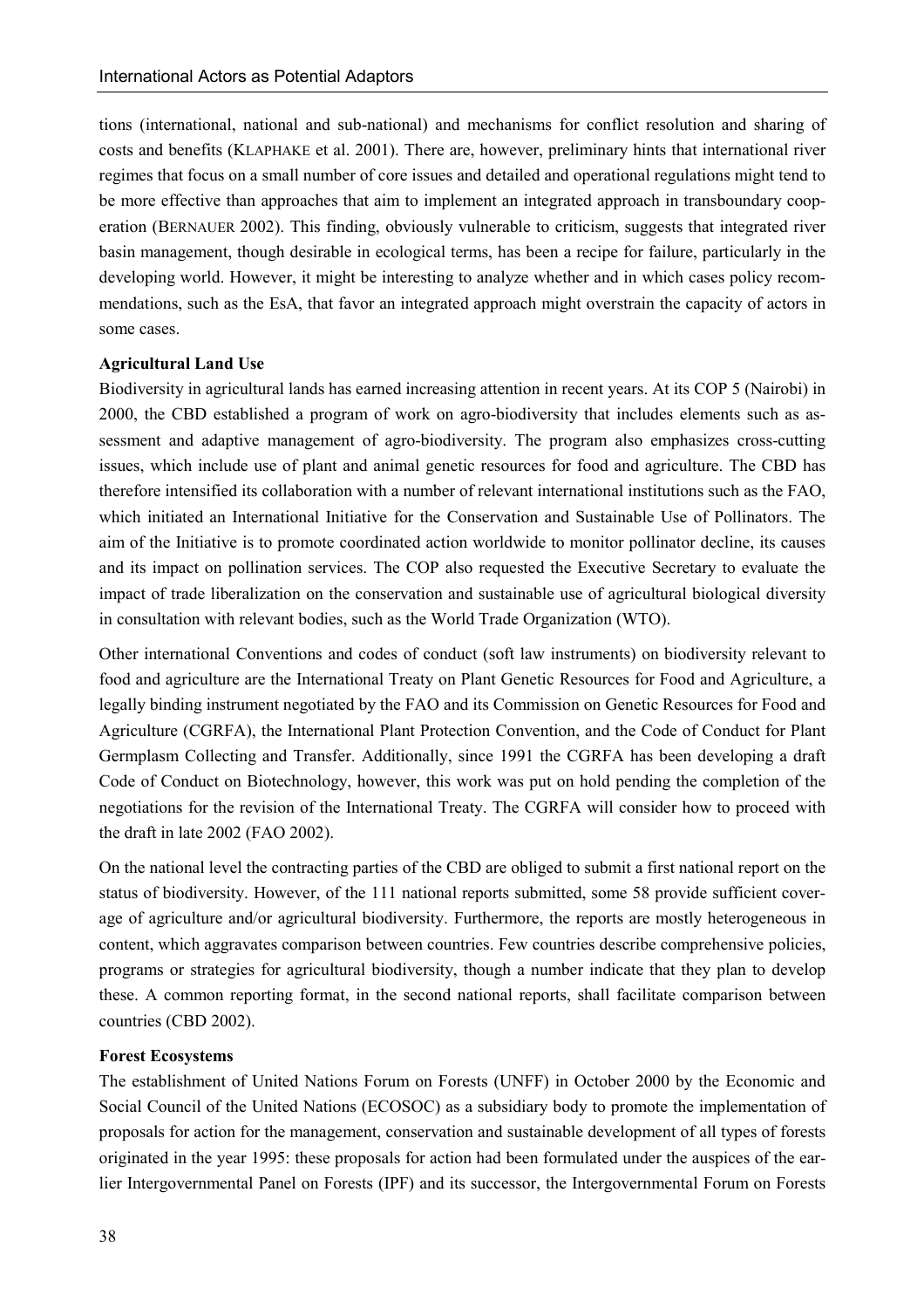(IFF) which had been established to bridge the gap between North and South on forest issues. The UNFF is supported by the Collaborative Partnership on Forests (CFP), which was established in April 2001. However, the UNFF is characterized by the same long-standing and deep divides on financial resources, trade and environment, technology transfer, and underlying causes, such as issues of governance and illegal trade that already labeled the IPF and IFF and which prevent the implementation of the process (SIZER 1994, IISD 2001). At the UNFF-2 in March 2002, it became increasingly clear that the UNFF's role is largely a forum for information exchange with little authority to push forests onto the international agenda (IISD 2002).

The Forest Stewardship Council (FSC), established in 1993, is the most significant non-governmental global process to establish elements of an international framework to support sustainable forest management. This certification system guarantees that wood coming from certain sources is being produced in ways that meet ecological and social criteria. In Europe, the Pan-European Forest Certification (PEFC) holds large shares of certified areas and originates in the EU Ministerial Conference for the Protection of Forests in Europe, held in 1993 in Helsinki (HÄUSLER/SCHERER-LORENZEN 2001). The market will remain a major source of finance for funding sustainable forest management, however, sharp downturns in timber markets like that in 1998 for tropical wood turn out to be a severe obstacle to the successful implementation of certification systems (ITTO 2001).

The non-governmental World Commission on Forests and Sustainable Development (WCFSD) completed its work in 1999 with a final report summarized into ten recommendations closely resembling the EsA principles, e.g. the involvement of people in decision-making on forest use, the cessation of harmful subsidies, the application of sustainable forest management approaches, the planning under consideration of whole landscapes instead of isolated forests and the expansion of information bases (WCFSD 1999). Its political mandate, however, seemed to be limited as it was not able to gain the support of the UN (WRI 2002).

Although there has been substantial progress in the sector of international forest policy, some extrasectoral problems such as world trade rules cannot be handled by the forest sector alone. The relevant multi-lateral environmental agreements (MEA), such as the CBD and UNFCCC focusing on specific global forest services, need improved informing on good forestry (IIED 1999).

#### **Mountain Ecosystems**

There are only a few legally binding international agreements and soft laws exclusively concerned with mountain issues: the Alpine Convention (1991) and the Strasbourg Resolution (1990), both of which deal with the management of European mountain ecosystems. There are other multi-lateral environmental agreements (MEAs) like the CBD, the UNFCCC, CCD and the Convention on the International Trade with Endangered Species (CITES) aimed at the solution of the general global environment which provide programs or protocols relevant for the protection of mountain ecosystems. However, the coverage of mountain issues within these MEAs is perceived as inadequate and it is recommended to add protocols focusing on mountain-specific concerns relating to property rights, biodiversity, climate change and desertification (LYNCH/MAGGIO 2002). Although the logical culmination of Agenda 21's Chapter 13 on sustainable mountain development appears to be a future international instrument on mountain people and the conservation and sustainable development of mountain ecosystems, there is no international consensus on this point (LYNCH/MAGGIO 2002). In 2000, the FAO as Task Manager for Chapter 13 of Agenda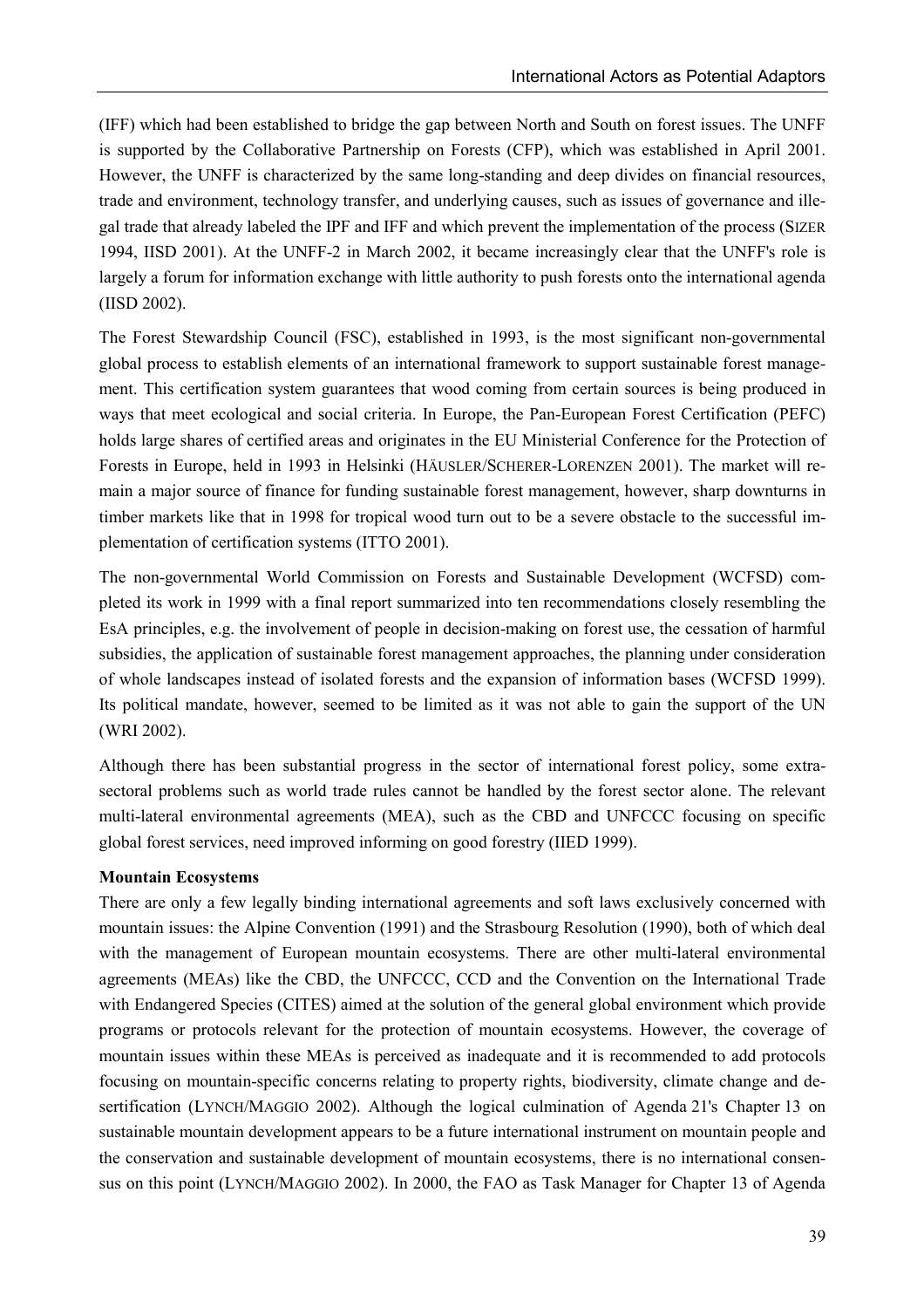21, submitted a report to CSD-8 stating that the establishment of parks and protected areas without adequate attention to rural development concerns has too often led to a failed attempt at conservation. There are today an increasing number of innovative examples of more integrated approaches to biodiversity conservation combining both human development and natural resource conservation (ECOSOC/CSD 2000).

On the regional level, mountain ecosystems, cultures, and economies are usually not contiguous with international frontiers and domestic boundaries. Cooperation between neighboring states is necessary for promoting the well-being of mountain people and ecosystems. As a prime example of legally binding transboundary collaboration, the Alpine Convention is a comprehensive regional approach to the conservation and sustainable use of the alpine ecosystem. A similar agreement was adopted for the East Carpathian Region (international protocol, 1993). Further, resolutions and declarations aimed at the balance of land use, conservation and development in mountain regions were elaborated for African mountains and highlands (1997), the Pyrenees (1995), and the mountain areas of Asia (1994) (LYNCH/MAGGIO 2002).

## **Summing up**

There have been various efforts to implement holistic approaches into the management of specific ecosystems. Most advanced is the implementation in the realm of marine ecosystems and forest ecosystems. For marine ecosystems, various regional agreements have produced transboundary management concepts and programs, however, focused mainly on the protection of species and their habitat. The far more ambitious project of the implementation of an ecosystem approach for the management of the North Sea is still in its infancy, yet an evaluation was not feasible. In the forest sector, an intensive international dialogue in the frame of UN negotiations and results from scientific efforts produced substantial progress concerning sustainable forest management approaches, however intersectoral cooperation with trade-related institutions needs to be intensified to link regional advances in sustainable forestry with economical incentives on the national and global scale.

Albeit in freshwater and coastal ecosystems integrated river basin management (IRBM) approaches and ICZM approaches with the respective initiatives on the international level (RBI) represent promising concepts, in practice implementation is weak due to national and transboundary institutional misfits and complex policy and management problems. While in developed countries existing sectoral institutions seem to represent an obstacle to the implementation of a comprehensive management approach, actors in developing countries might be overstrained by the complexity of management issues.

The protection of biodiversity in agricultural landscapes is dominated by questions concerning the genetic level of agro-biodiversity and the high dynamics in biotechnology. On the international level, the FAO provides regulations for the responsible handling of our food basis, however on the national level only few CBD member countries provide comprehensive policies, programs or strategies for the protection of agricultural biodiversity.

Concerning the protection of mountain ecosystems' biodiversity, only few international agreements exist. With respect to the coverage of this issue in MEAs, it is recommended to add specific protocols.

On the whole, there is no consistent picture concerning the implementation of EsA-like strategies in specific ecosystems. Some sectors like forestry gained increased attention and produced substantial progress due to their relevance for combating global climate change, while other sectors with promising ap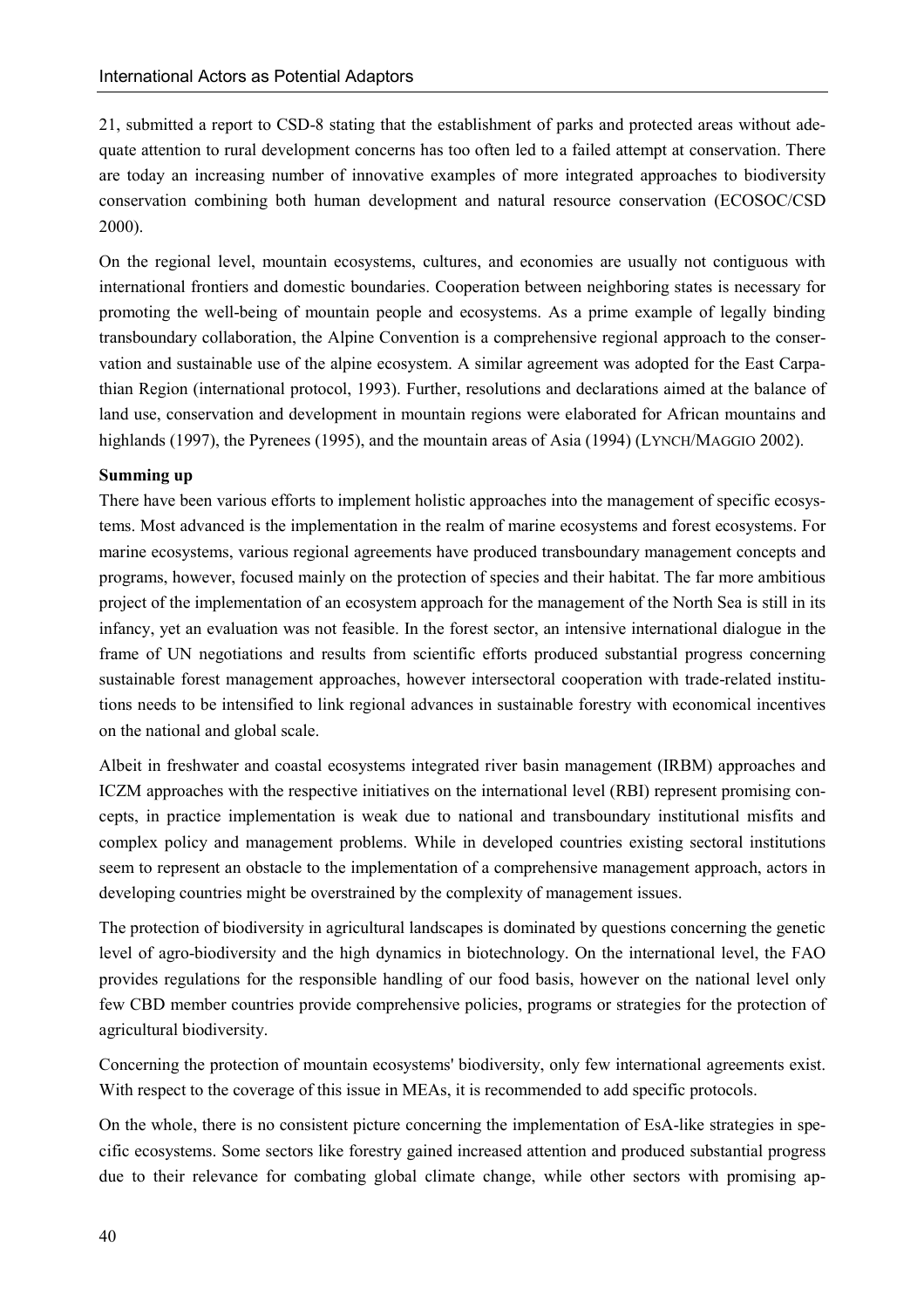proaches such as ICZM and IRBM only show slow advances due the complexity of institutional and management issues.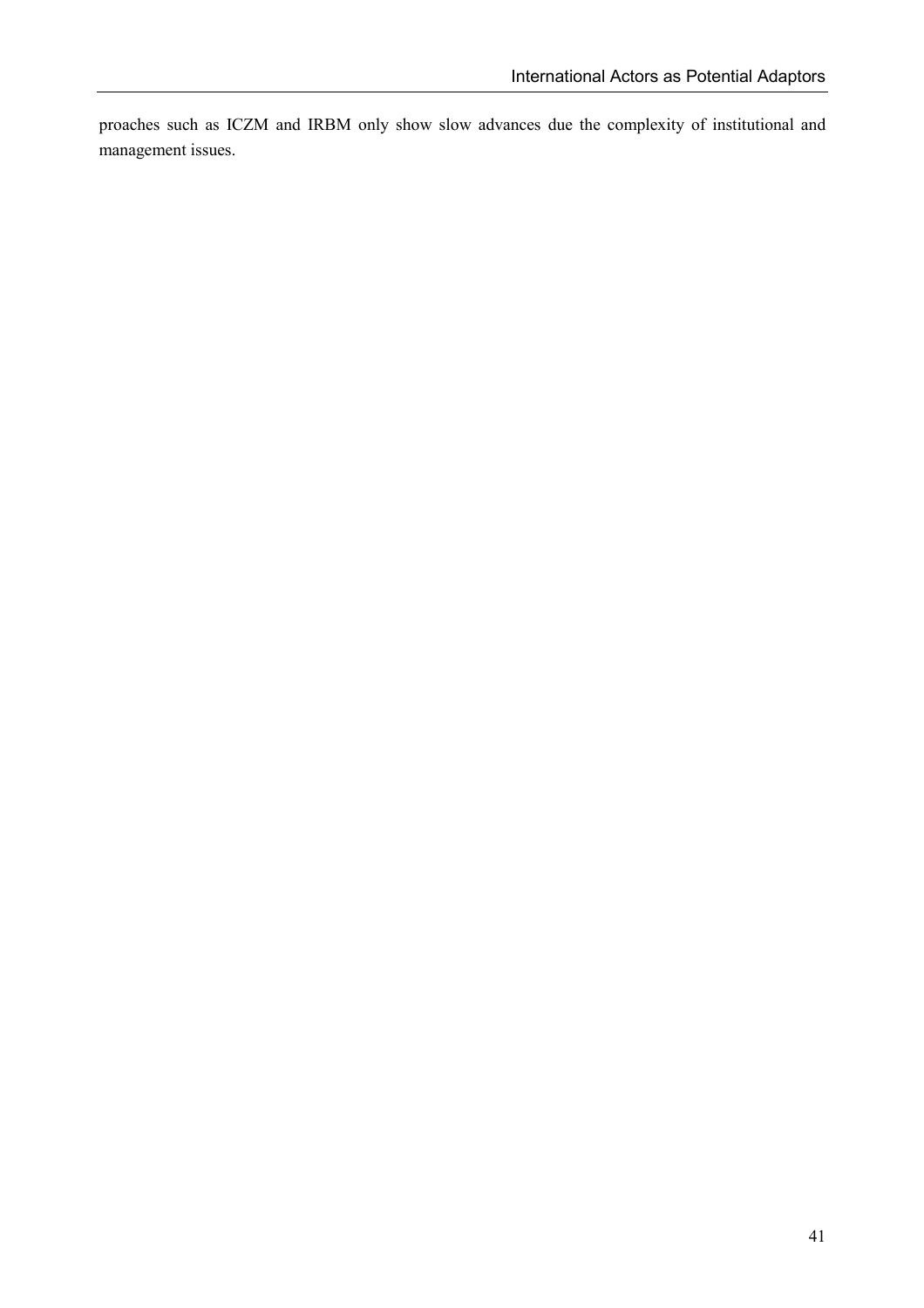# **5 Obstacles and Challenges**

The international debate on the Ecosystem Approach shows considerable diffusion of a concept that originated within the context of a specific international environmental agreement. The approach of this paper has been to view the debate as an international diffusion on a codification effort of a holistic concept of environmental management. This has been fruitful as the following results can be summarized. They point to challenges in the need for a clarification of the codification of the EsA and in the needs of demonstrating the usefulness of the guidance it is supposed to provide:

- - The concept of the EsA of the CBD is the center of a critical debate concerning its theoretical foundation, its logical consistency and its value as a practical guide.
- It is a demanding approach in terms of complexity and coordination requirements the claims towards a paradigm shift make the adoption difficult. At the same time, there is not only in science a need for an integrative approach with an open decision-making process with a long term perspective.
- $\bullet$  Internationally, there are a number of early adopters (World Bank, EC, US AID, UNEP, WRI) of the ESM, but with a slight degree of conceptual and definitorial variation (cp. Table 3).
- $\bullet$  But there are competing approaches as well (sustainable livelihood) guiding international actors and there is an open relationship to the concept of sustainable development.
- $\bullet$  The concept lacks guidance for the balancing between conservation and sustainable use, particularly in view of the renewed emphasis of poverty reduction.
- $\bullet$  There are applications of the ESM on an ecosystem-specific level that have progressed further in their conceptual basis and are more specific (FAO fisheries: Ecosystem-based fisheries management; North Sea Conference: Ecosystem Approach to the management, protection and restoration of the North Sea).
- - There seems to be progress towards integration among the international actors, but it can only be identified on a conceptual level, i.e. on paper, but not yet on the programmatic or project level.
- - Within these international actors, the change towards integration comes from the conservation side to integrate sustainable use, although selectively, from the user side - forestry and fisheries and sometimes water management - to the conservation side.

|               | <b>Convention on</b>             | World                         | <b>WGBU</b>                      | <b>Commission</b>  | <b>World Bank</b> | <b>US AID</b> |
|---------------|----------------------------------|-------------------------------|----------------------------------|--------------------|-------------------|---------------|
|               | <b>Biological Diver-</b><br>sity | <b>Resources</b><br>Institute | (German Advi-<br>sory Council on | of the<br>European |                   |               |
|               |                                  |                               | <b>Global Change)</b>            | Community          |                   |               |
| Concept name  | Ecosystem                        | Ecosystem                     | Bioregional                      | 7 Guiding          | Ecosystem         | Ecosystem     |
|               | Approach                         | Approach                      | management                       | principles in      | Approach;         | Management    |
|               |                                  |                               |                                  | Biodiversity       | Natural Re-       |               |
|               |                                  |                               |                                  | <b>Action Plan</b> | sources Man-      |               |
|               |                                  |                               |                                  |                    | agement           |               |
|               |                                  |                               |                                  |                    | (NRM)             |               |
| <b>Status</b> | COP decision                     | Recommen-                     | Recommendation                   | Guiding            | Principle in      | Biodiversity  |
|               |                                  | dation of                     | of advisory                      | principles         | sector strate-    | Handbook      |
|               |                                  | NGO                           | Council                          |                    | gies (Environ-    | Guide for     |
|               |                                  |                               |                                  |                    | ment, Rural       | Staff         |
|               |                                  |                               |                                  |                    | development)      |               |
|               |                                  |                               |                                  |                    | part of NRM       |               |
|               |                                  |                               |                                  |                    | strategy          |               |

#### Table 3: Characteristics of the Ecosystem Approach and related concepts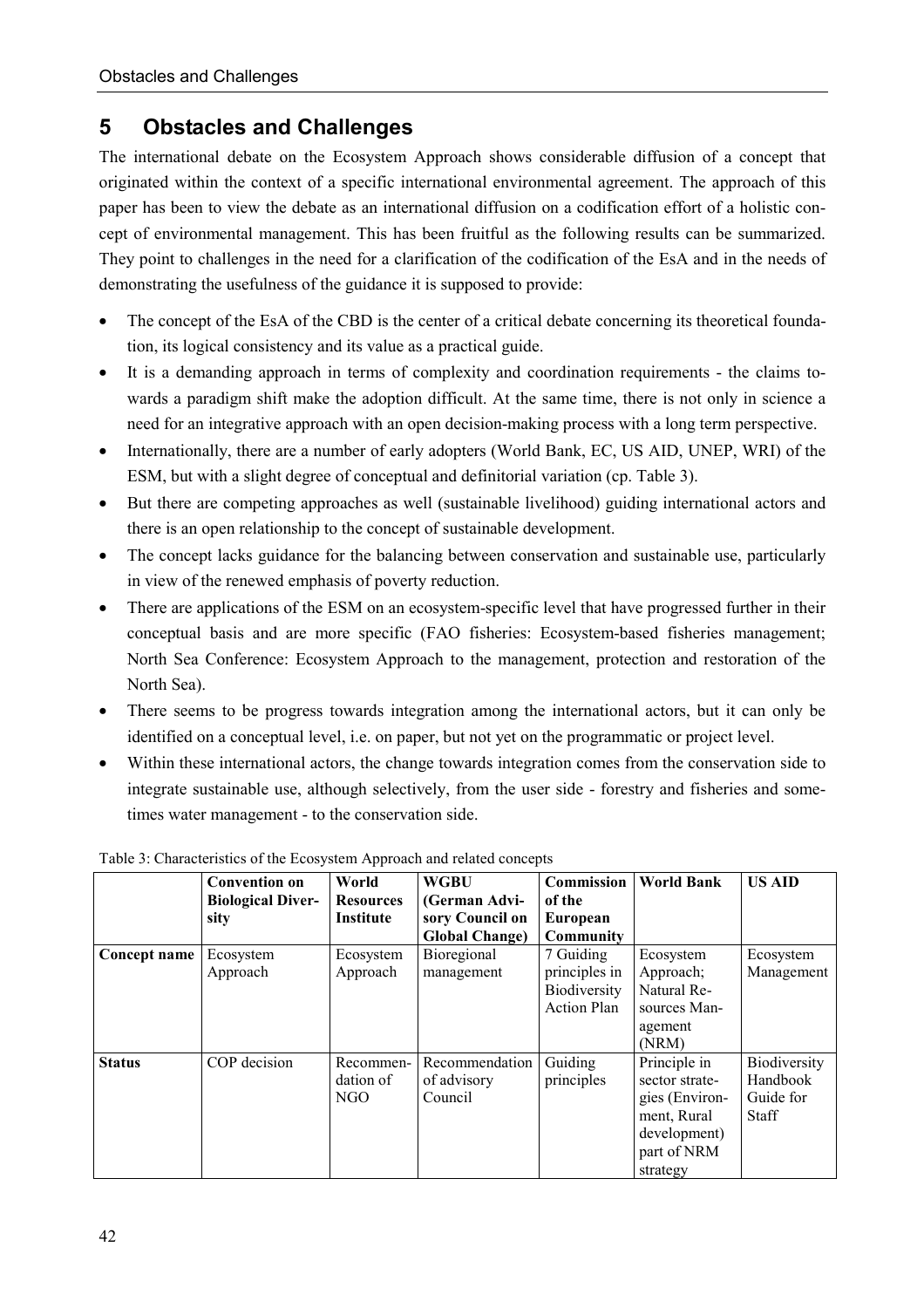| <b>Scale</b>             | Appropriate, oth-                                                                                                                                                                                                                                                                                   | Ecosystem                                                                                                             | Region                                                                               | Landscape                                                                                                                                                                         | Lending acti-                                                                                                                                     | Landscape                                                                                         |
|--------------------------|-----------------------------------------------------------------------------------------------------------------------------------------------------------------------------------------------------------------------------------------------------------------------------------------------------|-----------------------------------------------------------------------------------------------------------------------|--------------------------------------------------------------------------------------|-----------------------------------------------------------------------------------------------------------------------------------------------------------------------------------|---------------------------------------------------------------------------------------------------------------------------------------------------|---------------------------------------------------------------------------------------------------|
|                          | erwise not specific                                                                                                                                                                                                                                                                                 | +Landscape<br>level                                                                                                   | Bioregion                                                                            | Programs/<br>projects                                                                                                                                                             | vities; Produc-<br>tive landscape                                                                                                                 | (larger than<br>protected<br>area)                                                                |
| Goals                    | P <sub>5</sub><br>Conservation of<br>ecosystem struc-<br>ture and function-<br>ing has priority<br>P <sub>10</sub><br>Appropriate bal-<br>ance between<br>conservation and<br>use                                                                                                                   | Optimises<br>the mix of<br>benefits for<br>a given<br>ecosystem<br>Maintains<br>productive<br>potential               | Long term bal-<br>ance,<br>not dominated by<br>economic use<br>concepts              | Conservation<br>and sustain-<br>able use in<br>productive<br>systems and<br>protected<br>areas<br>Consistency<br>with wider<br>policy<br>framework                                | Sustainable use<br>of natural re-<br>sources<br>Integrate con-<br>servation and<br>economic and<br>social factors<br>Link to poverty<br>reduction | Integration<br>of conser-<br>vation and<br>social issues<br>Specific to<br>biodiversity<br>threat |
| Decision-<br>making      | P1 objectives of<br>management are<br>societal choice<br>P2 Management<br>should be decen-<br>tralised<br>P7 appropriate<br>scale (Spatial and<br>temporal)<br>P 11 consider all<br>forms of infor-<br>mation<br>P 12 involve all<br>sectors and disci-<br>plines<br>OG 4 decentralise<br>decisions | Public<br>dialogue on<br>goals poli-<br>cies, trade-<br>offs<br>Includes<br>people<br>Stakeholder<br>involve-<br>ment | Decentralised<br>Involvement of<br>stakeholders<br>Limits of dis-<br>course approach | Multi-<br>sectoral<br>Full stake-<br>holder parti-<br>cipation<br>Accurate,<br>appropriate<br>multidisci-<br>plinary infor-<br>mation<br>Fair sharing<br>of costs and<br>benefits | Holistic<br>Long-term<br>perspective<br>Community<br>based natural<br>resource man-<br>agement<br>Consideration<br>of offsite ef-<br>fects        | Community<br>based con-<br>servation                                                              |
| <b>Instruments</b>       | P 4 Reduce mar-<br>ket distortions;<br>Align incentives;<br>Internalise costs<br>and benefits<br>OG 2 benefit<br>sharing                                                                                                                                                                            | Integrated<br>assessment                                                                                              | Zoning<br>Negotiation<br>Economic incen-<br>tives                                    |                                                                                                                                                                                   | Economic<br>incentives<br>Generate mul-<br>tiple benefits                                                                                         | Management<br>agreements<br>Incentives,<br>sanctions<br>Equitable<br>distribution<br>of benefits  |
| Management<br>principles | P 3 Consider ex-<br>ternal effects<br>P6 Consider limits<br>of ecosystem<br>functioning<br>P 8 Recognise<br>temporal scales<br>and lags<br>P 9 Recognise<br>inevitability of<br>change<br>OG 1manage<br>under uncertainty<br>OG 3 manage<br>flexibly (adaptive<br>management)                       |                                                                                                                       | Adaptive man-<br>agement                                                             | Effective,<br>accountable<br>transparent<br>institutional<br>arrange-<br>ments<br>Framed in<br>the context<br>of national<br>structures<br>and proces-<br>ses                     |                                                                                                                                                   | Adaptive<br>management                                                                            |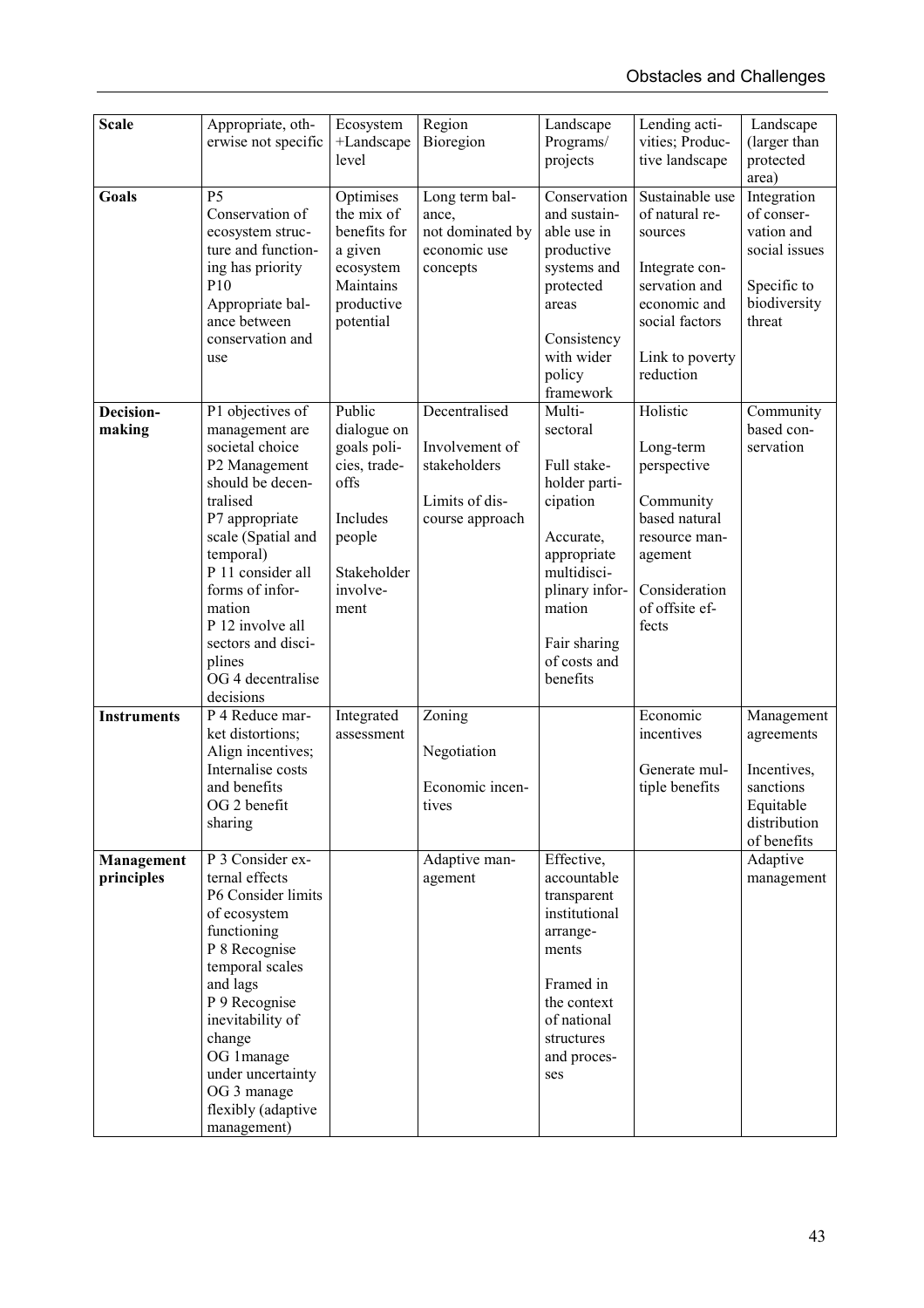# **6 References**

- ADB (Asian Development Bank) (1994): Biodiversity Conservation in the Asian and Pacific Region: Constraints and Opportunities, Conference Papers and Proceedings. - Manila.
- ADB (Asian Development Bank) (1999): Mobilising Broader Support for Asia's Biodiversity. Manila.
- ADB (Asian Development Bank) (2002): The Asian Development Bank Environment Policy. Manila.
- ANDERSON, J. (2001): On the Edge of Chaos Crafting Adaptive Collaborative Management for Biological Diversity in a Pluralistic World. - In: BUCK, L.E. et al. (Eds.): Biological Diversity: Balancing Interests through Adaptive Collaborative Management. - London: 171-186.
- BARBIER, E.B., BURGESS, J. & C. FOLKE (1994): Paradise Lost? The Ecological Economics of Biodiversity. - London.
- BAYON, R. LOVINK, J.S. & W.J. VEENING (2000): Financing Biodiversity Conservation, Inter-American Development Bank, Sustainable Development Department. - Washington. -Technical Papers Series, ENV 134.
- BERNAUER, T. (2002): Explaining Success and Failure in International River Management. Basel (Springer). - Aquatic Sciences Vol. 64(1)
- BMZE (1997): Sektorkonzept Erhaltung biologischer Vielfalt durch Naturschutz. In: Konzepte Nr. 087/Dezember 97. - Bonn.
- BMZE (2001): Elfter Bericht zur Entwicklungspolitik der Bundesregierung. Bonn. Materialien No.111.
- BMZE/GTZ (2002): BioDiversity in German Development Cooperation. 4<sup>th</sup> ed. Eschborn.
- BRAGA, M.I. (1999): Integrating Freshwater Ecosystem Function and Services with Water Development Projects. - Washington (Inter-American Development Bank, Sustainable Development Department)
- BUCHER, E.; CASTRO, G. & V. FLORES (1997): Freshwater Ecosystem Conservation: Towards a Comprehensive Water Resources Management Strategy, Washington (Inter-American Development Bank, Sustainable Development Department). - Technical Papers Series, ENV 114.
- BUCK, L.; GEISLER, C.C.; SCHELHAS, J. & E. WOLLENBERG (Eds.) (2001): Biological Diversity: Balancing Interests through Adaptive Collaborative Management. - Bota Racon (CRC Press)
- CBD (CONVENTION ON BIOLOGICAL DIVERSITY) (2002): Agricultural Biodiversity. Sections in National Reports on Agricultural Biodiversity. - www.biodiv.org/programmes/areas/agro/reports.asp, July 9, 2002
- CHAMBERS, R. & G.R. CONWAY (1991): Sustainable Rural Livelihoods: Practical Concepts for the 21st Century. - Brighton (Institute of Development Studies). - IDS Discussion Paper 296.
- CHRISTENSEN, N.L. et al. 1996: The Report of the Ecological Society of America Committee on the Scientific Basis for Ecosystem Management. - Ecological Applications, Vol. 6: 665-691
- CORTNER, A. & M.A., MOOTE (1999): The Politics of Ecosystem Management. Washington (Island Press)
- Costanza, R.; D'Arge, R.; de Groot, R.S.; Farber, S.; Grasso, M.; Hannon, B.; Limburg, K.; Naeem, S. & R. O'Neill (1997): The Total Value of the World's Ecosystem Services and Natural Capital. - Nature 387: 253-260.
- DAILY, G.C. et al. (1997): Ecosystem Services: Benefits Supplied to Human Societies by Natural Ecosystems. -Issues in Ecologic, Vol. 2: 1-16.
- DANIELS, S. & G. WALKER (1996): Rethinking Public Participation in Natural Resource Management: Concepts from Pluralism and Five Emerging Approaches. - In: FAO (Ed.): Pluralism and Sustainable Forestry and Rural Development. - Rome (FAO)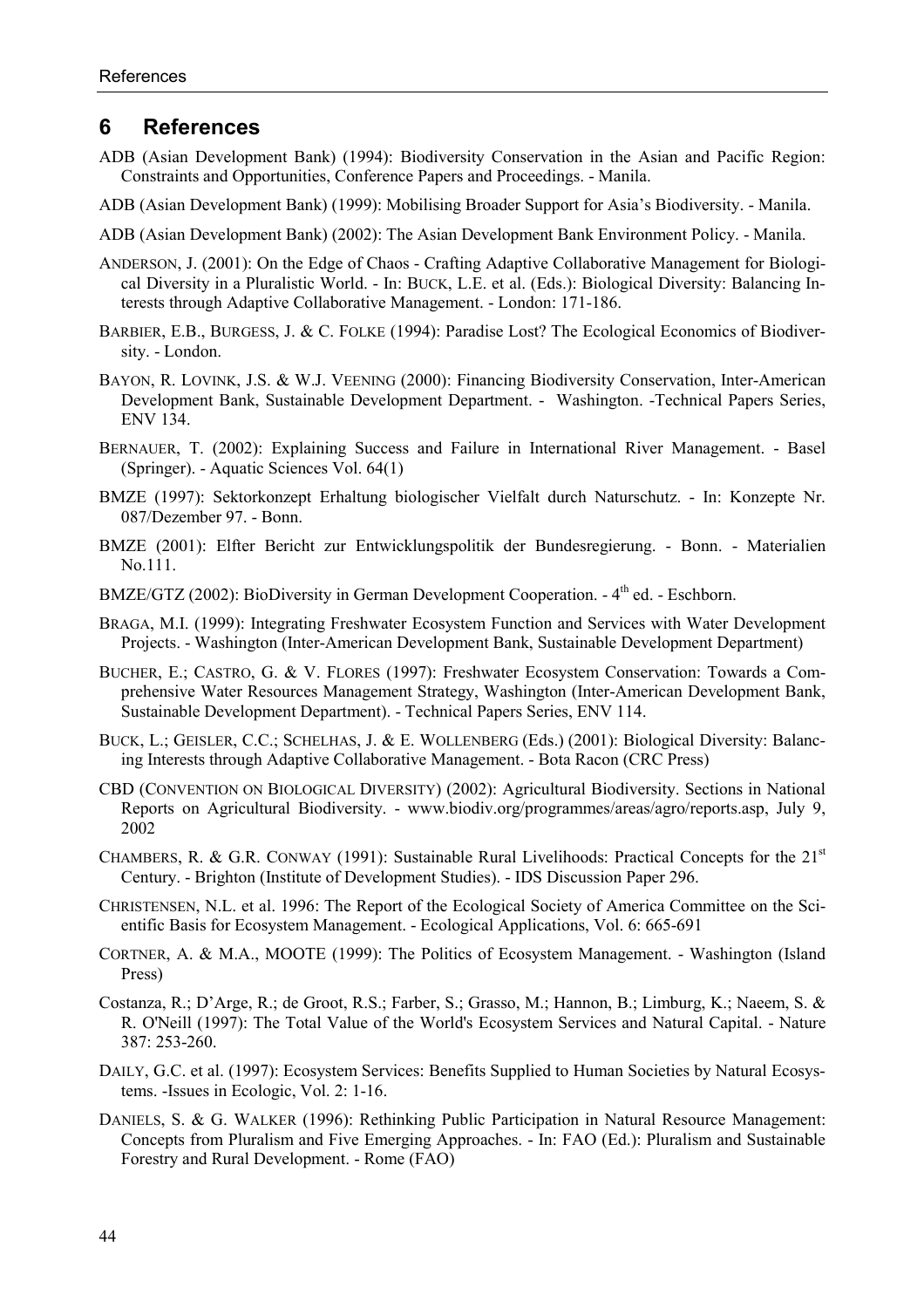- DEUTSCH, L.; FOLKE, C. & K. SKANBERG (2002): The critical nature capital of ecosystem performance as insurance for human well-being. - The Beijer International Institute of Ecological Economics, Discussion Paper 156. - Stockholm.
- DFID (DEPARTMENT FOR INTERNATIONAL DEVELOPMENT) (2000): Poverty and Environment. Issue Paper. - London.
- DFID (DEPARTMENT FOR INTERNATIONAL DEVELOPMENT) (2001): Biodiversity a crucial issue for the world's poorest. - Issue paper. - London.
- DOUROJEANNI, M. (2000): IDB Investments in Brazilian Protected Areas during the 1990s: Working Paper. - Washington (Inter-American Development Bank)
- EATON, D. & T.-M. SARCH (1997): The economic importance of wild resources in the Hadejia-Nguru wetlands: Collaborative Research in the Economics of environment and Development (CREED). - London (International Institute for Environment and Development). - Working Paper No. 13.
- EC/DFID/IUCN (2001): Biodiversity in Development Project: Strategic Approach for Integrating Biodiversity in Development Cooperation. - Brussels, Gland, Cambridge.
- ECOSOC (ECONOMIC AND SOCIAL COUNCIL)/CSD (2000): Integrated Planning and Management of Land Resources: Report of the Secretary-General. Addendum 3. Sustainable Mountain Development. - Commission on Sustainable Development. Eighth session. 24 April - 5 May 2000
- EHRLICH, P.R. & H.A. MOONEY (1983): Extinction, substitution and ecosystem services. In: Bioscience, Vol. 33: 248-254.
- EMERTON, L. (2000a): Using Economic Incentives for Biodiversity Conservation. Gland (IUCN)
- EMERTON, L. (2000b): How Eastern African Countries are Using Economic Incentives to Make Biodiversity Attractive. - Gland (IUCN)
- EUROPEAN COMMISSION (1998): A European Community Biodiversity Strategy: Communication of the European Commission to the Council and the Parliament. - Brussels. -COM 42.
- EUROPEAN COMMISSION (2001): Biodiversity Action Plan for Economic and Development Co-operation: Communication from the Commission to the Council and the European Parliament. - Brussels. -COM 162.
- EUROPEAN COMMISSION (1999): Forests and Development: the EC approach, Communication from the Commission to the Council and the European Parliament. - Brussels. - COM 554.
- EUROPEAN COMMISSION (2000): Integrating Environment and Sustainable Development into Economic and Development Co-operation Policy: Elements of a comprehensive strategy, Communication from the Commission to the Council and the European Parliament. - Brussels. - COM 264.
- FAO (FOOD AND AGRICULTURE ORGANIZATION OF THE UNITED NATIONS) (2001a): Reykjavik Conference on Responsible Fisheries in the Marine Ecosystems, http://www.fao.org/fi/documents/reykjavik/Default.htm, 8/30/02
- FAO (Food and Agriculture Organization of the United Nations) (2001b): State of the World's Forests. Rome.
- FAO (FOOD AND AGRICULTURE ORGANIZATION OF THE UNITED NATIONS) (2001c): Towards an Ecosystem-Based Fisheries Management: Background Paper prepared by the FAO for Reykjavik Conference on Responsible Fisheries in the Marine Ecosystems, 2001/4 http://www.fao.org/fi/documents/reykjavik/Default.htm, 8/30/02
- FAO (FOOD AND AGRICULTURE ORGANIZATION OF THE UNITED NATIONS) (2002a): Biological Diversity in Food and Agriculture. Commission on Genetic Resources for Food and Agriculture. http://www.fao .org/biodiversity/cgrfa\_en.asp, July 9, 2002
- FAO (FOOD AND AGRICULTURE ORGANIZATION OF THE UNITED NATIONS) (2002b): Priority Areas for Interdisciplinary Action, http://www.fao.org/paia/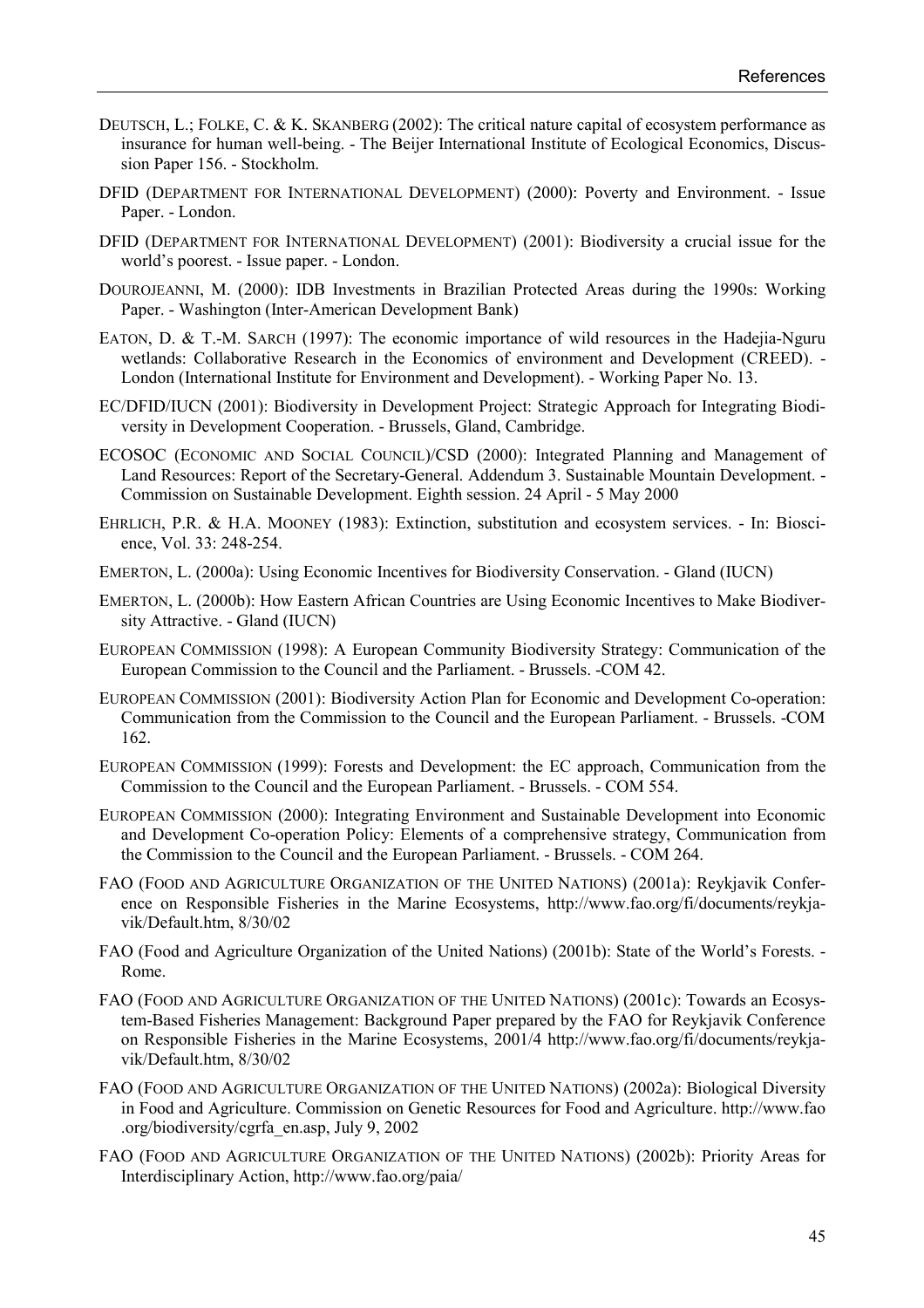- FLINT, M. et al. (2000): Environmental Evaluation Synthesis Study Environment: Mainstreamed or Sidelined? - London (Department for International Development). - Main Report Vol. I.
- FOLKE, C. et al. (2002): Resilience and Sustainable Development: Building Adaptive Capacity in a World of Transformations, Scientific Background Paper on Resilience for the Process for the World Summit on Sustainable Development on behalf of The Environmental Advisory Council to the Swedish Government, April 16, 2002
- GARCIA FERNANDEZ, J.J. (1998): Guide for the Preparation of Action Plans within the Framework of the Convention on Biodiversity. - New York (Global Environmental Facility, UNDP)
- GEF (GLOBAL ENVIRONMENTAL FACILITY) (1999): Elements for a GEF Operational Program on Carbon Sequestration, GEF/C.13/14 April, 1999
- GEF (GLOBAL ENVIRONMENTAL FACILITY) (2000): Operational Program #12: Integrated Ecosystem Management. - Washington.
- GEF (GLOBAL ENVIRONMENTAL FACILITY) (2002a): Operational Programs http://www.gefweb.org/ Operational\_Policies/Operational\_Strategy/operational\_strategy.html 8/31/02
- GEF (GLOBAL ENVIRONMENTAL FACILITY) (2002b): Report of the Global Environmental Facility, CBD, Conference of the Parties VI, UNEP/CBD/COP/6/9
- GEF/UNDP/UNEP/WORLD BANK/IUCN (2001): The Use of Economic Measures in National Biodiversity Strategies and Action Plans. - London.
- GRIMBLE, R. (1996): Carrying Capacity, Sustainable Use and Demographic Determinants of Natural Habitats and Ecosystems Management. - Washington. - World Bank, Environment Departments Papers, No 35.
- GTZ (1995): Biologische Vielfalt erhalten! Eine Aufgabe der Entwicklungszusammenarbeit: Dokumentation zum Fachgespräch "Umsetzung der Biodiversitätskonvention". - Eschborn.
- GUNDERSON , L.H. & C.S. HOLLING (Eds.) (2002): Panarchy: Understanding Transformations in Human and Natural Systems. - Washington.
- GUNDERSON, L.H.; HOLLING, C.S. & S.S. LIGHT (Eds.) (1995): Barriers and Bridges to the Renewal of Ecosystems and Institutions. - New York.
- GÜNDLING, L. (2001): Implementing the Convention on Biological Diversity on the ground: the example of biosphere reserves. - Bonn (Federal Agency for Nature Conservation). - BfN-Skripten 58.
- HANEY, A. & R.L. POWER (1996): Adaptive Management for Sound Ecosystem Management. Environmental Management, Vol. 20(6): 879-886.
- HASSAN, H. & H.E. DREGNE (1997): Natural Habitats and Ecosystem Management in Drylands: An Overview. - Washington. -World Bank, Environment Department Papers, No 51.
- HÄUSLER, A. & M. SCHERER-LORENZEN (2001): Sustainable Forest Management in Germany: The Ecosystem Approach of the Biodiversity Convention reconsidered. - Bonn (Federal Agency for Nature Conservation). - BfN-Skripten 51.
- HOLLING, C.S. (1996): Surprise for Science, Resilience for Ecosystems, and Incentives for People. Ecological Applications, Vol. 6: 733-735.
- HOLLING, C.S. (2001): Understanding the complexity of economic, ecological and social systems. Ecosystems, Vol. 4: 390-405.
- HOLLING, C.S. & G.K. MEFFE (1996): Command and control and the pathology of natural resource management. - Conservation Biology, Vol. 10: 328-337.
- IADB (INTER-AMERICAN DEVELOPMENT BANK) (2002): IDB and the Environment: 1990-2002: Briefing Report. - Washington.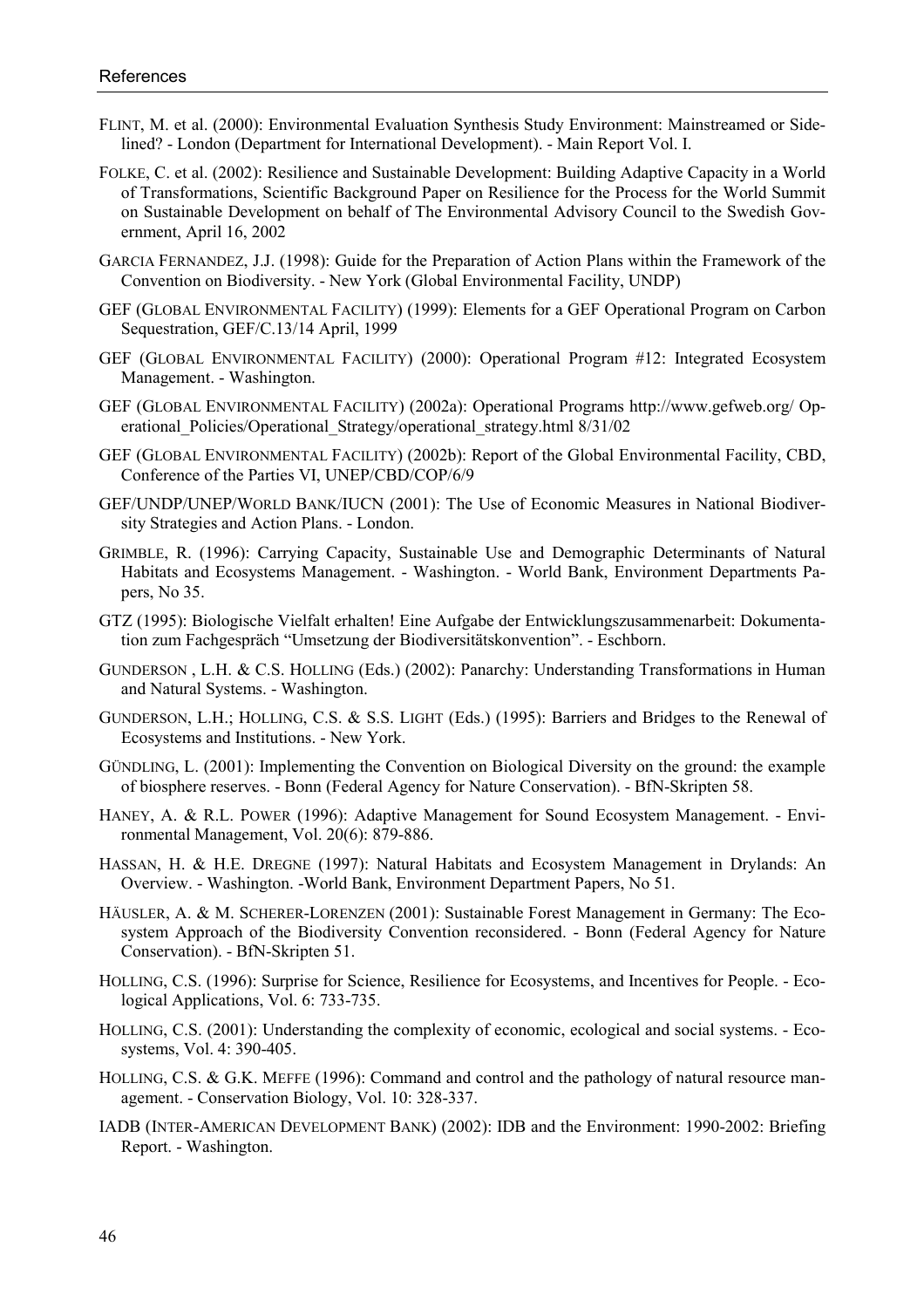- IIED (INTERNATIONAL INSTITUTE FOR ENVIRONMENT AND DEVELOPMENT) (1999): Policy that works for forests and people: Overview Report. - London (International Institute for Environment and Development)
- IISD (INTERNATIONAL INSTITUTE FOR SUSTAINABLE DEVELOPMENT) (2001): Summary of the First Session of the United Nations Forum on Forests: 11-22 June 2001. - Earth Negotiations Bulletin 13(83). www.iisd.ca/linkages/forestry/unff/unff1/, July 8, 2002
- IISD (INTERNATIONAL INSTITUTE FOR SUSTAINABLE DEVELOPMENT) (2002): Summary of the Second Session of the United Nations Forum on Forests: 4-15 March 2002. - Earth Negotiations Bulletin 13(94). www.iisd.ca/linkages/forestry/unff/unff2/, July 8, 2002
- INTERAGENCY ECOSYSTEM MANAGEMENT TASK FORCE (1995): The Ecosystem Approach: Healthy Ecosystems and Sustainable Economies. Volume I-III. Report of the Interagency Ecosystem Management Task Force. June 1995. - Springfield (NTIS/ U.S. Department of Commerce)
- ITTO (INTERNATIONAL TROPICAL TIMBER ORGANIZATION) (2001): ITTO Yokohama Action Plan. ITTO Policy Development Series No.11. www.itto.or.jp/policy/action\_plan/, July 8, 2002
- IUCN (THE WORLD CONSERVATION UNION) (2000a): Carbon Sequestration, Biodiversity and Sustainable Livelihoods: The Role of an Ecosystem Approach in Balancing Climate Change, Biodiversity, and Social Objectives. Discussion paper. - Gland.
- IUCN (THE WORLD CONSERVATION UNION) (2000b): The Ecosystem Approach. Recommendations. Fifth Meeting of the Subsidiary Body on Scientific, Technical, and Technological Advice (SBSTTA) to the Convention on Biological Diversity (Montreal, Canada, 31 January - 4 February 2000). - Gland.
- IUCN (THE WORLD CONSERVATION UNION) (2001): Biodiversity in Development Strategic Approach for Integrating Biodiversity in Development Cooperation. - European Commission Brussels, IUCN Gland and Cambridge
- JICA (JAPAN INTERNATIONAL COOPERATION AGENCY) (2001): The Second Study on Development Assistance for the Environment (Summary). - Tokyo.
- JICA (JAPAN INTERNATIONAL COOPERATION AGENCY) (2002): Japan's Policies Toward Environmental Development Assistance. http://www.jica.go.jp/english/global/env/polisies.html 9/3/02
- KARGER, C.R. (2000): Kommunikation Perspektiven für den Naturschutz. In: ERDMANN, K.-H. & T.J. MAGER (Hrsg.): Innovative Ansätze zum Schutz der Natur - Visionen für die Zukunft. - Berlin (Springer): 165-176.
- KAY, J.; REGIER, H.; BOYLE, M.& G. FRANCIS (1999): An Ecosystem Approach for Sustainability: Addressing the Challenge of Complexity. - Futures, Vol 31:721-742.
- KIMBALL, L.A. (2001): International ocean governance: using international law and organizations to manage marine resources sustainably. - Gland (IUCN)
- KLAPHAKE, A.; SCHEUMANN, W. & R. SCHLIEP (2001): Biodiversity and International Water Policy: International Agreements and Experiences Related to the Protection of Freshwater Ecosystems. Study. - Bonn (Federal Ministry of the Environment)
- KOCH-WESER, M. & W. KAHLENBORN (2002): Legal, economic, and compensation mechanisms in support of sustainable mountain development, Draft background paper B1, for review by the Mountain Forum. - Global Mountain Summit 2002, Bishkek.
- KORN, H. et al. (Eds.) (1999): Report of the scientific workshop "The Ecosystem Approach What does it Mean for European Ecosystems?" at the International Academy for Nature Conservation Isle of Vilm, Germany, November 26/27, 1998. - Bonn (Federal Agency for Nature Conservation). - BfN-Skripten 9.
- KOZIELL, I. (2001): Diversity not Adversity: Sustaining Livelihoods with Biodiversity: Issue Paper. London (International Institute for Environment and Development and Department for International Development)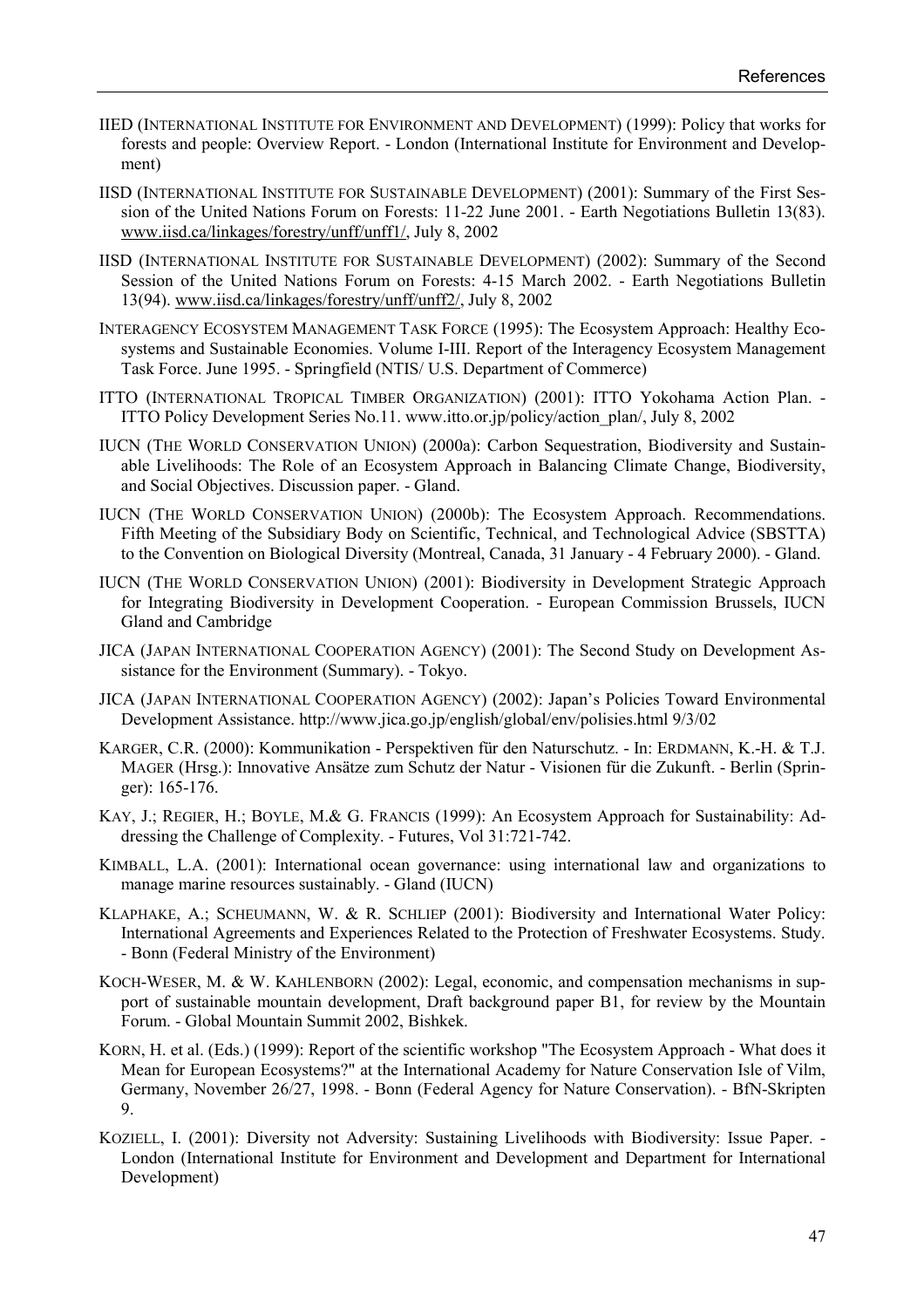- KOZIELL, I. & J. SAUNDERS (Eds.) (2001): Living Off Biodiversity, Exploring Livelihoods and Biodiversity Issues in Natural Resources Management, IIED, London
- KRAMER, R.A.; SHARMA, N. & M. MUNASINGHE (1995): Valuing Tropical Forests. Methodology and Case Study Madagascar. - Washington. - World Bank Environment Paper Number 13.
- LANDRY, C. J. (1998): Saving our Streams through Water Markets: A Practical Guide. Bozeman (Political Economic Research Centre)
- LEE, T. R. & A.S. JOURAVLEV (1998): Prices, Property and Markets in Water Allocation. Santiago (United Nations Commission For Latin America and the Caribbean). - Serie Medio Ambiente y Desarrolo.
- LELE, U. et al. (2000): The World Bank Forest Strategy Striking the Right Balance. Washington.
- LOW, B.; OSTROM, E.; SIMON, C. & J. WILSON (2002): Redundancy and diversity in governing and managing natural resources. - In: BERKES, F. et al. (Eds.): Navigating the Dynamics of Social-Ecological Systems. - Cambridge.
- LYNCH, O.J. & G:F: MAGGIO (2002): Mountain Laws and Peoples: Moving Towards Sustainable Development and Recognition of Community-Based Property Rights. A General Overview of Mountain Laws and Policies with Insights from the Mountain Forum's Electronic Conference on Mountain Policy and Law. Center for International Environmental Law. - Washington.
- MALTBY, E. (1999): Ecosystem approach: from principles to action. In: SCHEI et al. (Eds.): Proceedings of the Norway/UN Conference on the Ecosystem Approach for Sustainable Use of Biological Diversity, 6-10 September 1999. - Trondheim.
- MALTBY, E. et al. (Eds.) (1999): Ecosystem Management. Questions for Science and Society. Egham (Royal Holloway Institute for Environmental Research, Royal Holloway, University of London)
- NSC (NORTH SEA CONFERENCE) (2002): Ministerial Declaration of the Fifth International Conference on the Protection of the North Sea. - Bergen.
- NUNES, P.A.L.D. & J.C.J.M. VAN DEN BERGH (2001): Economic Valuation of Biodiversity: Sense or Nonsense? - In: Ecological Economics, Vol. 39: 203-222.
- OED (OPERATIONS EVALUATION DEPARTMENT) (2001): Review of the Bank's Performance on the Environment. - Washington (World Bank)
- OECD (1999): Handbook of Incentive Measures for Biodiversity: Design and Implementation. Paris.
- OECD (Ed.) (2001): Valuation of Biodiversity: Selected Studies. Paris.
- OECD (2002): Aid Activities Targeting the Objectives of the Rio Conventions 1998-2000. Paris (Development Assistance Committee)
- PEARCE, D.; BARBIER, W. & E.B. MARKANDYA (1998): Environmental economics and decision-making in Sub-Saharan Africa. - IIED/UCL London Environmental Economics Centre, Paper 88-01.
- PEARCE, D. & D. MORAN (1996): The economic value of biodiversity. London.
- PEARCE, D. & R.K. TURNER (1990): Economics of Natural Resources and the Environment. Harvester Wheatshef, Hemel Hemstead.
- PRESCOTT, J.; GAUTHIER, B. & J. NAGAHUEDI MBONGU SODI. (2000): Guide to Developing a Biodiversity Strategy from a Sustainable Development Perspective / Institut de l'energie et de l'environnement de la Francophonie, Ministere de l'Environnement du Quebec, UNDP, UNEP. - Quebec.
- PUTZ, F. et al. (2000): Biodiversity Conservation in the Context of Tropical Forest Management. Washington. - World Bank, Environment Departments Papers, No 75.
- ROSEN, C. (2000): World Resources 2000-2001. People and Ecosystems: The Fraying Web of Life. Washington (World Resources Institute)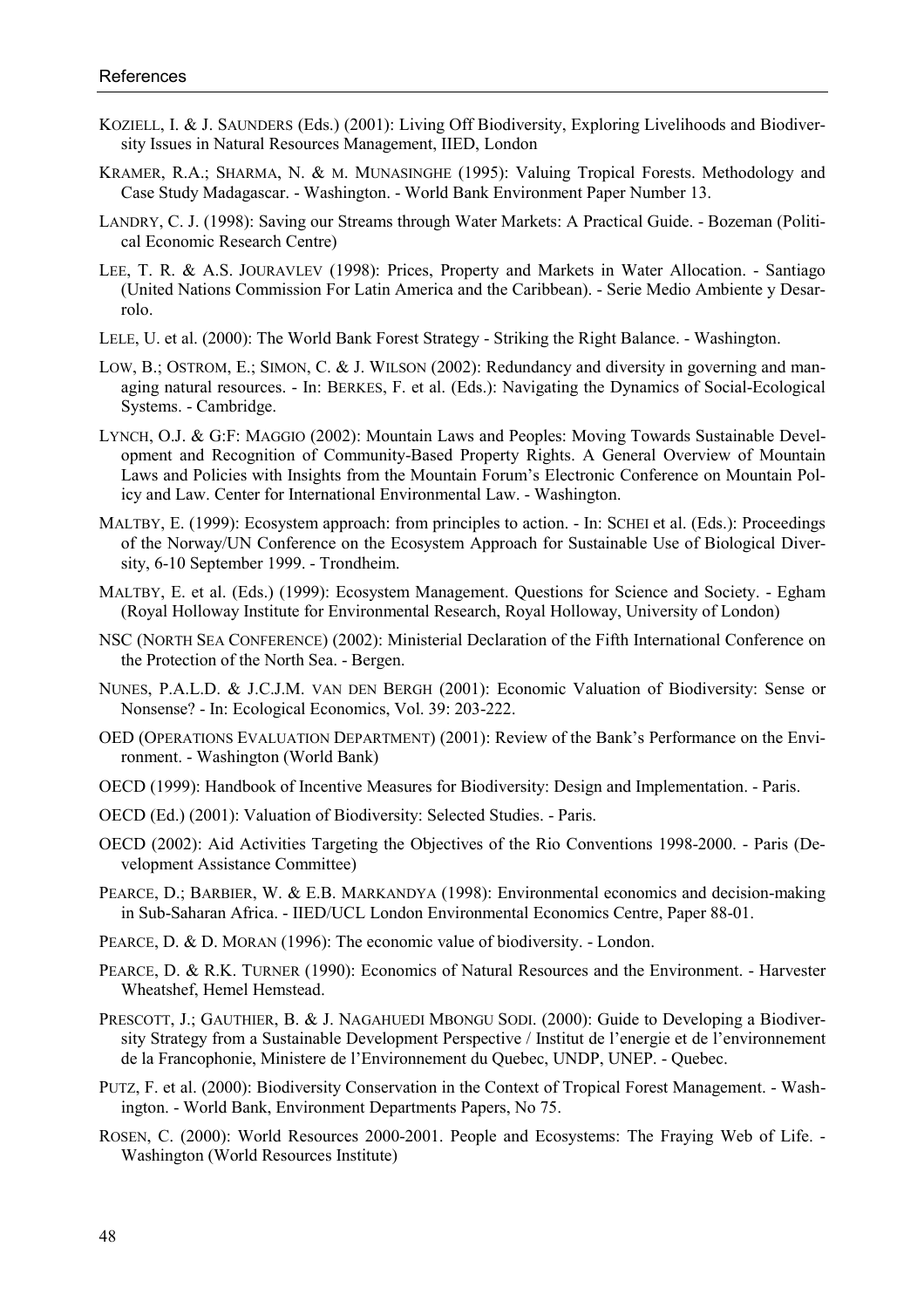- SADACHARAN, D.; VAN DER VALK, F. & I. HARKES (2001): IMCAM and the CBD: An analysis of Integrated Marine and Coastal Area Management in relation to CBD objectives. - Amsterdam (AIDEnvironment / RIKZ)
- SALAFSKY, N., MARGOLUIS, R. & K. REDFORD (2002): Adaptive Management: A Tool for Conservation Practitioners.
- SANJAYAN, M.A.; SHEN, S. & M. JANSEN (1997): Experiences with Integrated-Conservation Developments Projects in Asia. - Washington. - World Bank Technical Paper No. 388.
- SCHEI et al. (Eds.) (1999): Proceedings of the Norway/UN Conference on the Ecosystem Approach for Sustainable Use of Biological Diversity, 6-10 September 1999. - Trondheim.
- SIZER, N. (1994): Opportunities to Save and Sustainably Use the World's Forest Through International Cooperation. - London (World Resources Institute) http://www.wri.org/biodiv/intl-toc.html, 25/10/02
- SMITH, R. D. & E. MALTBY (2001): Using the Ecosystem Approach to implement the CBD: A global synthesis report drawing lessons from three regional pathfinder workshops. - Egham (Royal Holloway Institute for Environmental Research, Royal Holloway, University of London)
- SÖDERBAUM, P. (1999): Values, Ideology and Politics in Ecological Economics. Ecological Economics, Vol. 28: 161-170.
- SWANSON, T., DAY, B. & S. MOURATO (1999): Valuing Water Quality in China: Purpose, Approach and Policy. - Journal of Environmental Sciences 11(3): 309-315.
- UNDP (UNITED NATIONS DEVELOPMENT PROGRAM) (2002): Biodiversity Planning Support Programme. - http://www.undp.org/bpsp/index\_2.htm, 9/28/01
- UNDP (UNITED NATIONS DEVELOPMENT PROGRAM) (2002)a: Water Governance, http://www.undp.org/ seed/water/, 9/8/02
- UNDP/UNEP/WORLD BANK/WRI (2000): World Resources 2000-2001: People and ecosystems: The fraying Web of Life. - Washington.
- UNEP (UNITED NATIONS ENVIRONMENT PROGRAMME) 1996: Guidelines for Integrated Planning and Management of Coastal and Marine Areas in the Wider Caribbean Region: UNEP Caribbean Environment Programme. - Kingston.
- UNEP (UNITED NATIONS ENVIRONMENT PROGRAMME) (2001): The MA Project Summary. New York (UNEP/MA-Secretariat)
- UNEP (UNITED NATIONS ENVIRONMENT PROGRAMME) (2002a): UNEP Activities in Biodiversity. http://www.unep.org/themes/biodiversity, 8/30/02
- UNEP (UNITED NATIONS ENVIRONMENT PROGRAMME) (2002b): UNEP's Role in the GEF, http://www.unep.org/gef/introduction/unep's\_role.htm, 8/30/02
- UNEP (UNITED NATIONS ENVIRONMENT PROGRAMME)/CEP (2000): Convention for the Protection and Development of the Marine Environment of the Wider Caribbean Region. Protocol concerning pollution from land-based sources and activities. http://www.cep.unep.org/pubs/legislation/cartxt.html, 9 July, 2002
- UNEP (UNITED NATIONS ENVIRONMENT PROGRAMME)/GPA (2002): About the GPA. www.gpa.unep. org/about/default.htm, 9 July, 2002
- UNESCO (UNITED NATIONS EDUCATIONAL, SCIENTIFIC AND CULTURAL ORGANIZATION) (1984): Action Plan for Biosphere Reserves. - Paris (UNESCO)
- UNESCO (United Nations Educational, Scientific and Cultural Organization) (1995a): Seville Strategy. Paris ( UNESCO)
- UNESCO (UNITED NATIONS EDUCATIONAL, SCIENTIFIC AND CULTURAL ORGANIZATION) (1995b): Statutory Framework of the World Network of Biosphere Reserves. - Paris (UNESCO)